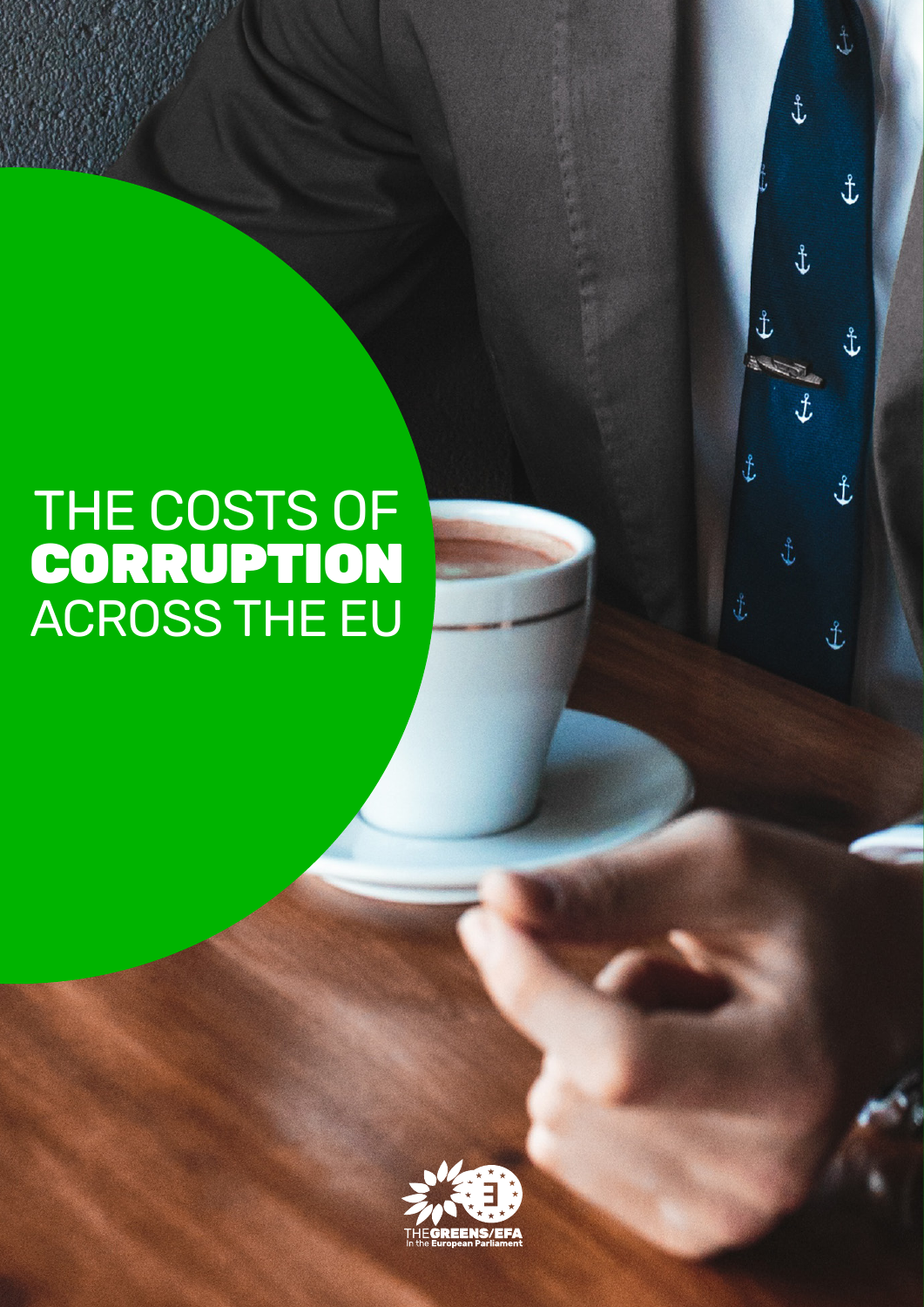### **CREDITS**

The Greens/EFA Group would like to thank the following persons for their work on this report: Pam Bartlett Quintanilla Patrick Cummins-Tripodi Awenig Marié Elisa Mussio

> Design and Layout: Jean Kutten

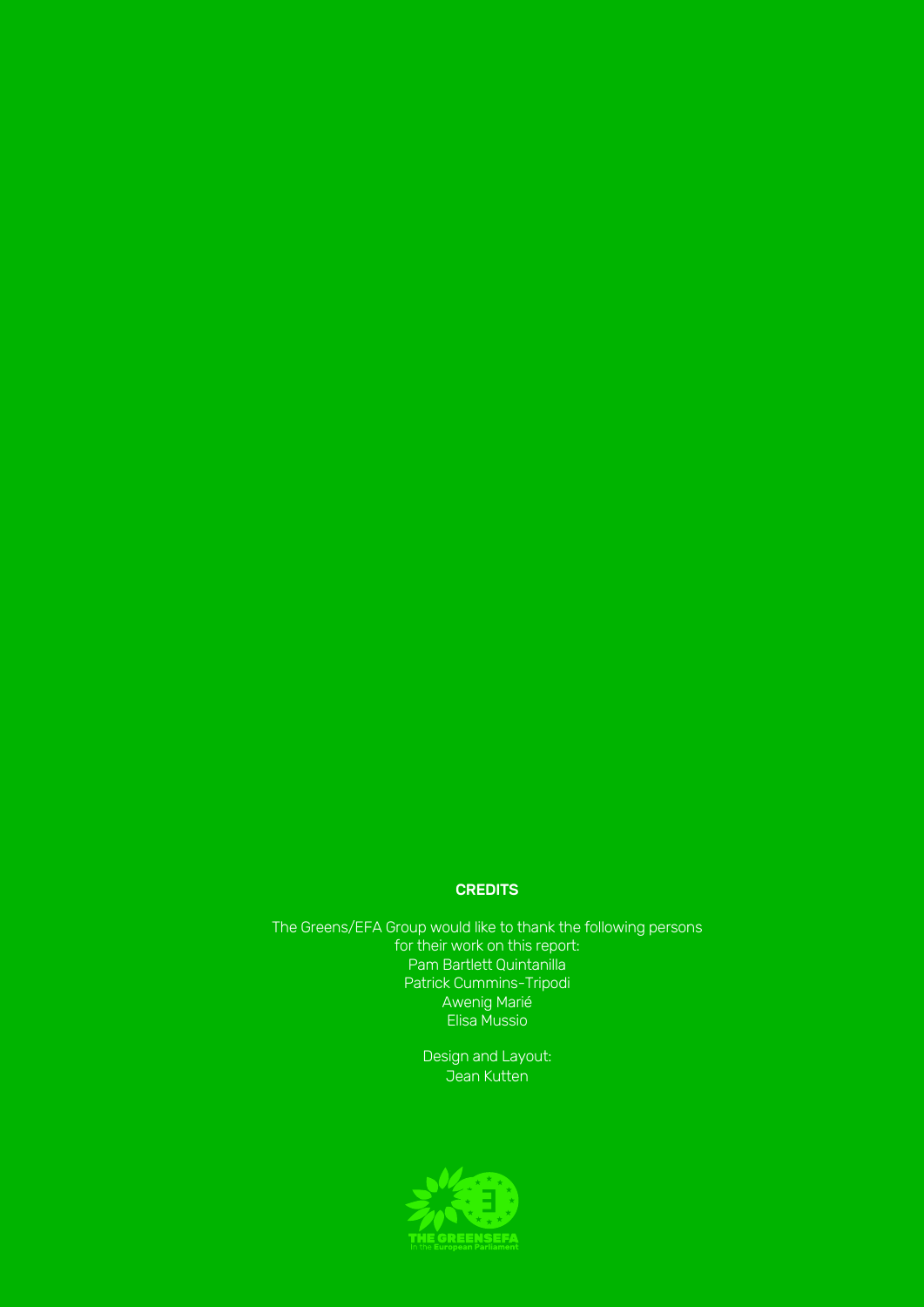|                                               | $\overline{2}$ |
|-----------------------------------------------|----------------|
|                                               | 5              |
|                                               |                |
| The cost of corruption in Belgium  8          |                |
| The cost of corruption in Bulgaria  10        |                |
|                                               |                |
| The cost of corruption in Cyprus  14          |                |
| The cost of corruption in Czech Republic  16  |                |
| The cost of corruption in Denmark  18         |                |
| The cost of corruption in Estonia  20         |                |
|                                               |                |
| The cost of corruption in France  24          |                |
|                                               |                |
| The cost of corruption in Greece  28          |                |
| The cost of corruption in Hungary  30         |                |
| The cost of corruption in Ireland  32         |                |
| The cost of corruption in Italy  34           |                |
|                                               |                |
| The cost of corruption in Lithuania  38       |                |
| The cost of corruption in Luxembourg  40      |                |
| The cost of corruption in Malta  42           |                |
| The cost of corruption in The Netherlands  44 |                |
| The cost of corruption in Poland  46          |                |
| The cost of corruption in Portugal  48        |                |
| The cost of corruption in Romania  50         |                |
| The cost of corruption in Slovakia  52        |                |
| The cost of corruption in Slovenia  54        |                |
|                                               |                |
|                                               |                |
| The cost of corruption in United Kingdom  60  |                |
|                                               |                |

**CONTENTS**

**CONTENTS**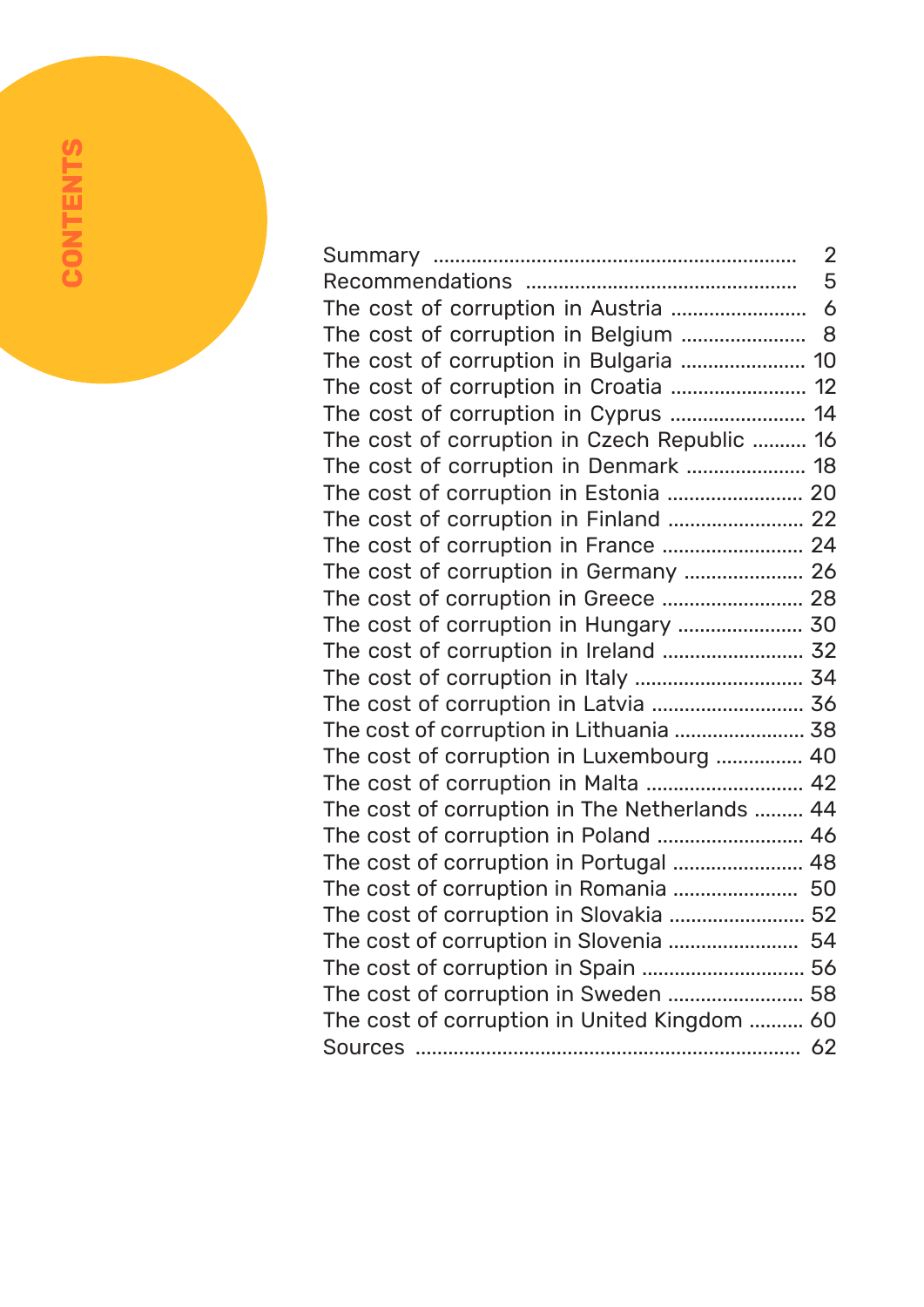Corruption and abuse of power are not new phenomena in Europe, but the lack of ambition from the EU institutions to address corruption is now arguably emboldening some governments, propped up in some cases by EU funds, to increase their attacks on the rule of law or to consolidate their autocratic regimes.

The headlines across Europe are increasingly full of corruption scandals - sometimes involving EU funds - embroiling politicians from across the political spectrum. Recent high-profile corruption cases have toppled the centre-right Rajoy government in Spain or triggered votes of non-confidence in Babiš' liberal-led Czech Republic.

The latest estimates regarding the cost of corruption across the EU put the loss to GDP as a result somewhere between €179 billion and €950 billion each year.

However, corruption and its costs are often hard to grasp for the ordinary citizen, who still suffers the consequences of a lack of investment in essential public services, an unfair business environment and an abusive and reckless elite.

Using the the most recent data and studies available, this document compares the costs of corruption to public investment in education, healthcare, childcare and housing, elderly care, or policing and fire services. The aim is to raise public awareness about the cost of corruption across the EU by giving tangible examples of what this could mean for the average person, and to call for a substantial increase in the fight against corruption by the European Union institutions.

WE HAVE ESTIMATED THAT THE HIT TO GDP, AS A RESULT OF **CORRUPTION** ACROSS THE EU, IS

## **AROUND € 904 BILLION EVERY SINGLE YEAR (\*).**

This includes the indirect effects of corruption, such as loss in tax revenues and decreased foreign investment.

**(\*)** "The Cost of Non-Europe in the area of Organised Crime and Corruption": http://www.europarl.europa.eu/RegData/etudes/STUD/2016/579319/EPRS\_STU%282016%29579319\_EN.pdf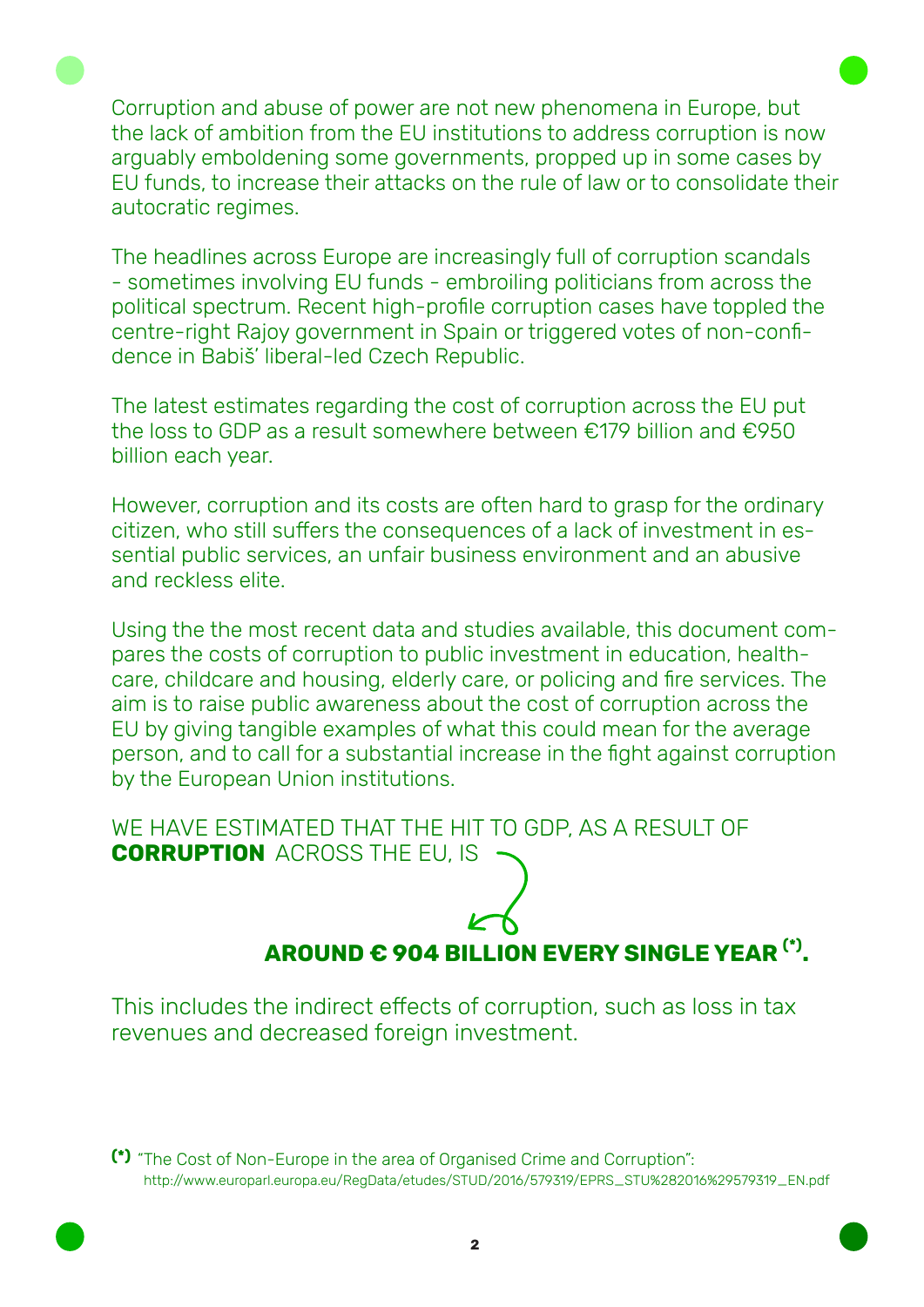To put that figure into a global context: it could

- end world hunger (annual cost: €229 billion);
- provide basic education to all children in 46 low and middle-income countries (annual cost: €22 billion),
- help eliminate malaria (annual cost: €4 billion);
- provide universal safe water and sanitation (annual cost: €129 billion);
- expand healthcare to gradually provide universal care to all in low and middle-income countries (annual cost: €115 billion);
- make the necessary yearly investment required to give everyone access to electricity by 2030 (annual cost: €45 billion);

## and then there would still be **around €360 billion left**.

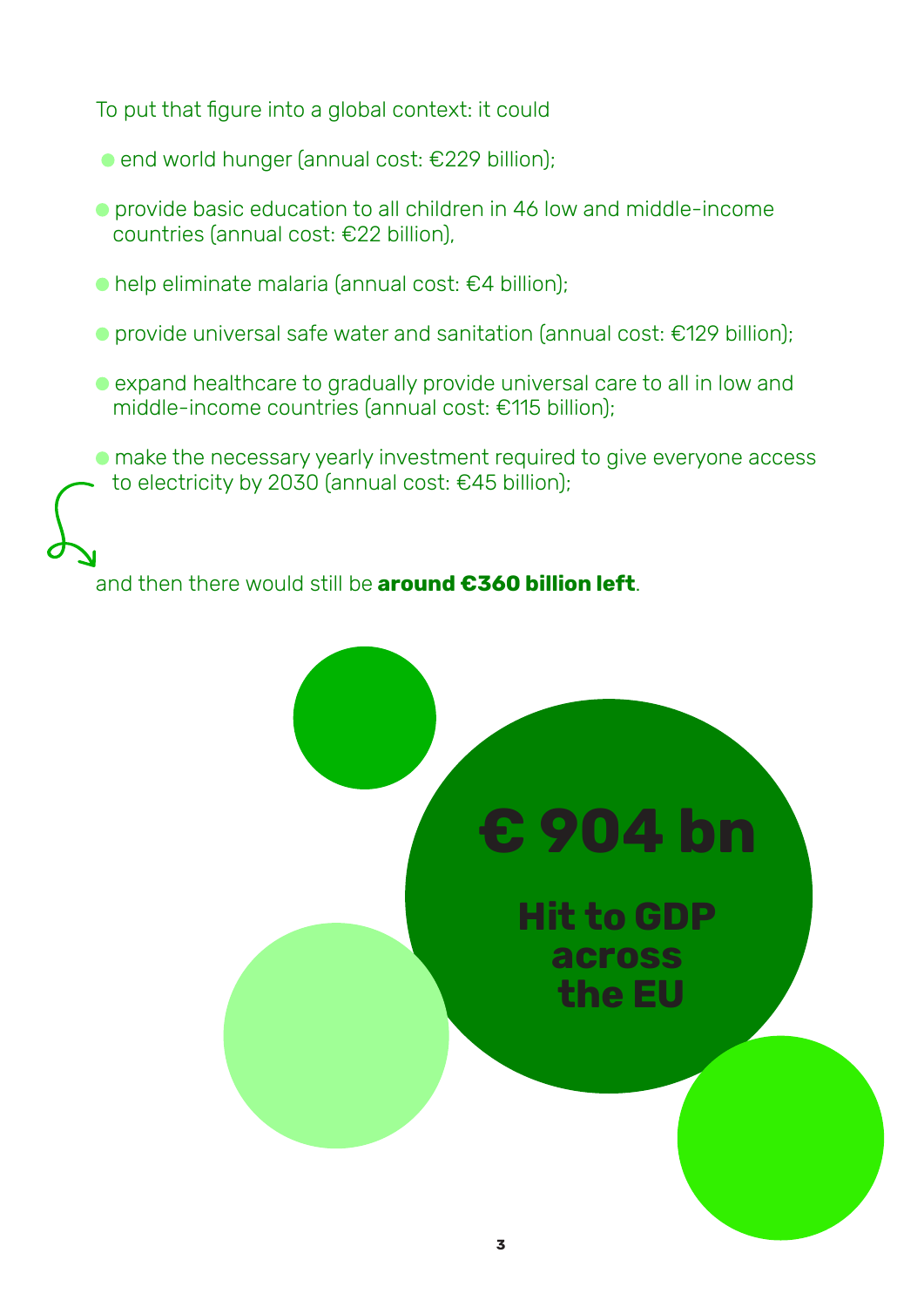At a national level, the damage done by corruption to the GDP of EU Member States ranges from 15% in Romania (€38.6 billion) to 0.76% in the Netherlands (still adding up however to over €4.4 billion). Italy breaks the record in absolute terms, losing €236.8 billion each year to corruption. France comes second, losing €120.2 billion each year to corruption, whilst Germany takes a hit to GDP of over €104 billion every single year.

At a more personal level, if we imagine that this money could be evenly distributed among the more than 510 million people living in Europe in 2016, each person would get on average €1772 per year.

In some countries the figures are much higher, meaning that, if the money lost to corruption in Cyprus and in the Czech Republic were distributed evenly, each person could receive 2500€ every year, a figure which rises up to €3,168 per person in Greece or even €3,903 in Italy. Even in countries with relatively low levels of corruption such as Finland or Denmark, each citizen could annually receive €727 or €782 respectively.

In half of EU Member States\*, more than 80% of people think that corruption is widespread in their country. However, most Europeans who are exposed to corruption do not report it, with only around a fifth of these people taking the decision to alert the authorities.

Across Europe, people do not believe that government efforts to combat corruption are effective, particularly when it comes to tackling high-level corruption cases. The only institutions that the majority (60%) of Europeans trust when it comes to reporting corruption are the police, and the EU institutions lag far behind, achieving a paltry 4% trust rate.

It is therefore urgent to take the fight against corruption all across Europe seriously. There is not a single country in which European citizens do not suffer the perverse effects of a corrupt political and economic elite. The fight against corruption requires action on many fronts, ranging from putting in place preventative measures to strong sanctions for corruption offences, but the results for the economy and for the citizens mean that it is more than worth it.

\* Bulgaria, Czech Republic, Croatia, Cyprus, Greece, Hungary, Italy, Latvia, Lithuania, Romania, Portugal, Slovakia, Slovenia and Spain.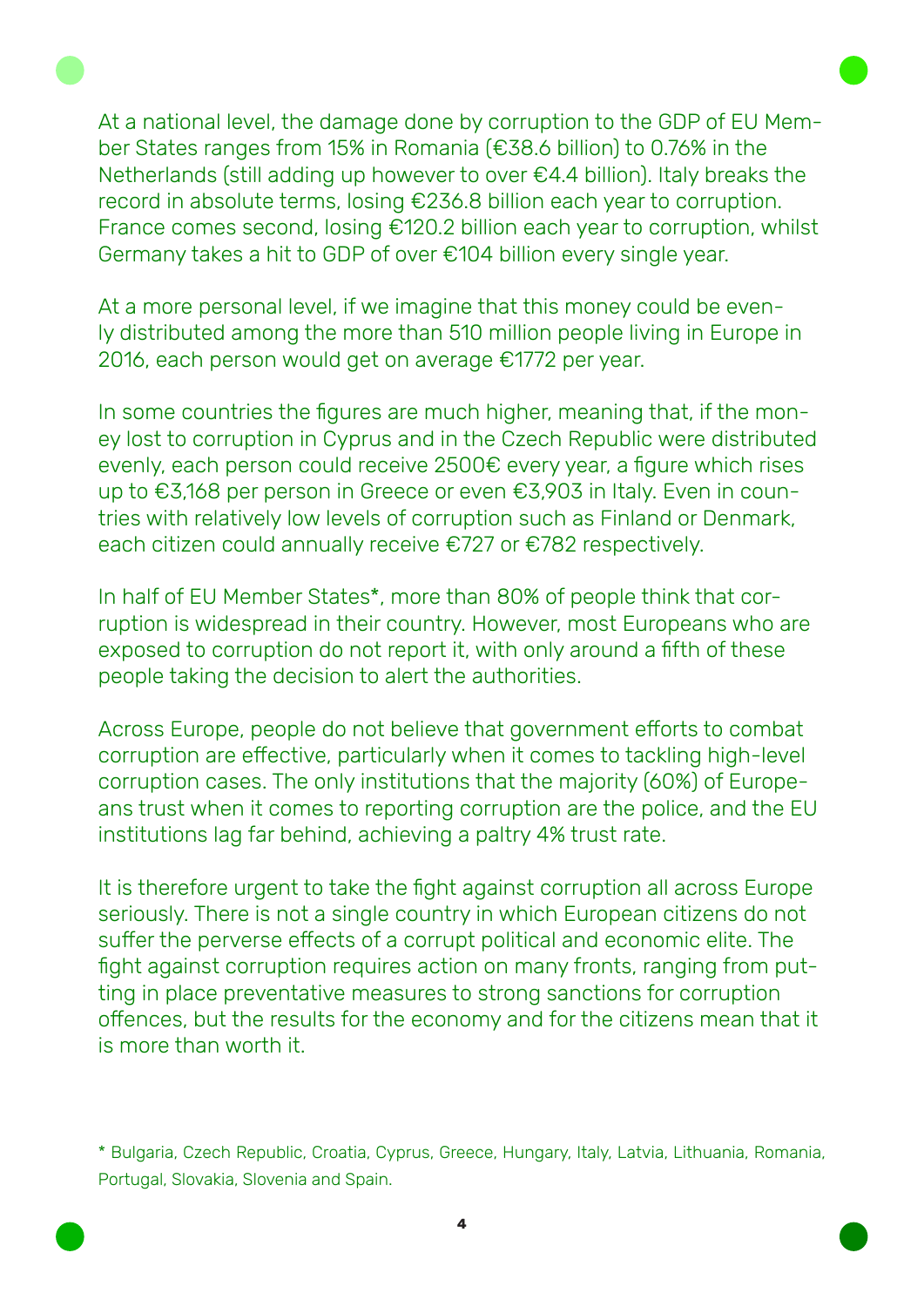## **Recommendations on the fight against Corruption in Europe**

To address corruption across Europe, particularly in the spending of EU funds, we call for:

 Annual review of anti-corruption practices in the EU Member States and country-specific recommendations on how to better prevent and address corruption.

 The establishment of an anti-corruption index so that countries with higher corruption risks are subjected to more effective and recurrent controls when they spend EU funds.

 Whistleblower Protection should be enacted throughout the EU institutions, including the possibility for anonymous reporting. Measures for EU staff to blow the whistle should also be improved.

 Increasing OLAF's capacity to investigate fraud of the EU budget and ensuring that there are real consequences in countries where OLAF recommendations are not adequately complied with.

 In countries with deficiencies in the rule of law, the management of EU funds should not be entrusted to the national authorities but rather be controlled by the relevant EU Commission department.

● Strengthening of the EPPO to guarantee its independence and to include within its remit all cross-border corruption cases. There should also be a specific focus on ensuring that high-level corruption cases in individual Member States are adequately dealt with.

 Regular independent oversight of the anti-corruption measures implemented by the European Commission, Parliament and Council as well as key institutions such as the European Central Bank and the European Investment Bank.

 Increased transparency over the allocation of EU funds, including on how projects are selected, the way projects are implemented, on how EU money is spent (including by elected Members), and around how EU funding is controlled.

 More EU funding should be granted to investigative journalists and to NGOs that focus on exercising a watchdog function when it comes to the spending of EU funds. Investigative journalists who are threatened for their reporting on corruption should be protected as a matter of urgency, and there should be close EU oversight including Europol cooperation in key investigations relating to the safety of journalists.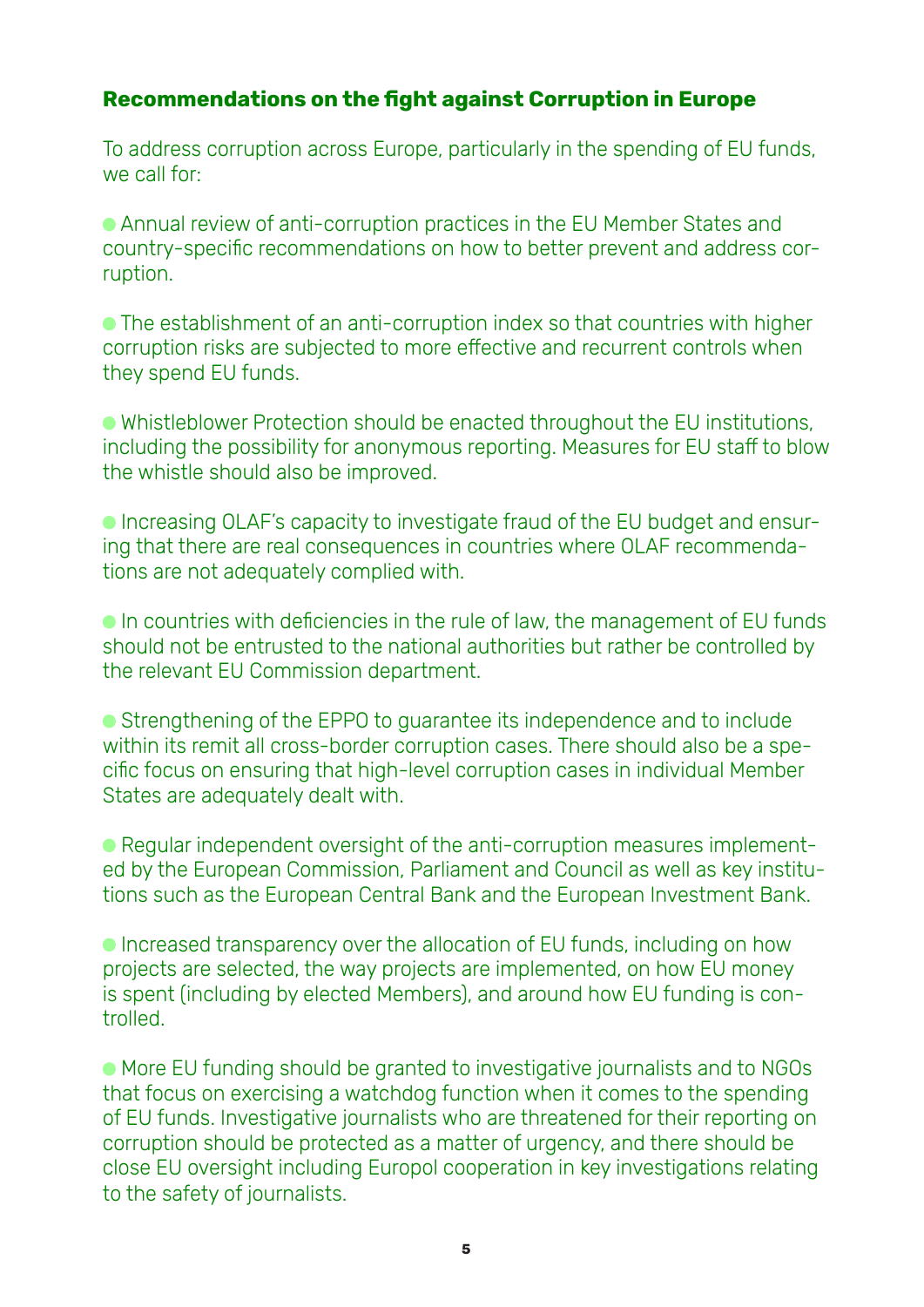THE COST OF **CORRUPTION** IN AUSTRIA

> A hit to GDP over €10.4 billion is lost each year in Austria due to corruption. That's almost 4% of GDP.

## **THE IMPACT OF CORRUPTION ON SOCIAL POLICIES**

The €10.4 billion annually lost to corruption in Austria is also **more than double the budget for the unemployed** (around €5 billion).

This figure is **roughly a third of the country's entire annual healthcare budget** (€35 billion) and more than 20% of the total amount spent on the elderly (almost €46 billion each year).

The €10.4 billion lost to corruption in Austria is more than 4 **times bigger than the entire annual policing budget** (over €2.4 billion); or, more than **17 times** the size of the budget for the **fire service** (€608 million).

If the money lost to corruption in Austria were to be entirely invested into the **housing budget**, it **could be dramatically increased and multiplied more than 26 times**  $(from \in 398$  million).

The €10.4 billion lost because of corruption in Austria is **bigger than the whole budget for family and children** ( $\in$ 8.1 billion), and is more than one and a half times the sickness and disability budget ( $\epsilon$ 6.7 billion).

Austria loses almost 60% of the entire amount spent on education to corruption every year ( $\in$ 17.8 billion).

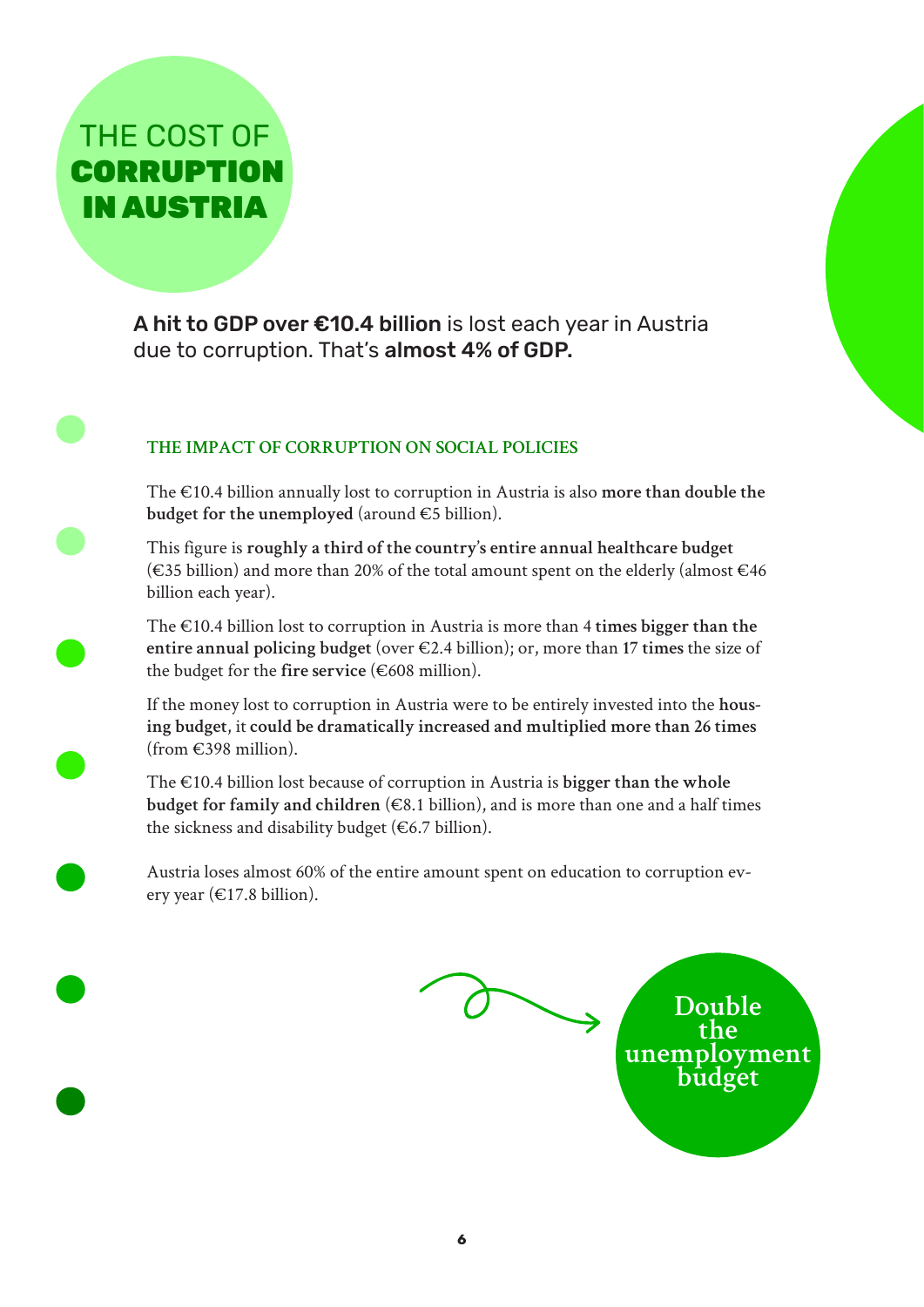**Loss to GDP €10.4 billion 4%**

#### **THE CONTEXT FOR INDIVIDUALS**

The amount of money lost to corruption in Austria is enough to give over **365,000 people**  in the country (more than 4% of the population) the average annual Austrian wage ( $\epsilon$ 28,524 net in 2015. Austria's unemployment rate was 4.9% in April 2018).

How does receiving **€1,201 each year** for free sound? Well, that is how much each person would get if the money lost to corruption were distributed amongst everyone in Austria.

If Austria could spend the money it loses to corruption each year, it could buy **over 10.4 billion bottles of beer**, or **1,201 beers for each person** in the country each year. Not that we would recommend drinking that much, as that is more than three bottles of beer a day. It could also be used to purchase more than 1.9 billion loaves of bread (223 1 kg loaves for each person each year), and more than 2.1 billion bottles of red wine, which is 249 for each person each year (you could start your own wine cellar with that).

The money lost to corruption in Austria is also enough to buy 304 Big Macs for every Austrian each year, but we would not recommend eating almost a Big Mac a day. In total that would purchase over 2.6 billion Big Macs, which is quite a lot.

#### **PERCEPTIONS OF CORRUPTION IN AUSTRIA**

A 2017 Eurostat survey found that **26% of respondents in Austria believed that the level of corruption had worsened in the preceding 3 years**, while 41% believed the level had remained the same. 22% believe the level of corruption had decreased.

Indeed, **50% believe corruption is widespread in the country**; and **50% believe corruption is part of the business culture** of the country.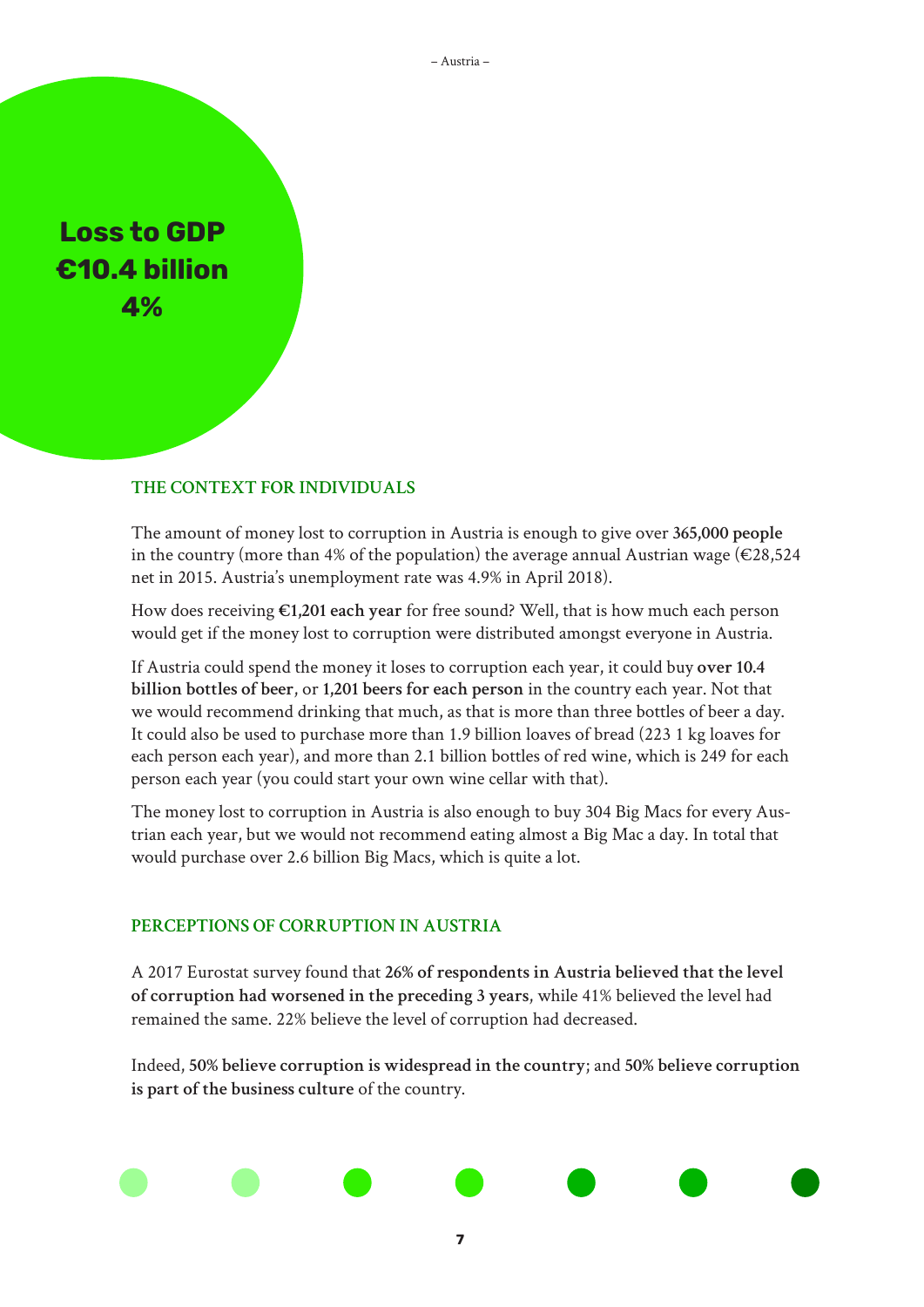## THE COST OF **CORRUPTION** IN BELGIUM

A hit to GDP of over €21 billion is lost each year in Belgium due to corruption. That's around 6% of GDP.

## **THE IMPACT OF CORRUPTION ON SOCIAL POLICIES**

This €21 billion annually lost to corruption in Belgium is **almost 3 times the budget**  for the unemployed (around  $\in 7.8$  billion).

This figure is **half the country's healthcare budget** (almost €43 billion) and **more than half of what is spent on the elderly** (around €38.5 billion).

The money lost to corruption is **5 times bigger than the entire annual policing budget** (around €4.3 billion); or, over **30 times** the size of the budget for the **fire service** (€713 million).

It is more than 30 times the housing budget  $(\epsilon 713$  million), and more than double the entire budget spent for families and children ( $\epsilon$ 9.48 billion). The money lost to corruption in Belgium is almost 1.5 times the sickness and disability budget (almost €15 billion).

Belgium loses more than **80% of the entire amount spent on education** to corruption (€25.8 billion).

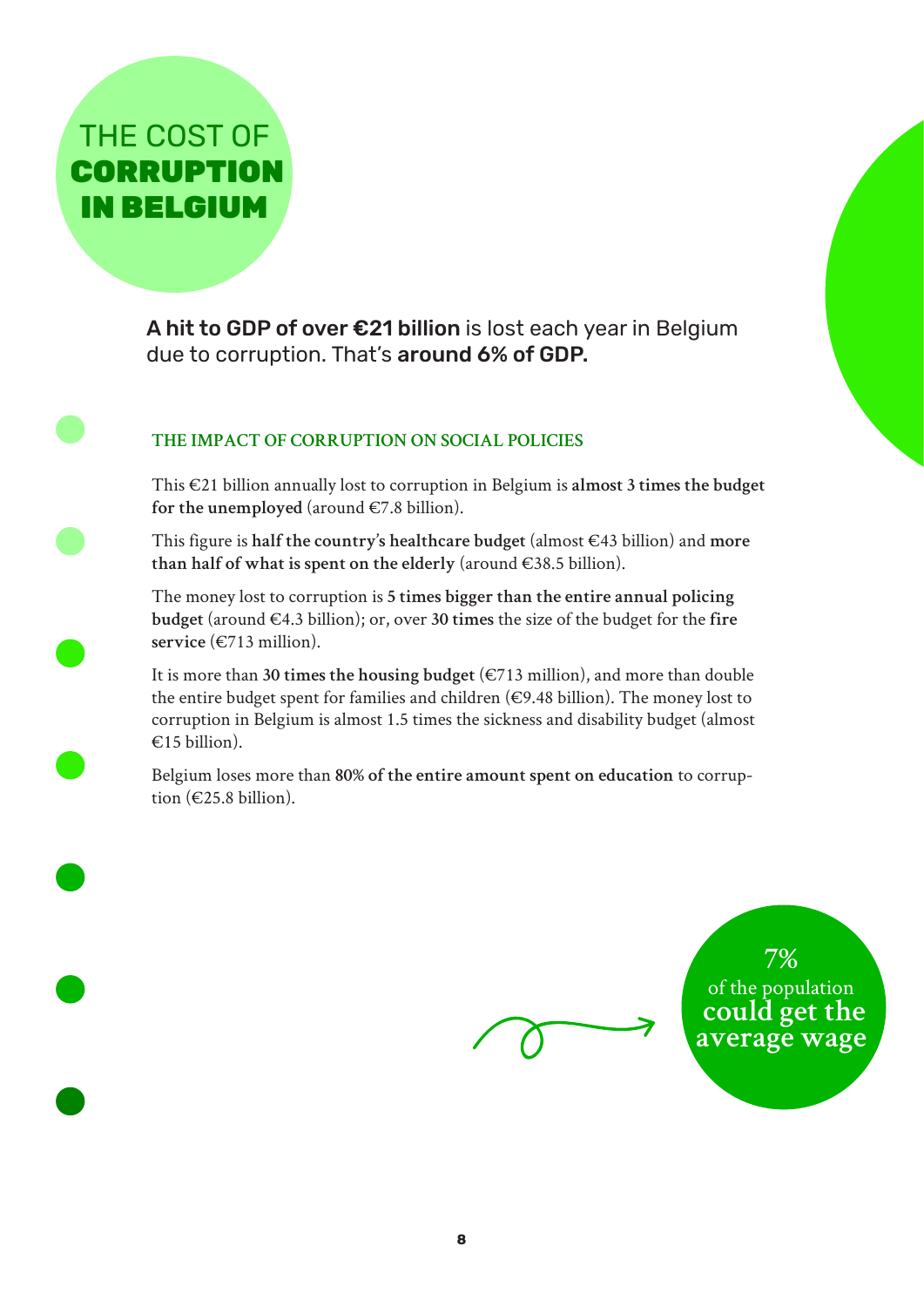**Loss to GDP €21 billion 6%**

#### **THE CONTEXT FOR INDIVIDUALS**

The amount of money lost to corruption in Belgium is enough to give around **806,000 people** in the country (over 7% of the population) the average Belgian wage (€26,954 net per year in 2015; Belgium's unemployment rate was 6.3% in April 2018).

How does receiving **€1,920 each year** for free sound? Well, that is how much each person would get if the money lost to corruption were distributed among everyone in Belgium.

If Belgium could spend the money it loses to corruption each year, it could buy **over 12.5 billion bottles of beer**, or **1,110 beers for each person** in the country, every single year. Although Belgium is famous for its beer, we would not recommend drinking that much, as it's more than three bottles of beer a day. It could also be used to purchase over 7.8 billion loaves of bread (691 for each person each year).

This sum would also buy 486 Big Macs for every Belgian each year, but we would not recommend eating almost two Big Macs a day. In total, Belgium could purchase almost 5.5 billion Big Macs, which is quite a lot.

#### **PERCEPTIONS OF CORRUPTION IN BELGIUM**

A 2017 Eurostat survey found that **40% of respondents in Belgium believed that the level of corruption had worsened in the preceding 3 years**, while 43% believed the level had remained the same. Only 13% believed the level of corruption had decreased. Indeed, **65% believe corruption is widespread in the country**; and **63% believe corruption is part of the business culture** of the country.

**70% of respondents deem corruption unacceptable**.

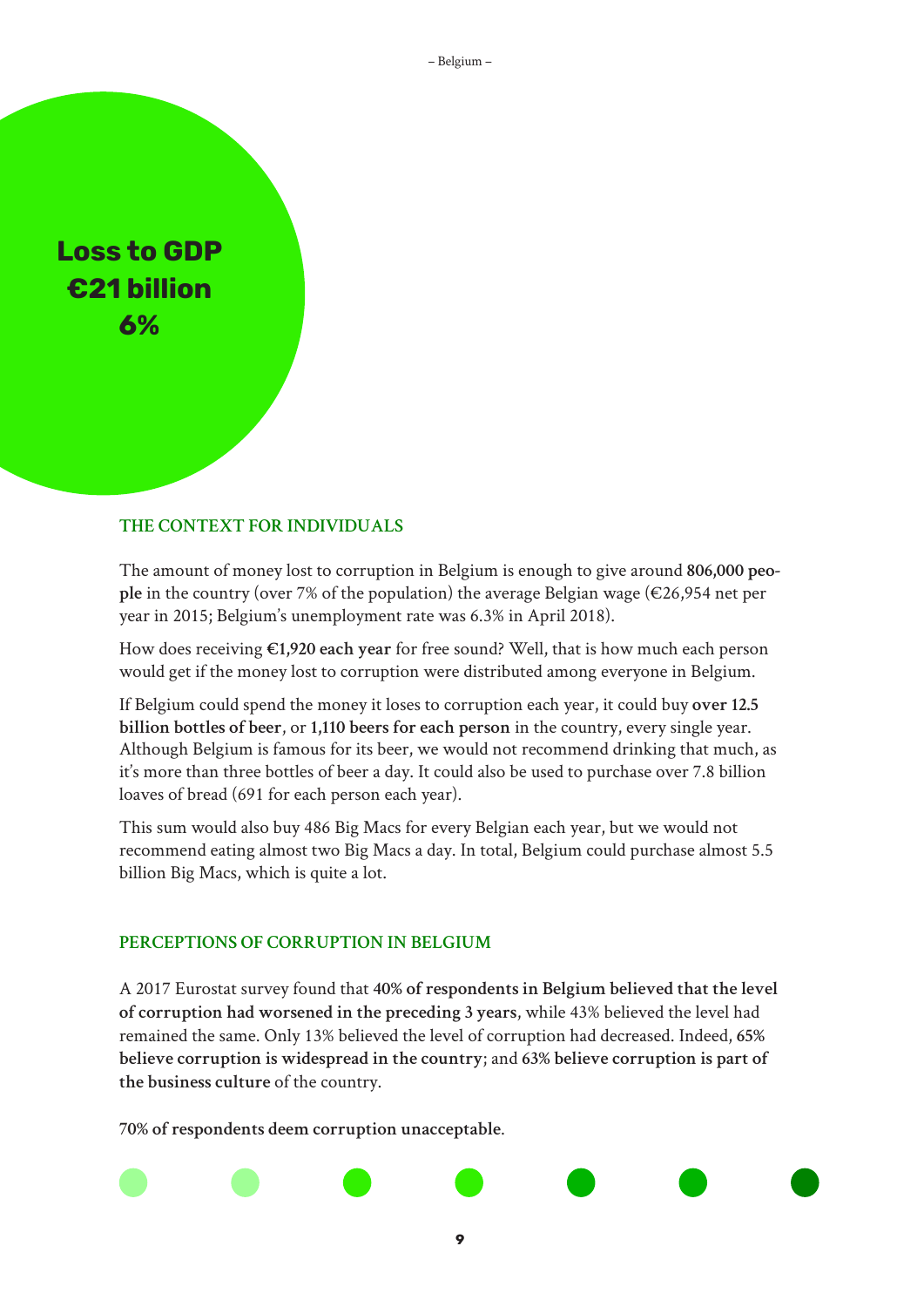## THE COST OF **CORRUPTION** IN BULGARIA

A hit to GDP of over €11 billion is lost each year in Bulgaria due to corruption. That's 14% of GDP.

## **THE IMPACT OF CORRUPTION ON SOCIAL POLICIES**

The amount of money lost to corruption in Bulgaria is 1.8 times the entire social expenditure budget for the whole country, which is  $\epsilon$ 6.1 billion.

Breaking this down further, the  $\epsilon$ 11 billion lost to corruption in Bulgaria is more than 360 times bigger than the whole budget for the unemployed (around  $\epsilon$ 31) million).

This figure is **three times bigger than the national healthcare budget** (almost €3.7 billion) and **2.4 times spending on the elderly** (almost €4.5 billion).

This figure is more than **20 times the size of the policing budget** (around €518 million); or, over **76 times** the size of the budget for the **fire service** (€145 million).

The €11 billion lost to corruption in Bulgaria is **more than 460 times the housing budget** (€24 million). It is almost 10 times the size of the entire budget for family and children (€1.1 billion), and a **whopping 110 times the national sickness and disability budget** (almost €101 million).

Bulgaria loses over **6 times the entire amount spent on education** to corruption  $(E1.8 \text{ billion})$ .



**Triple the healthcare budget**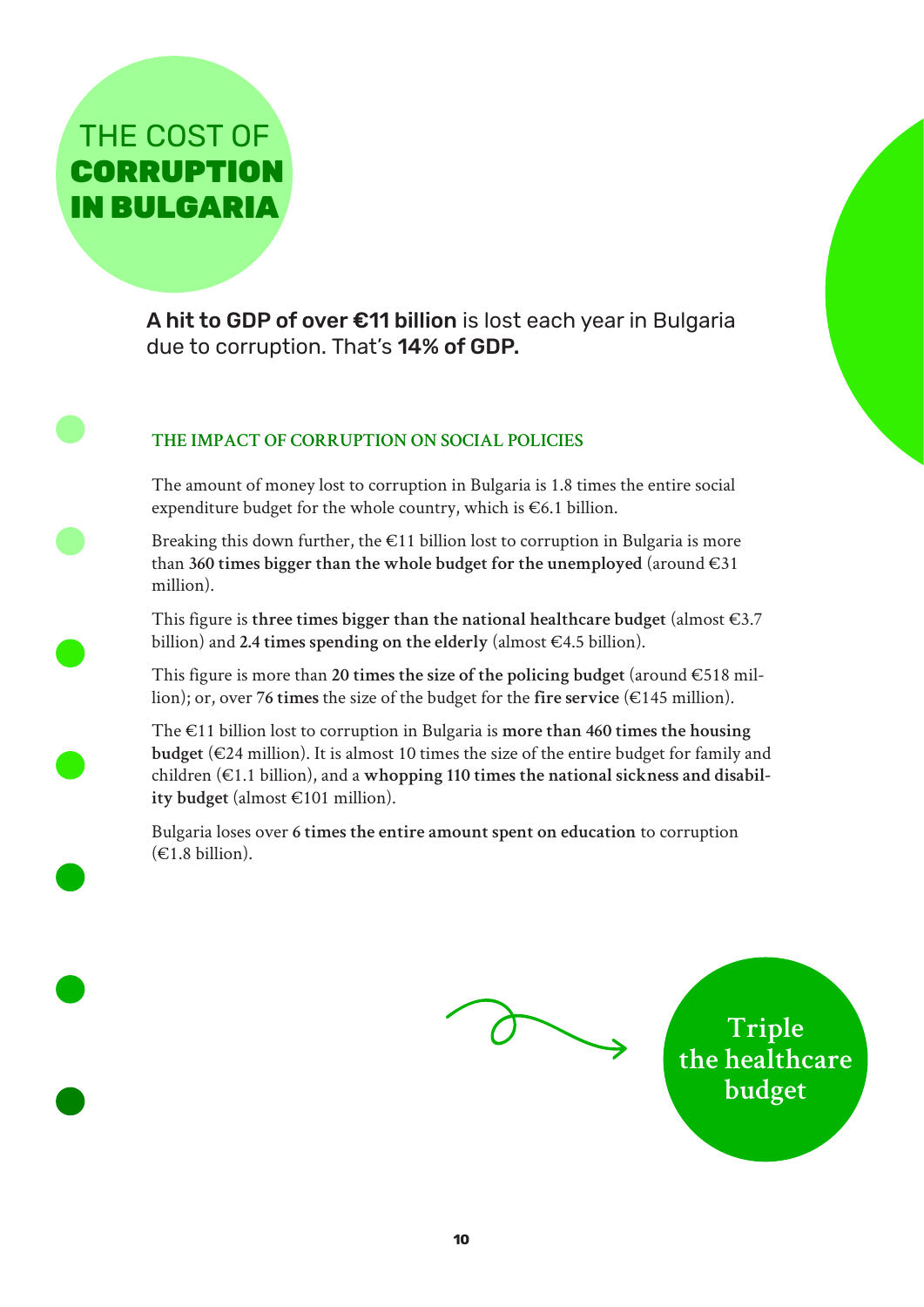## **Loss to GDP €11 billion 14%**

#### **THE CONTEXT FOR INDIVIDUALS**

The amount of money annually lost to corruption in Bulgaria is enough to give around **2.5 million people** in the country (more than a third of the population) the average Bulgarian wage (€4,334 net per year in 2015; Bulgaria's unemployment rate was 5.1% in April 2018).

How does receiving **€1,561 each year** for free sound? Well, that is how much each person would get if the money lost to corruption were distributed among everyone in Bulgaria.

If Bulgaria could spend the money it loses to corruption each year, it could buy **over 10.5 billion bottles of beer**, or **1,472 beers for each person** in the country, every single year. We would not recommend drinking that much, as it's more than four bottles of beer a day. Each person could also receive 1,345 bottles of wine per year, which is well over three bottles a day. Turning to food items, the money lost to corruption in Bulgaria could be used to purchase over 15 billion 1kg loaves of bread (2198 for each person each year, over 6 kilos of bread a day).

#### **PERCEPTIONS OF CORRUPTION IN BULGARIA**

A 2017 Eurostat survey found that **48% of respondents in Bulgaria believed that the level of corruption had worsened in the preceding 3 years**, while 27% believed the level had remained the same. Only 4% believed the level of corruption had decreased.

Indeed, **83% believe corruption is widespread in the country**; and **76% believe corruption is part of the business culture** of the country.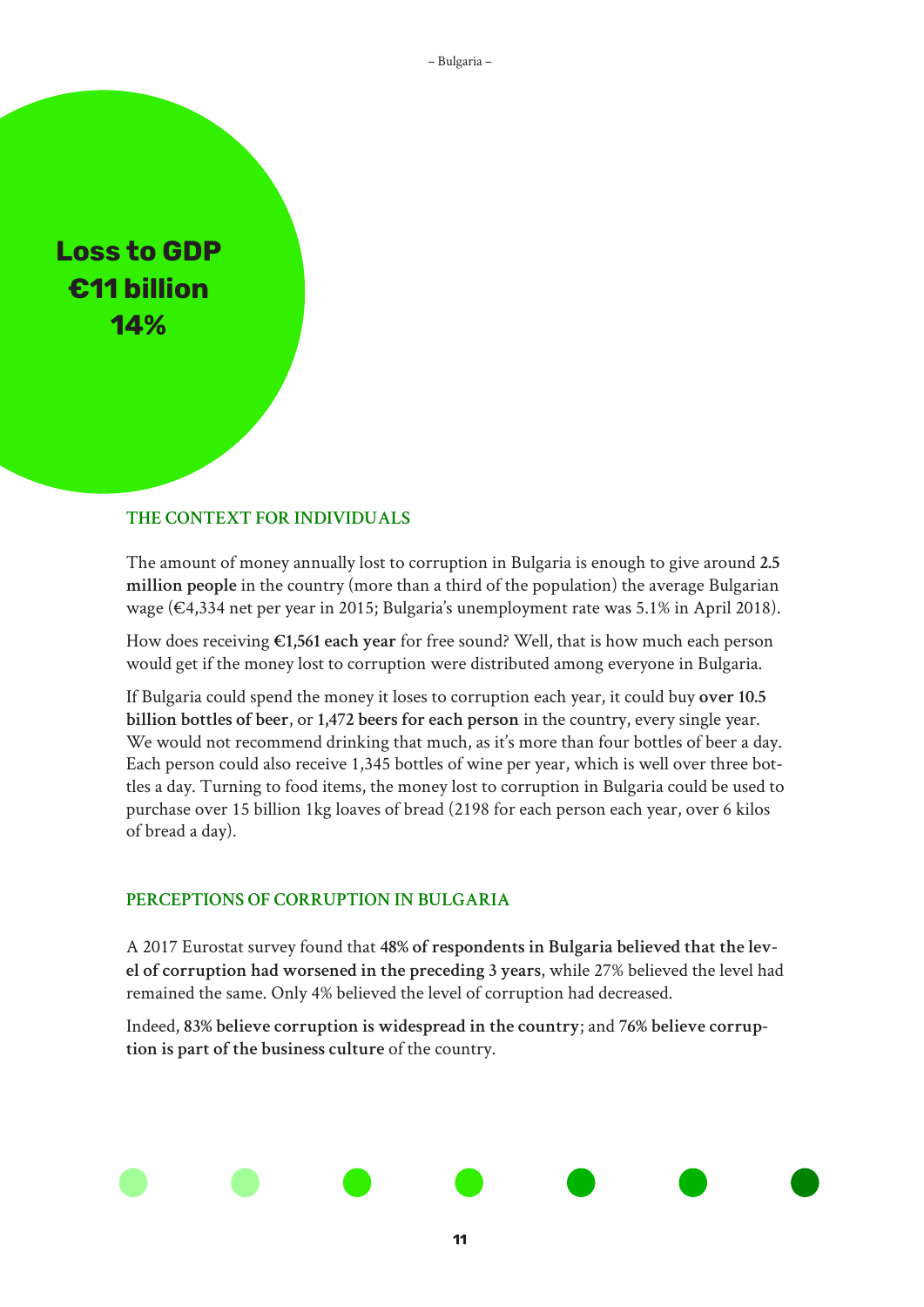THE COST OF **CORRUPTION** IN CROATIA

> A hit to GDP of over €8.5 billion is lost each year in Croatia due to corruption. That's over 13.5% of GDP.

### **THE IMPACT OF CORRUPTION ON SOCIAL POLICIES**

This €8.5 billion is also **more than 38 times bigger than the budget for the unemployed** (around €220 million).

This figure is more than **2.5 times bigger than the country's entire annual healthcare budget** (over €3.2 billion) and it is more than **double the spending on the elderly** (almost €4 billion).

The €8.5 billion lost to corruption in Croatia is more than **13 times bigger than the size of the whole policing budget** (€648.5 million). It is almost **100 times** the size of the budget for the **fire service** (€85 million).

The money lost to corruption in Croatia is **basically 1090 times bigger than the government's housing budget** (€7.8 million). It is also more than **10 times larger than the entire budget for family and children** (€822 million), and around 9 times the sickness and disability budget (around €939 million).

**1090 times bigger than the housing budget**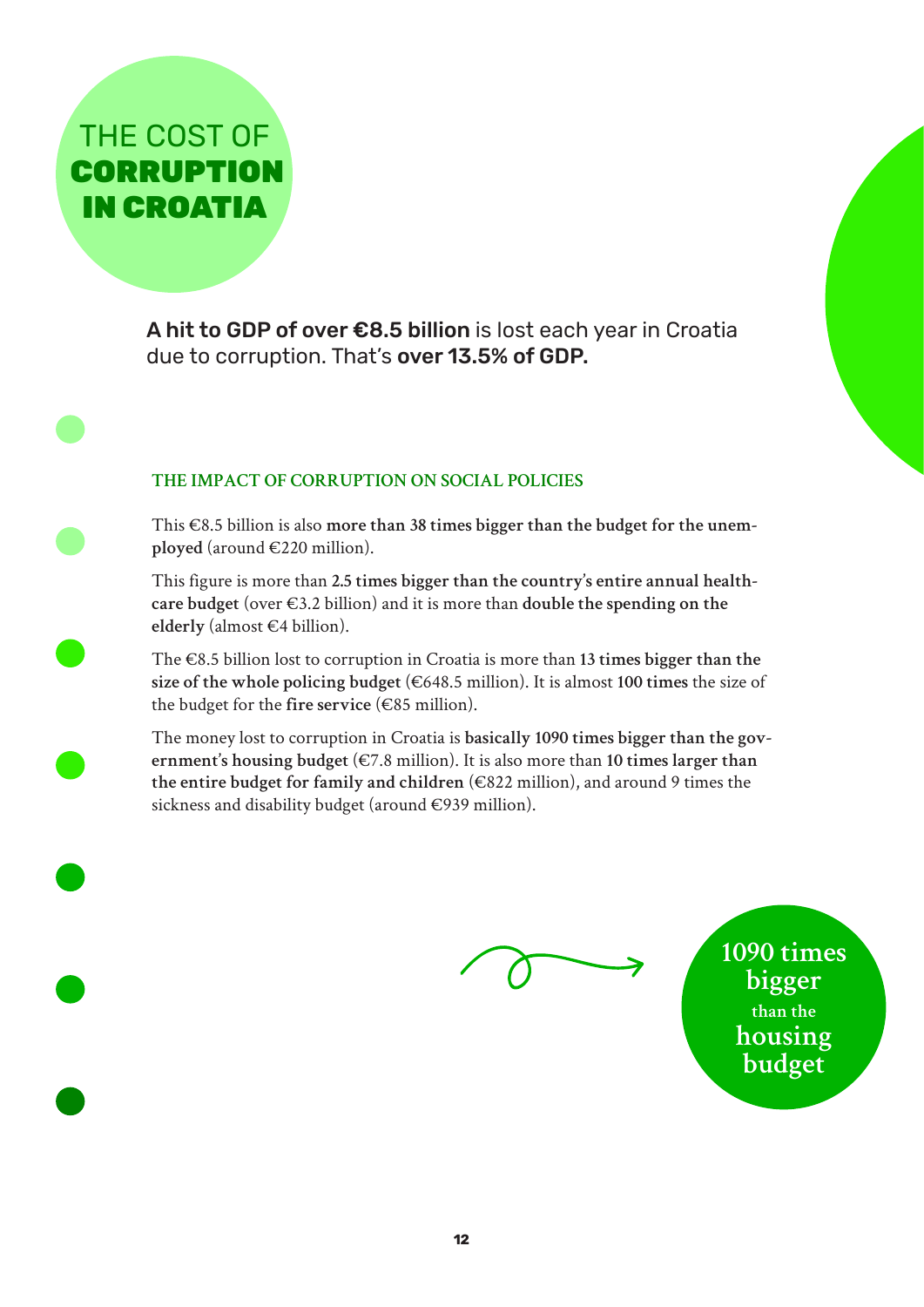– Croatia –

**Loss to GDP €8.5 billion 13.5%**

#### **THE CONTEXT FOR INDIVIDUALS**

This figure is enough to give around 961.510 people in the country (almost 23% of the population) the average annual Croatian wage ( $\epsilon$ 8,842 net in 2015; Croatia's unemployment rate was 9.1% in April 2018).

How does receiving **€2.029 each year** for free sound? Well, that is how much each person would get if the money lost to corruption were distributed amongst everyone in Croatia.

If Croatia could spend the money it loses to corruption each year, it could buy **over 5 billion 1L bottles of beer**, or **1.215 beers for each person** in the country each year. We wouldn't recommend drinking that much, as it's more than 3 litres of beer a day. The money lost to corruption in Croatia could also be used to purchase over 5 billion 1kg loaves of bread, around 1276 for each person each year, which is almost 3.5 kilos of bread per day!

#### **PERCEPTIONS OF CORRUPTION IN CROATIA**

A 2017 Eurostat survey found that 58% of respondents in Croatia believed that the level of corruption had worsened in the preceding 3 years, while 33% believed the level had remained the same. **Only 6% believed the level of corruption had decreased**.

Indeed, **a whopping 95% believe corruption is widespread in the country**; and **75% believe corruption is part of the business culture** of the country.

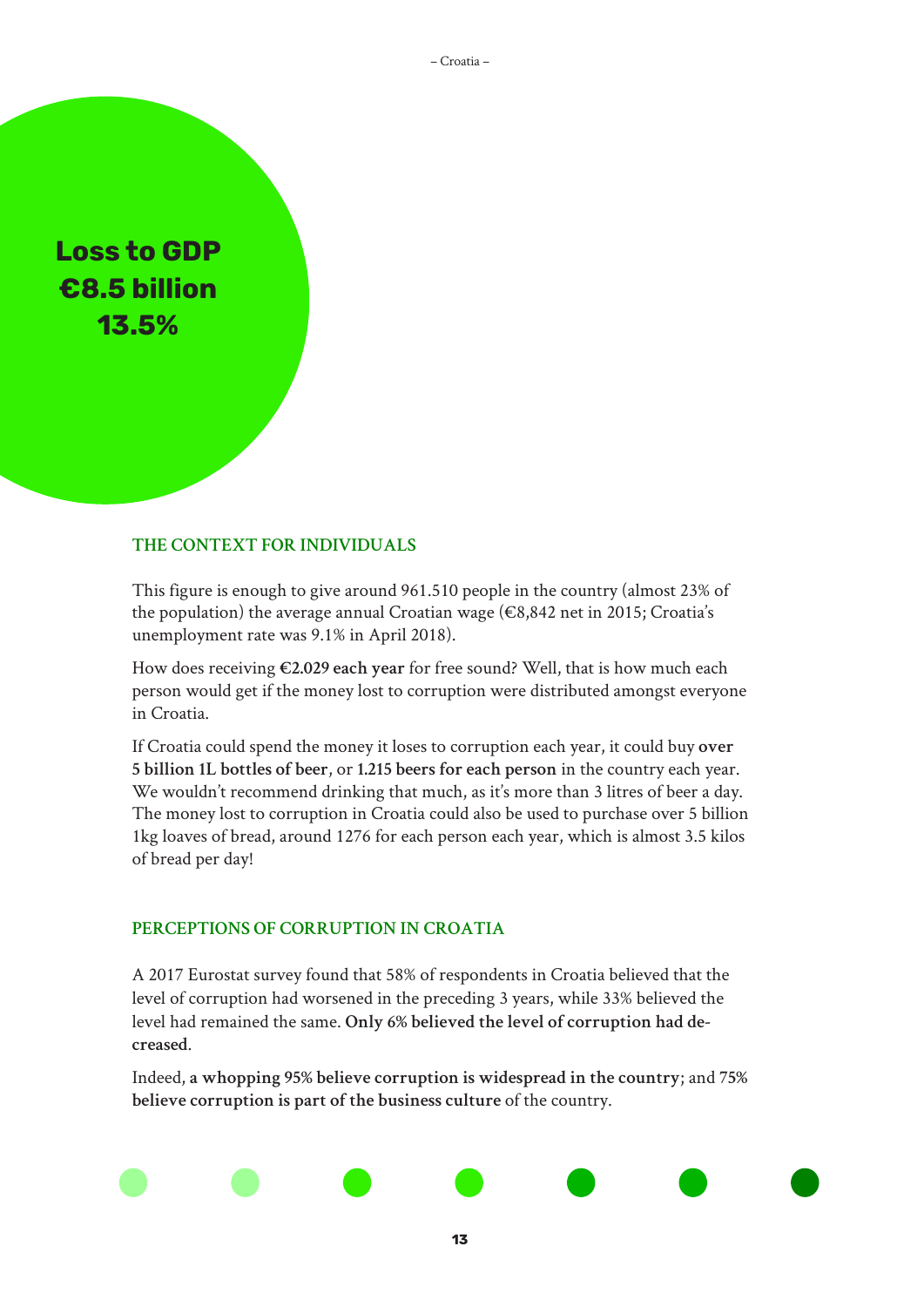## THE COST OF **CORRUPTION** IN CYPRUS

A hit to GDP of over €2 billion is lost each year in Cyprus due to corruption. That's over 8% of GDP.

## **THE IMPACT OF CORRUPTION ON SOCIAL POLICIES**

The €2 billion lost to corruption in Cyprus is **over 15 times the budget for the unemployed** (around €139 million).

This figure is **around 1.8 times the country's healthcare budget** (almost €1.2 billion) and more than 1.9 times the government spending on the elderly (almost  $\epsilon$ 1.1) billion).

The amount of money lost to corruption is more than **8 times bigger than the entire annual policing budget** (€243 million); or, over **82 times bigger** than the size of the budget for the **fire service** (€26 million).

The €2 billion lost to corruption in Cyprus is **3.5 times bigger than the entire government budget for family and children** (€568 million), and more than **21 times larger than the sickness and disability budget** (€99 million).

Cyprus loses **double the amount spent on education to corruption** (nearly €1.08 billion).



**21 times the sickness & disability budget**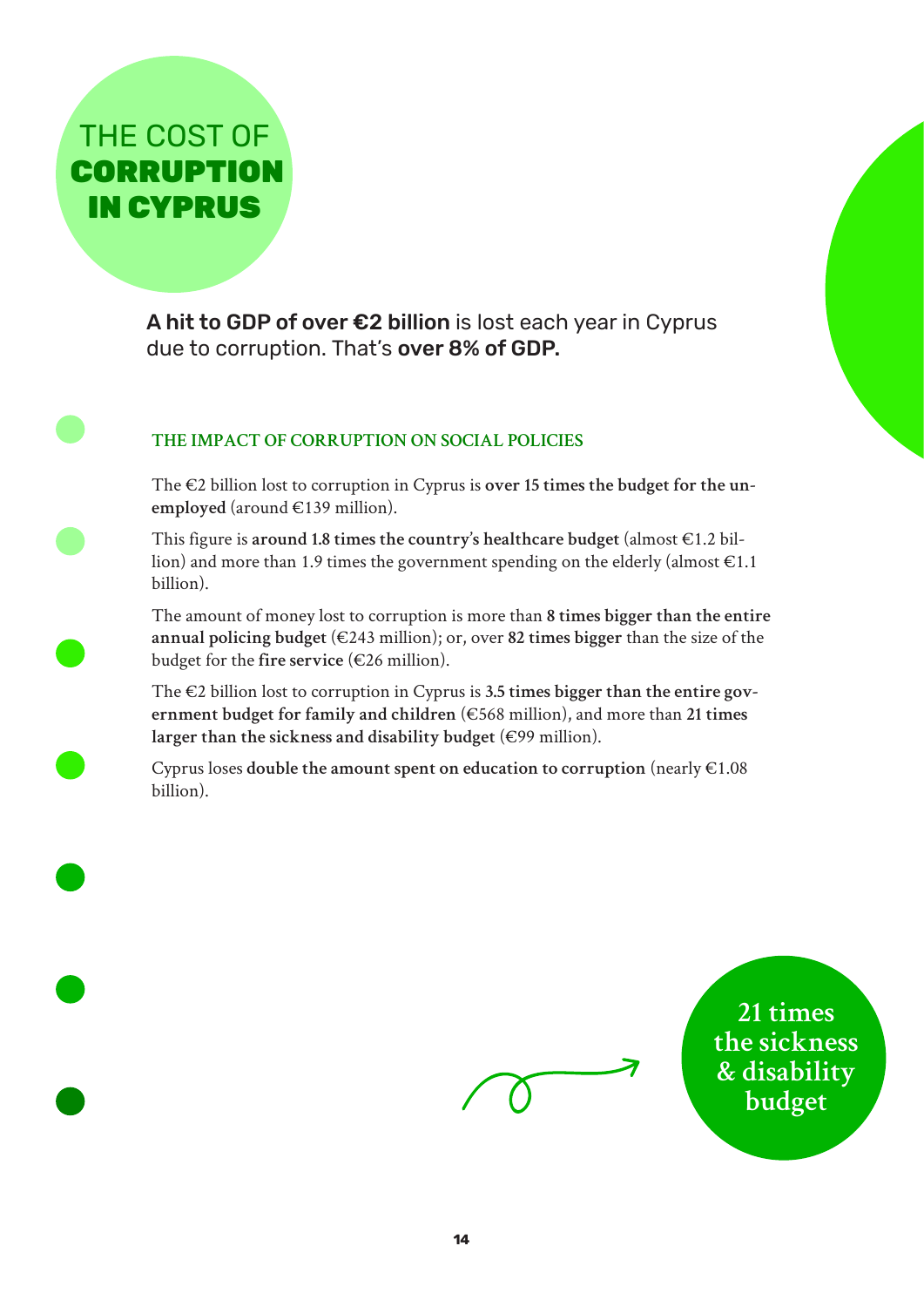## **Loss to GDP €2 billion 8%**

#### **THE CONTEXT FOR INDIVIDUALS**

How does receiving **€2,537 each year** for free sound? Well, that is how much each person would get if the money lost to corruption were distributed among everyone in Cyprus.

If Cyprus could spend the money it loses to corruption each year, it could buy **over 676 million 1L bottles of beer**, or **798 litres of beers for each person** in the country each year. We wouldn't recommend drinking that much, as it's over 2 bottles of beer a day. It could also be used to purchase almost 1.3 billion 1 kg loaves of bread. This is 1,450 for each person each year, **nearly 4 kilos of bread a day**!

The  $\epsilon$ 2 billion lost to corruption in Cyprus would be enough to purchase more than 464 million bottles of wine, which would mean each person in Cyprus could receive 548 bottles of wine every year. That's around one and half bottles of wine a day - not recommendable for your liver.

This sum would also buy 642 Big Macs for every Cypriot each year, but we would not recommend eating almost two Big Macs a day. In total, one could purchase over 544 million Big Macs, which is quite a lot.

#### **PERCEPTIONS OF CORRUPTION IN CYPRUS**

A 2017 Eurostat survey found that **68% of respondents in Cyprus believed that the level of corruption had worsened in the preceding 3 years**, while 17% believed the level had remained the same. Only 10% believed the level of corruption had decreased.

Indeed, an incredible **94% believe corruption is widespread in the country**; and **93% believe corruption is part of the business culture of the country**.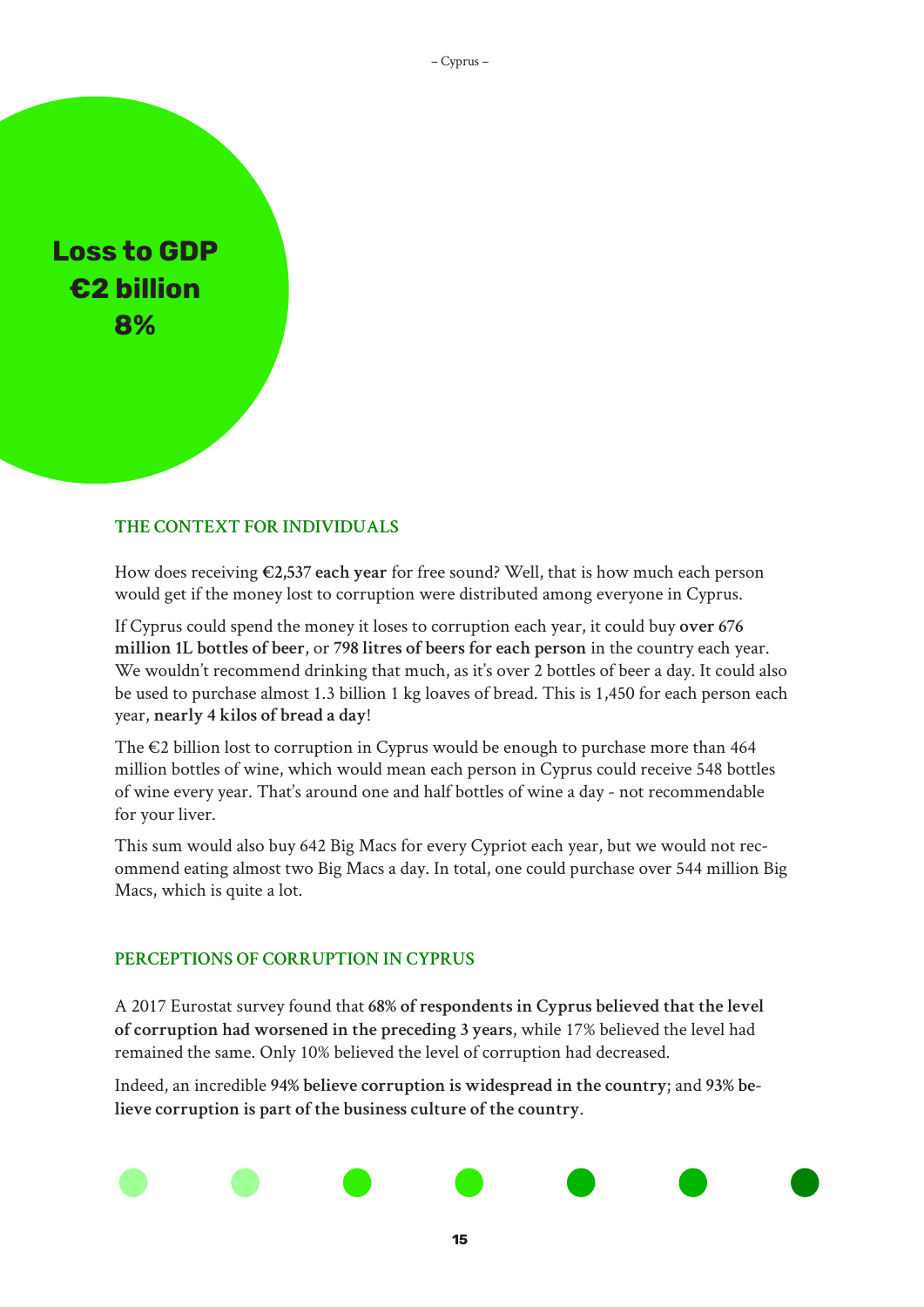THE COST OF **CORRUPTION** IN CZECH REPUBLIC

> A hit to GDP of over €26.7 billion is lost each year in the Czech Republic due to corruption. That's more than 12% of GDP.

## **THE IMPACT OF CORRUPTION ON SOCIAL POLICIES**

The €26.7 billion lost to corruption in the Czech Republic is almost **80 times bigger than the entire annual budget for the unemployed** (around €337 million).

This figure is **more than double the country's healthcare budget** (€12.2 billion) and also **more than double the amount of money spent on the elderly** (around €13.1 billion).

The money lost to corruption is more than **17 times the size of the entire annual policing budget** (around €1.5 billion); or, over **62 times** the size of the budget for the fire service  $(\epsilon$ 430 million).

This amount is almost **60 times bigger** than the entire government **budget spent on housing** (€452 million), and over **14 times bigger than the whole annual budget for family and children** (over €1.8 billion). The money lost to corruption in the Czech Republic is also 7 times bigger than the annual sickness and disability budget  $(\text{around } \epsilon\text{3.7 billion}).$ 

The Czech Republic loses more than **4 times the amount of money spent on education to corruption** (€6 billion).

**80 times bigger than the annual budget for the unemployed**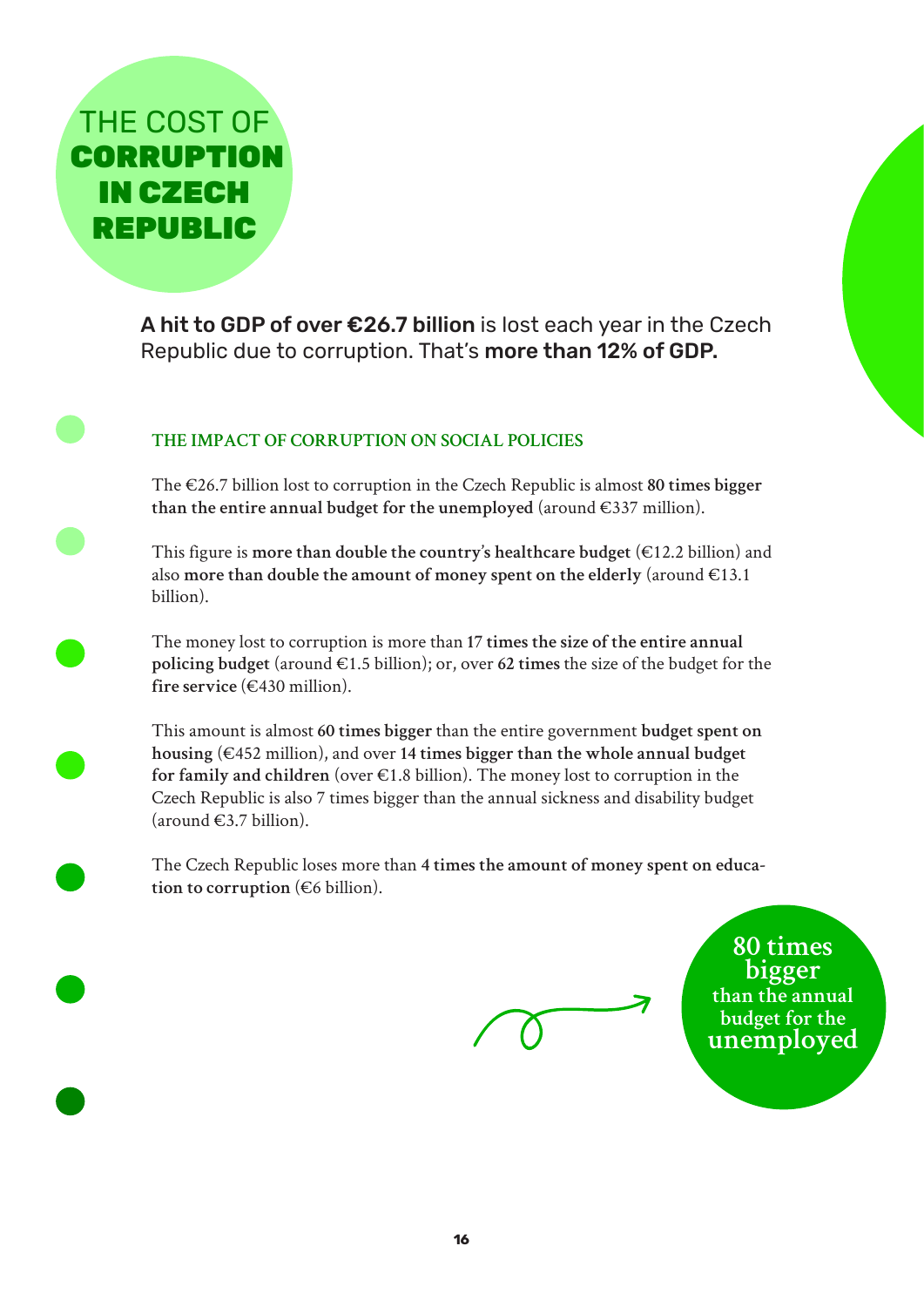**Loss to GDP €26.7 billion 12%**

## **THE CONTEXT FOR INDIVIDUALS**

The €26.7 billion lost to corruption in the Czech Republic is enough to give almost **3 million people** in the country (over 28% of the population) the average annual Czech wage (€8,941 net in 2015; the Czech Republic's unemployment rate was 2.2% in April 2018).

How does receiving **€2,534 each year** for free sound? Well, that is how much each person would get if the money lost to corruption were to be distributed amongst everybody in the Czech Republic.

If the Czech Republic could spend the money it loses to corruption each year, it could buy **almost 18 billion bottles of beer**, or **1,700 beers for each person** in the country each year. Although the Czechs are famous for their beer, we wouldn't recommend drinking that much, as it's more than four 1L bottles of beer a day. If you prefer wine, each person in the Czech Republic could get **1,236 bottles for free a year**, over 3 bottles a day.

The money lost to corruption in the Czech Republic could also be used to purchase over 31 billion loaves of bread (3,016 for each person each year, which is **more than eight 1kg loaves of bread every single day**).

The €26.7 billion lost to corruption in the Czech Republic would also buy **815 Big Macs** for each person each year, but we would not recommend eating more than two Big Macs a day. In total, the Czech Republic could purchase over 8.5 billion Big Macs, which is quite a lot.

#### **PERCEPTIONS OF CORRUPTION IN CZECH REPUBLIC**

A 2017 Eurostat survey found that 36% of respondents in the Czech Republic believed that the level of corruption had worsened in the preceding 3 years, while 49% believed the level had remained the same. **Only 9% believed the level of corruption had decreased**.

84% believe corruption is widespread in the country; and 77% believe corruption is part of the business culture of the country.

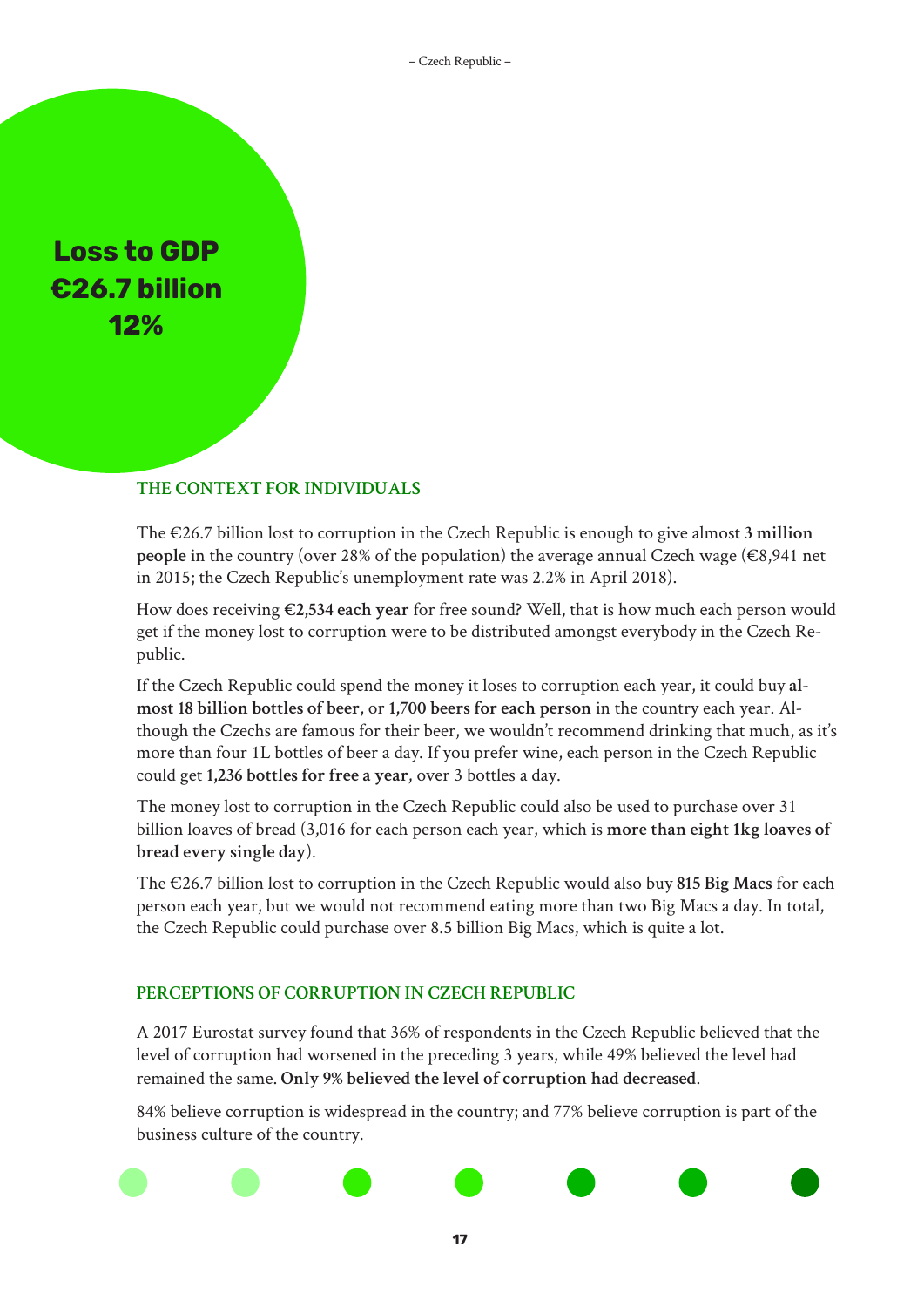THE COST OF **CORRUPTION** IN DENMARK

> A hit to GDP of over €4 billion is lost each year in Denmark due to corruption. That's around 2% of GDP.

## **THE IMPACT OF CORRUPTION ON SOCIAL POLICIES**

The €4 billion lost each year to corruption in Denmark is a**bout 20% of the country's healthcare budget** (€28 billion) and **almost 20% of spending on the elderly** (around €23 billion).

This figure is almost **3 times the size of the policing budget** (€1.5 billion); or, almost **23 times** the size of the budget for the **fire service** (€194 million).

The money lost to corruption in Denmark is **more than twice the size of the housing budget** (€1.9 billion), over **a third of the budget for family and children** (€12.5 billion), and again more than a third of the sickness and disability budget (almost €12.8 billion). This €4 billion is also a**round 65% of the budget for the unemployed**  $(\text{around } \in 6.8 \text{ billion}).$ 

**Triple the size of the policing budget**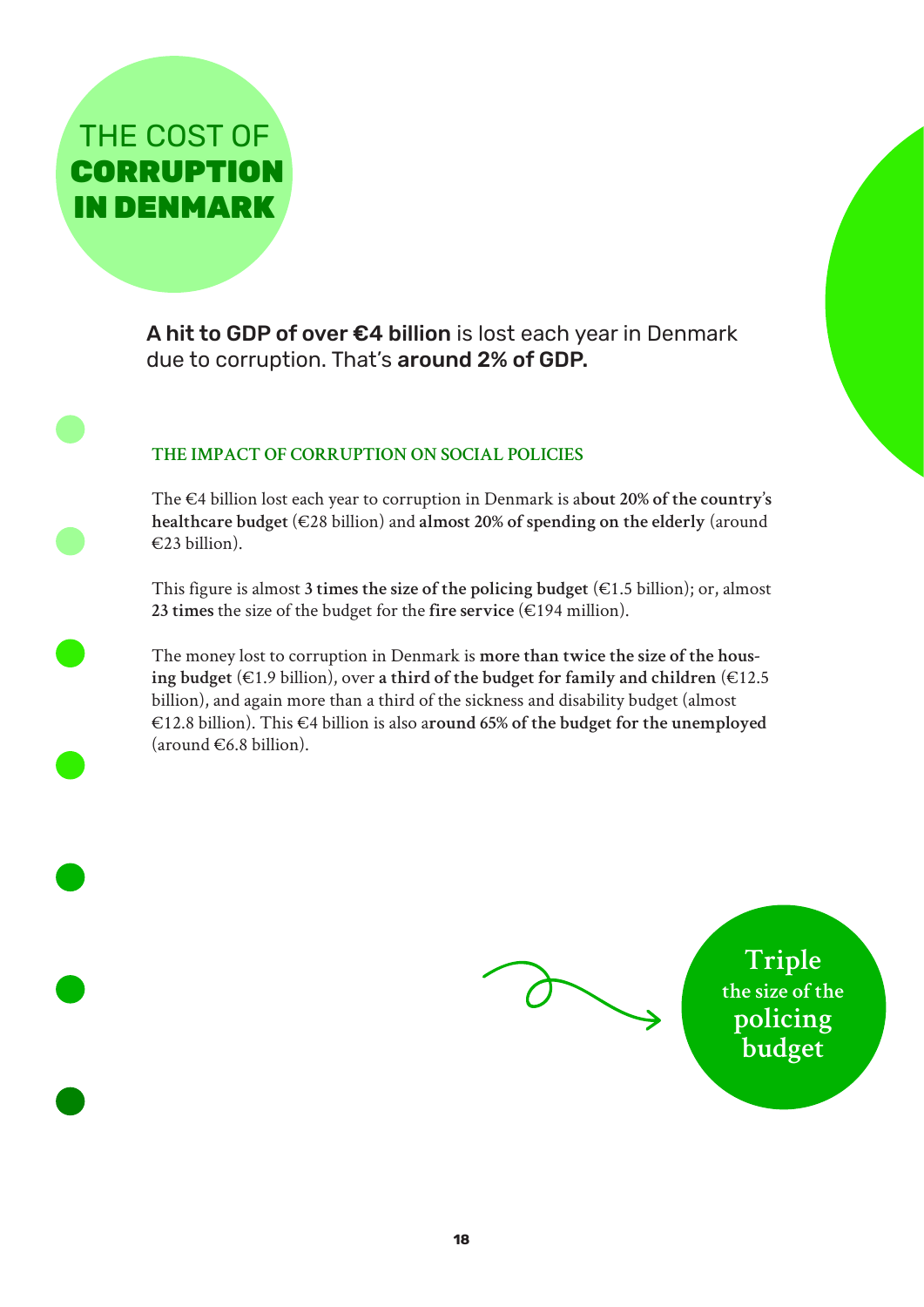– Denmark –

**Loss to GDP €4 billion 2%**

#### **THE CONTEXT FOR INDIVIDUALS**

The **€4 billion** lost each year to corruption in Denmark is enough to give around **128,000 people** in the country (around 2% of the population) the average annual Danish wage (€34,878 net in 2015; Denmark's unemployment rate was 5.2% in April 2018).

How does receiving **€782 each year** for free sound? Well, that is how much each person would get if the money lost to corruption were distributed amongst everyone in Denmark.

The €4 billion sum would also buy 194 Big Macs for each Danish citizen each year, but we would not recommend eating that many in a year. In total, one could purchase over 1.1 billion Big Macs, which is quite a lot.

#### **PERCEPTIONS OF CORRUPTION IN DENMARK**

A 2017 Eurostat survey found that **36% of respondents in Denmark believed that the level of corruption had worsened in the preceding 3 years**, while 51% believed the level had remained the same.

**19**

**Only 5% believed the level of corruption had decreased**.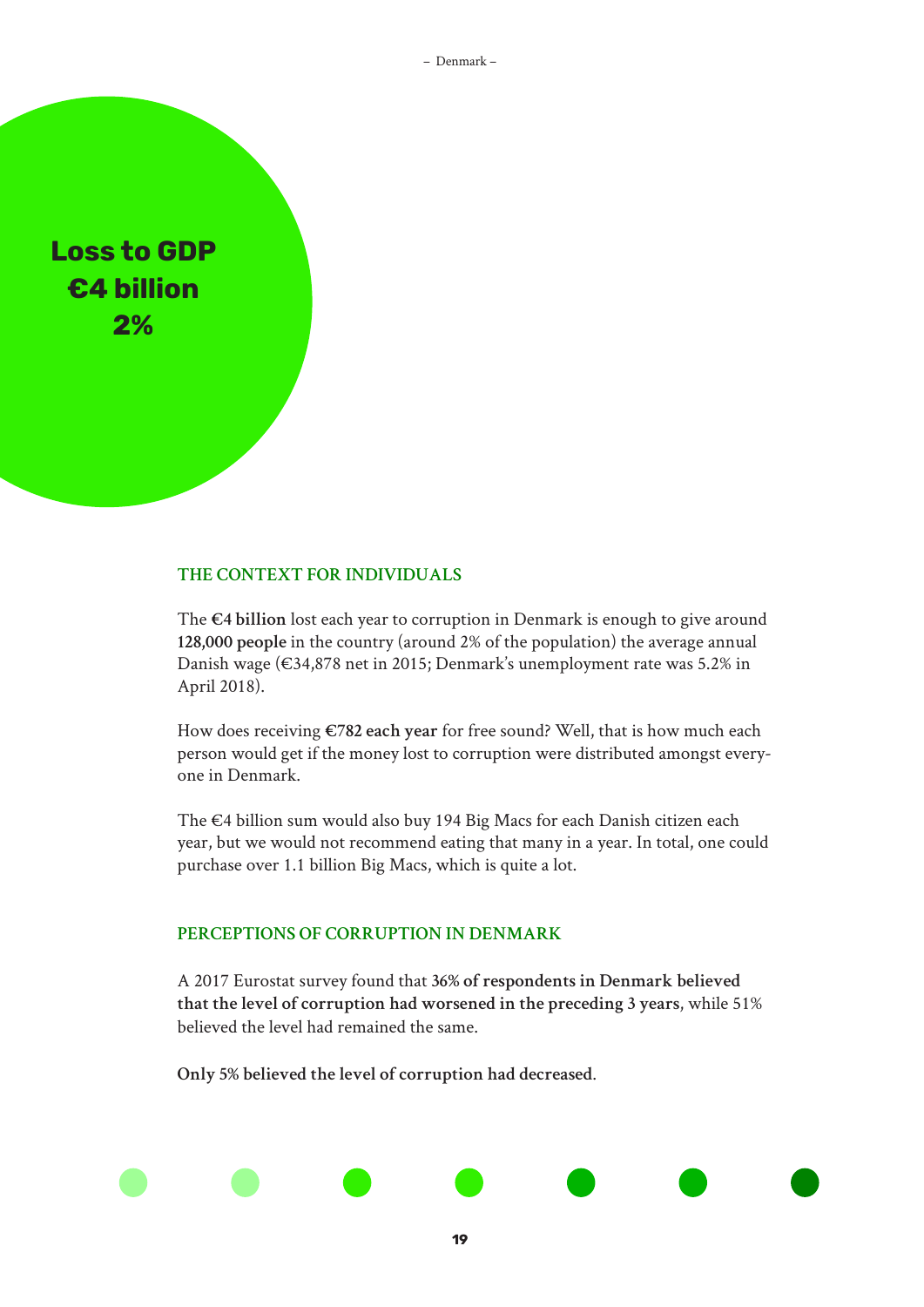## THE COST OF **CORRUPTION** IN ESTONIA

A hit to GDP of over €1.6 billion is lost each year in Estonia due to corruption. That's around 8.2% of GDP

## **THE IMPACT OF CORRUPTION ON SOCIAL POLICIES**

The €1.6 billion lost to corruption in Estonia is around **6.5 times bigger than the entire annual budget for the unemployed** (€246 million).

This figure is **1.2 times bigger than the annual healthcare budget** (almost  $\epsilon$ 1.3) billion) and **more than the entire amount spent to look after the elderly** (over €1.5 billion).

This figure is almost 8 times the size of the policing budget  $(\epsilon 207 \text{ million})$  and more than **30 times** the size of the budget for the **fire service** (€52 million).

The €1.6 billion lost to corruption in Estonia is more than **320 times the housing budget** (estimated at €5 million), **more than triple the budget for family and children** (€528 million), and over **3.5 times the sickness and disability budget** (€465 million).

Estonia loses almost **1.8 times the entire amount it spends on education because of corruption** (€916 million).

> More than **triple**  the budget for **family and children**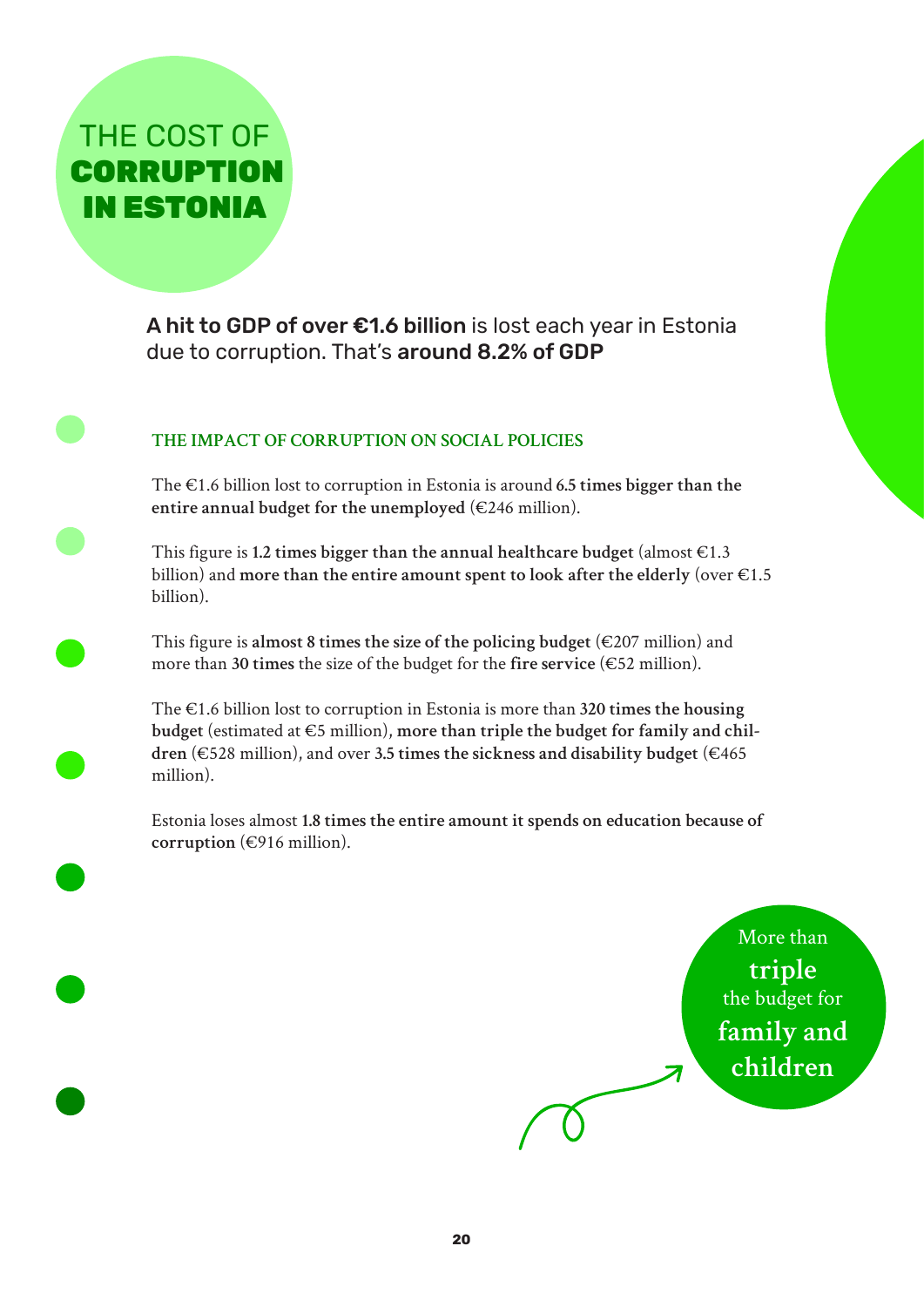– Estonia –

**Loss to GDP €1.6 billion 8.2%**

#### **THE CONTEXT FOR INDIVIDUALS**

The amount of money lost to corruption in Estonia is enough to give around 1**53,598 people** in the country (over 11% of the population) the average annual Estonian wage (€10,638 net in 2015; Estonia's unemployment rate was 5.6% in April 2018).

How does receiving **€1,242 each year** for free sound? Well, that is how much each person would get if the money lost to corruption were distributed between everyone in Estonia.

If Estonia could spend the money it loses to corruption each year, then it could purchase o**ver 413 million Big Macs**, or **314 Big Macs for each person** in Estonia every year, although we would not recommend eating almost a Big Mac a day.

#### **PERCEPTIONS OF CORRUPTION IN ESTONIA**

A 2017 Eurostat survey found that **23% of respondents in Estonia believed that the level of corruption had worsened in the preceding 3 years**, while 35% believed the level had remained the same. Only 14% believed the level of corruption had decreased.

Indeed, **67% believe corruption is widespread in the country**; and **48% believe corruption is part of the business culture** of the country.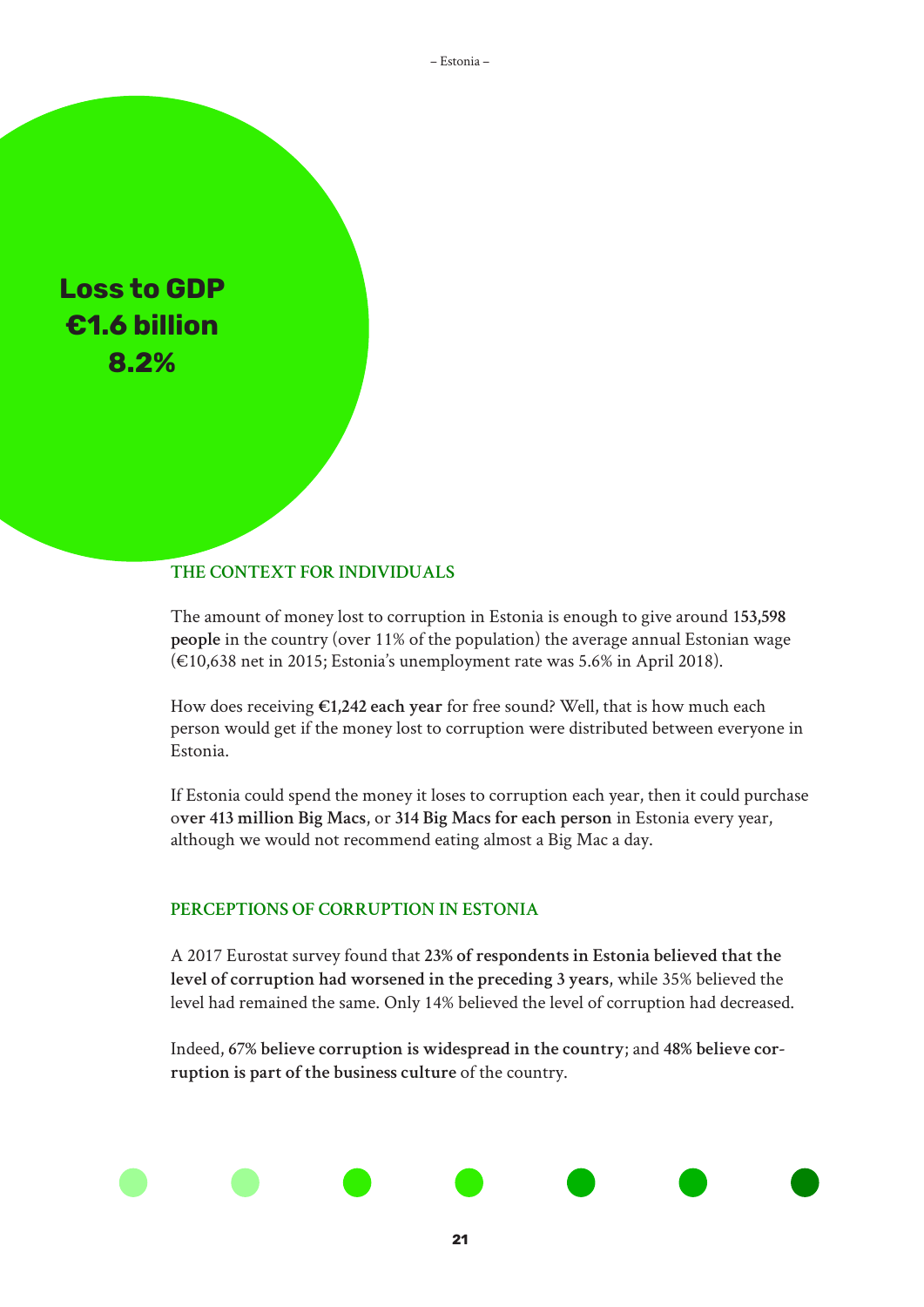## THE COST OF **CORRUPTION** IN FINLAND

A hit to GDP of over €3.9 billion is lost each year in Finland due to corruption. That's around 2.5% of GDP.

## **THE IMPACT OF CORRUPTION ON SOCIAL POLICIES**

The over €3.9 billion annually lost to corruption in Finland is **more than 70% of the entire annual budget for the unemployed** (around €5.5 billion).

This figure adds up to **20% of the country's healthcare budget** (€19.7 billion) and 1**3% of spending on the elderly** (around €29.5 billion).

The money lost to corruption in Finland is about **3.4 times the size of the policing budget** (€1.16 billion); or, over **6 times** the size of the budget for the **fire service**   $(\epsilon$ 594 million).

The €3.9 billion lost in Finland as a result of corruption is **almost 3.7 times the entire annual housing budget** (over €1 billion). This figure is also around **60% of the entire annual budget for family and children** (over €6.8 billion), and more than **half of the sickness and disability budget** (almost €7.4 billion).

**Almost one third of the figure spent on education** is lost to corruption in Finland  $(E13.9 \text{ billion})$ .

> Enough to give **133,000 people the average annual Finnish wage**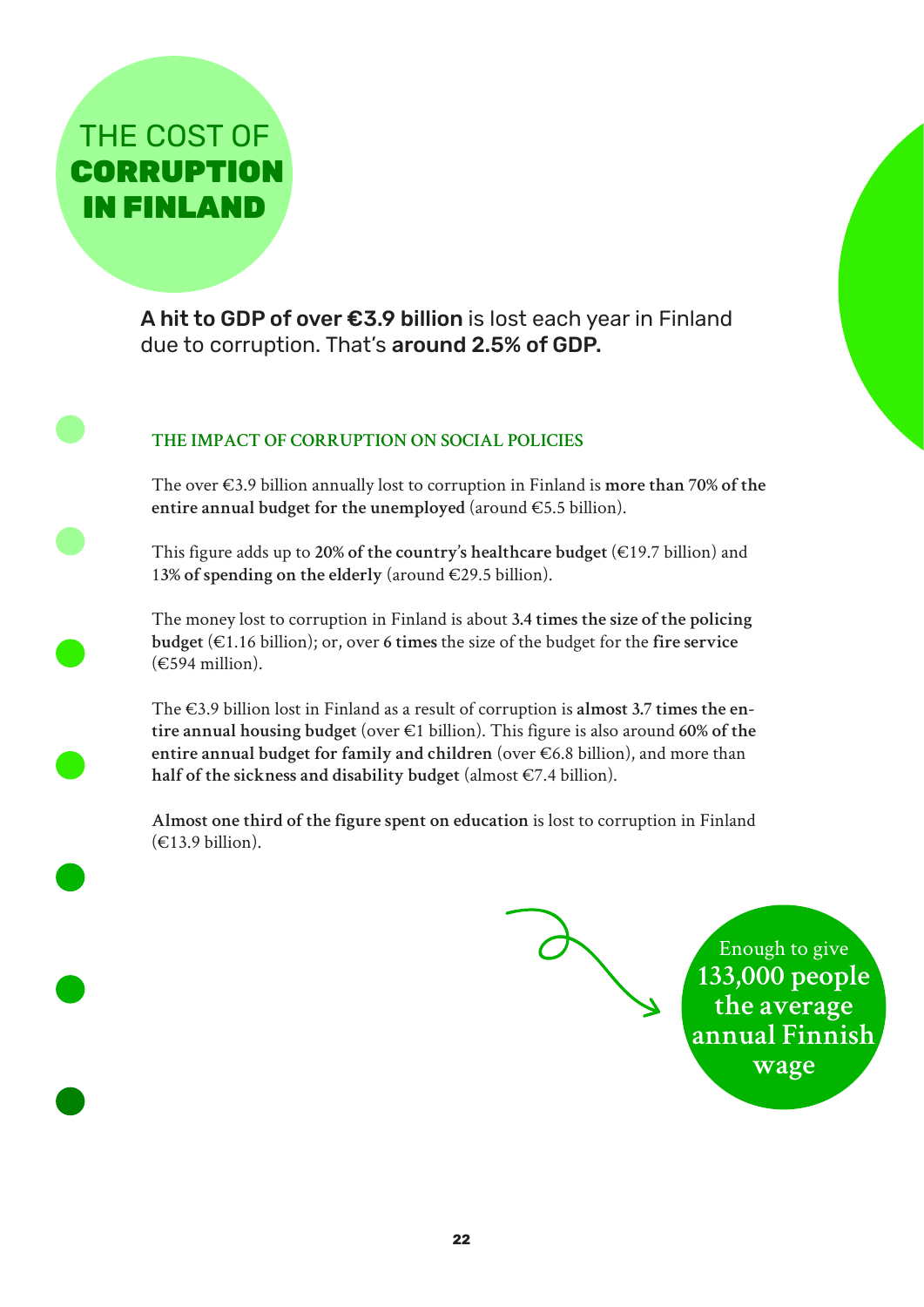– Finland –

**Loss to GDP €3.9 billion 2.5%**

#### **THE CONTEXT FOR INDIVIDUALS**

The amount of money lost to corruption in Finland is enough to give around **133,000 people in the country (over 2.4% of the population) the average annual Finnish wage** (€29,981 net in 2015; Finland's unemployment rate was 8.1% in April 2018).

How does receiving **€727 each year** for free sound? Well, that is how much each person would get if the money lost to corruption were to be distributed among everybody in Finland.

If Finland could spend the money it loses to corruption each year, it could purchase over **1 billion 1kg loaves of bread**, which is 187 kilos of bread for each person each year, which is almost **half a kilo of bread per person per day**.

This sum would also buy 184 Big Macs for each Finnish individual each year, but we would not recommend eating that many Big Macs (that's one every other day!). With the money lost to corruption in Finland, more than 1 billion Big Macs in total could be bought every year.

#### **PERCEPTIONS OF CORRUPTION IN FINLAND**

A 2017 Eurostat survey found that 29% of respondents in Finland believed that the level of corruption had worsened in the preceding 3 years, while 50% believed the level had remained the same. **Only 11% believed the level of corruption had decreased**.

Only 21% believe corruption is widespread in the country; and 28% that corruption is part of the business culture of the country. 84% of respondents deem corruption unacceptable.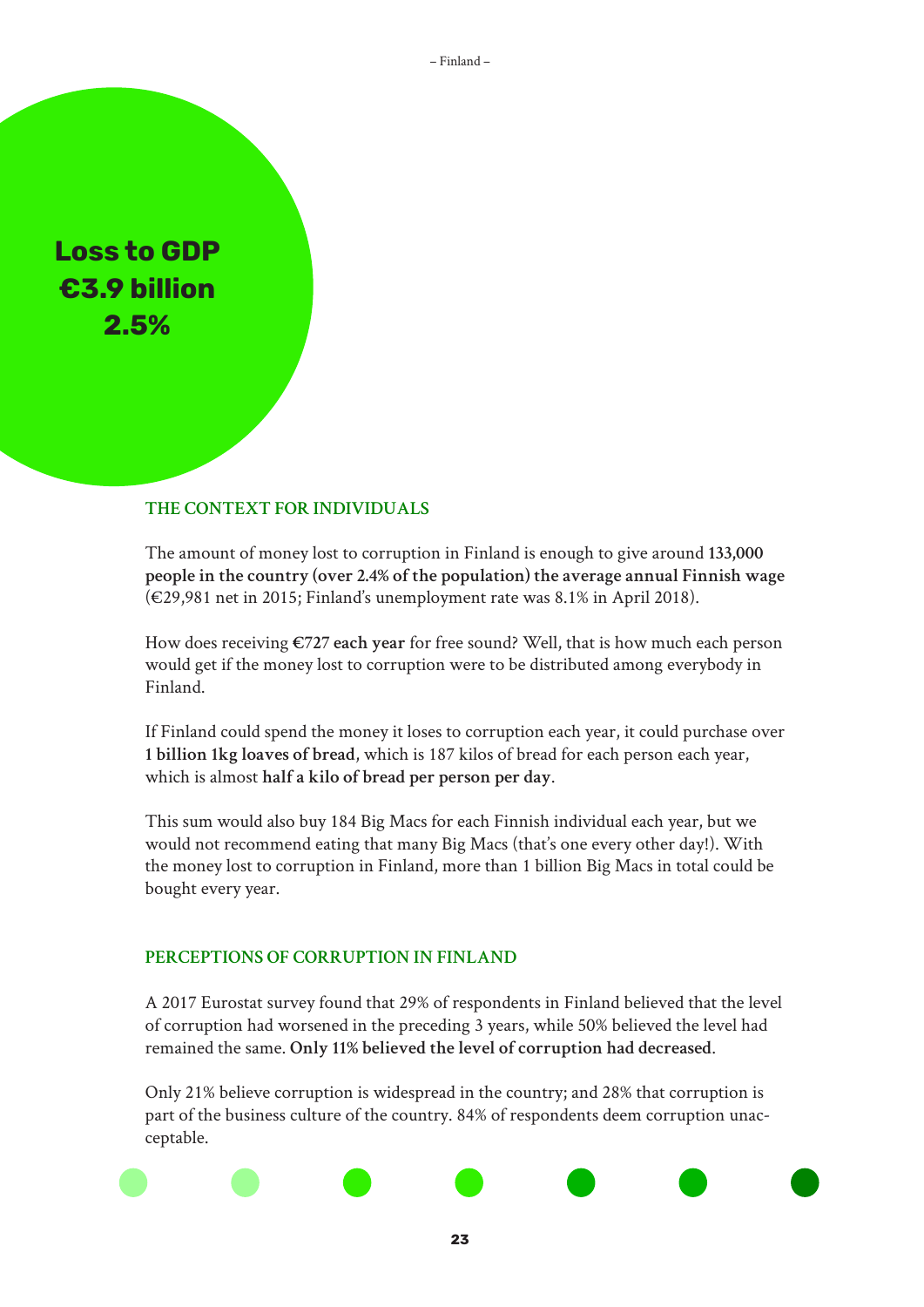THE COST OF **CORRUPTION** IN FRANCE

> A hit to GDP of over €120 billion is lost each year in France due to corruption. That's over 6% of GDP.

## **THE IMPACT OF CORRUPTION ON SOCIAL POLICIES**

The €120 billion annually lost to corruption in France is **around 2.7 times the bud**get for the unemployed (around  $\in$ 44 billion).

This money lost to corruption in France is **around half the country's healthcare budget** (over €241 billion) and **around 40% of the amount spent by the government to look after the elderly** (almost €302 billion).

This figure is almost 6 times the size of the entire policing budget (almost  $\in 21$  billion); or, **20 times** the size of the budget for the **fire service** (€6 billion).

The €120 billion lost annually to corruption in France is more than **5.5 times the full housing budget** (€21.5 billion), more than **double the size of the budget for family and children** (€53 billion), and almost **twice the size of the sickness and disability budget** (around €61.7 billion).

The amount of money that France loses because of corruption is the same as its **entire education budget** (€118.4 billion).

> **The same as the entire education budget**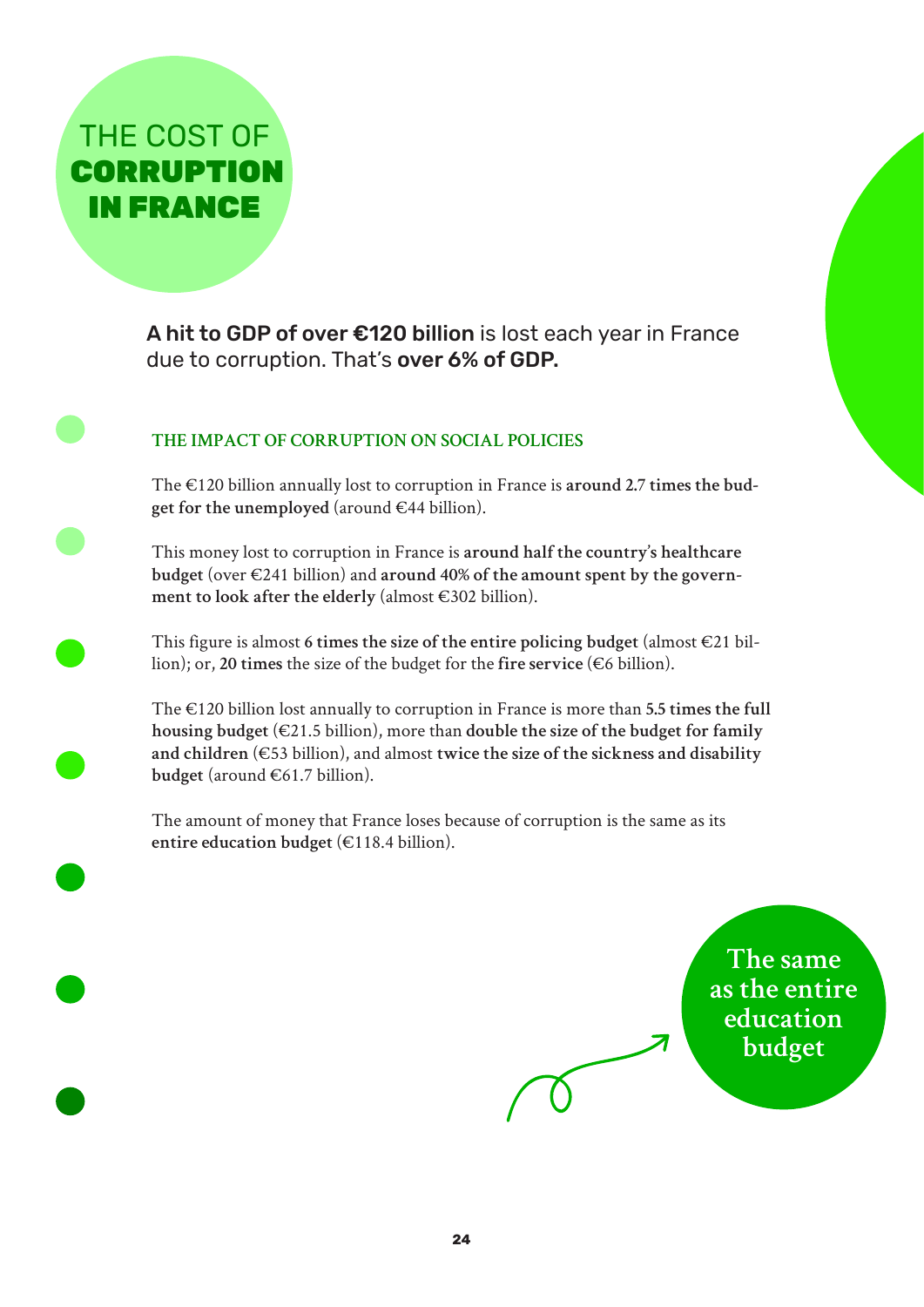– France –

**Loss to GDP €120 billion 6%**

#### **THE CONTEXT FOR INDIVIDUALS**

The  $\epsilon$ 120 billion annually lost to corruption in France is enough to give nearly 4.5 million people in the country (over 6.7% of the population) the average annual French wage (€26,775 net in 2015; France's unemployment rate was 9.2% in April 2018).

How does receiving **€1,801 each year** for free sound? Well, that is how much each person would get if the money lost to corruption were distributed amongst everyone in France.

If France could spend the money it loses to corruption each year, it could buy **over 30.4 billion Big Macs**, which is 456 per person each year (more than we'd recommend eating in a year). Turning to wine, over 38 billion bottles could be purchased with the amount of money lost to corruption each year, which is 579 bottles of wine per person, or more than 1.5 bottles of wine per day!

#### **PERCEPTIONS OF CORRUPTION IN FRANCE**

A 2017 Eurostat survey found that 42% of respondents in France believed that the level of corruption had worsened in the preceding 3 years, while 40% believed the level had remained the same. **Only 4% believed the level of corruption had decreased**.

Indeed, 67% believe corruption is widespread in the country; and 58% believe corruption is part of the business culture of the country.

**78% of respondents deem corruption unacceptable**.

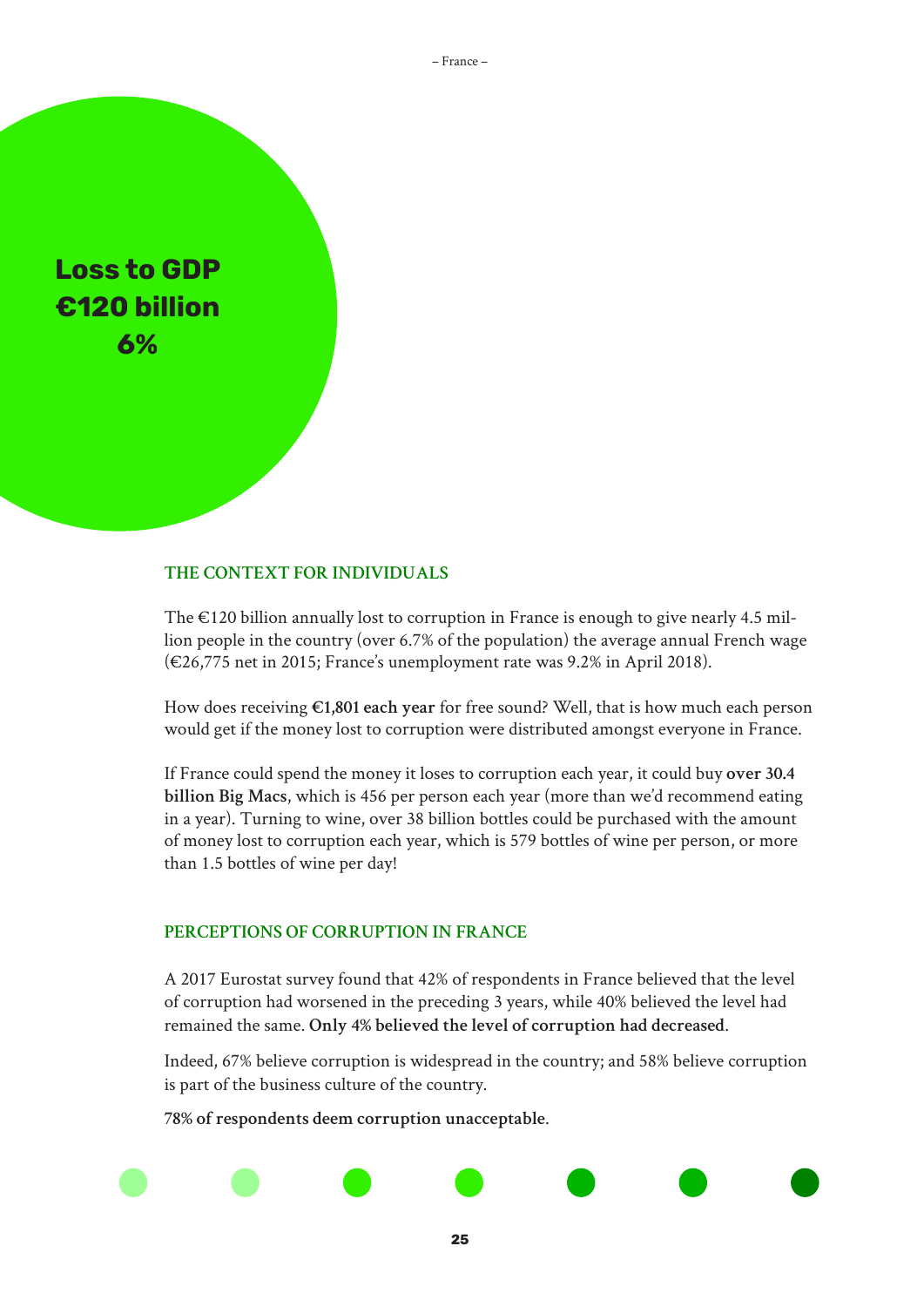## THE COST OF **CORRUPTION** IN GERMANY

A hit to GDP of over €104 billion is lost each year in Germany due to corruption. That's around 4% of GDP.

## **THE IMPACT OF CORRUPTION ON SOCIAL POLICIES**

The €104 billion lost to corruption every year in German is **twice the size of the entire annual budget for the unemployed** (almost €52 billion).

This figure is **almost a third of the country's healthcare budget** (€338 billion) and more than a third of spending on the elderly ( $\in$ 290 billion).

The amount of money lost to corruption in Germany is more than **4 times bigger**  than the size of the entire annual policing budget  $(almost \in 24$  billion). Plus it is almost 14 times the size of the entire budget for the fire service  $(\epsilon 7.5 \text{ billion})$ .

The money lost to corruption in Germany is a whopping **10 times the size of the housing budget** (€10 billion). **Double the amount of money spent on family and children** (€52 billion) is lost to corruption in Germany.

With the money lost to corruption in Germany, we could double the entire yearly s**ickness and disability budget** (currently €101 billion).

Germany loses more than 75% of the figure spent on education to corruption ( $€135$ billion).

> **Twice** the size of the annual budget for the **unemployed**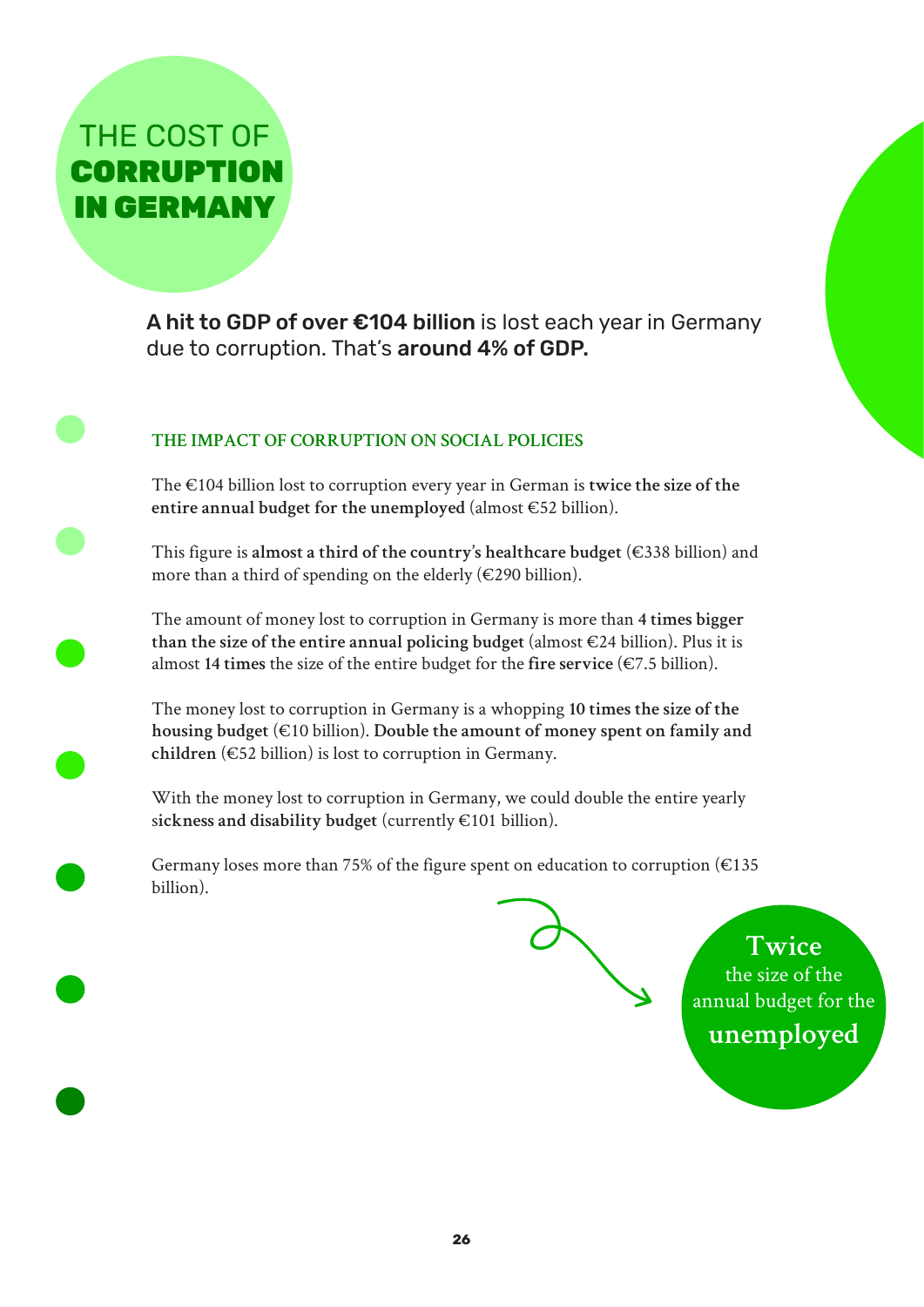– Germany –

## **Loss to GDP €104 billion 4%**

#### **THE CONTEXT FOR INDIVIDUALS**

The €104 billion lost to corruption in Germany is enough to give more than **3.7 million people in the country the average annual German wage** (€28,268 net in 2015). This is around 4.5 % of the population (Germany's unemployment rate was 3.4% in April 2018).

How does receiving **€1,276 each year** for free sound? Well, that is how much each person would get if the money lost to corruption were distributed among everyone in Germany.

If Germany could spend the money it loses to corruption each year, it could buy **over 64 billion 1L bottles of beer**, or **778 litres of beer for each person** in the country each year, which is more than 2 bottles of beer a day. This sum would also buy more than 26.5 billion Big Macs, which is 323 Big Macs for each German citizen each year, though we would of course not recommend eating a Big Mac almost every single day.

#### **PERCEPTIONS OF CORRUPTION IN GERMANY**

A 2017 Eurostat survey found that 36% of respondents in Germany believed that the level of corruption had worsened in the preceding 3 years, while 36% believed the level had remained the same. **Only 6% believe the level of corruption had decreased**.

Indeed, **51% believe corruption is widespread in the country**; and **50% believe corruption is part of the business culture** of the country.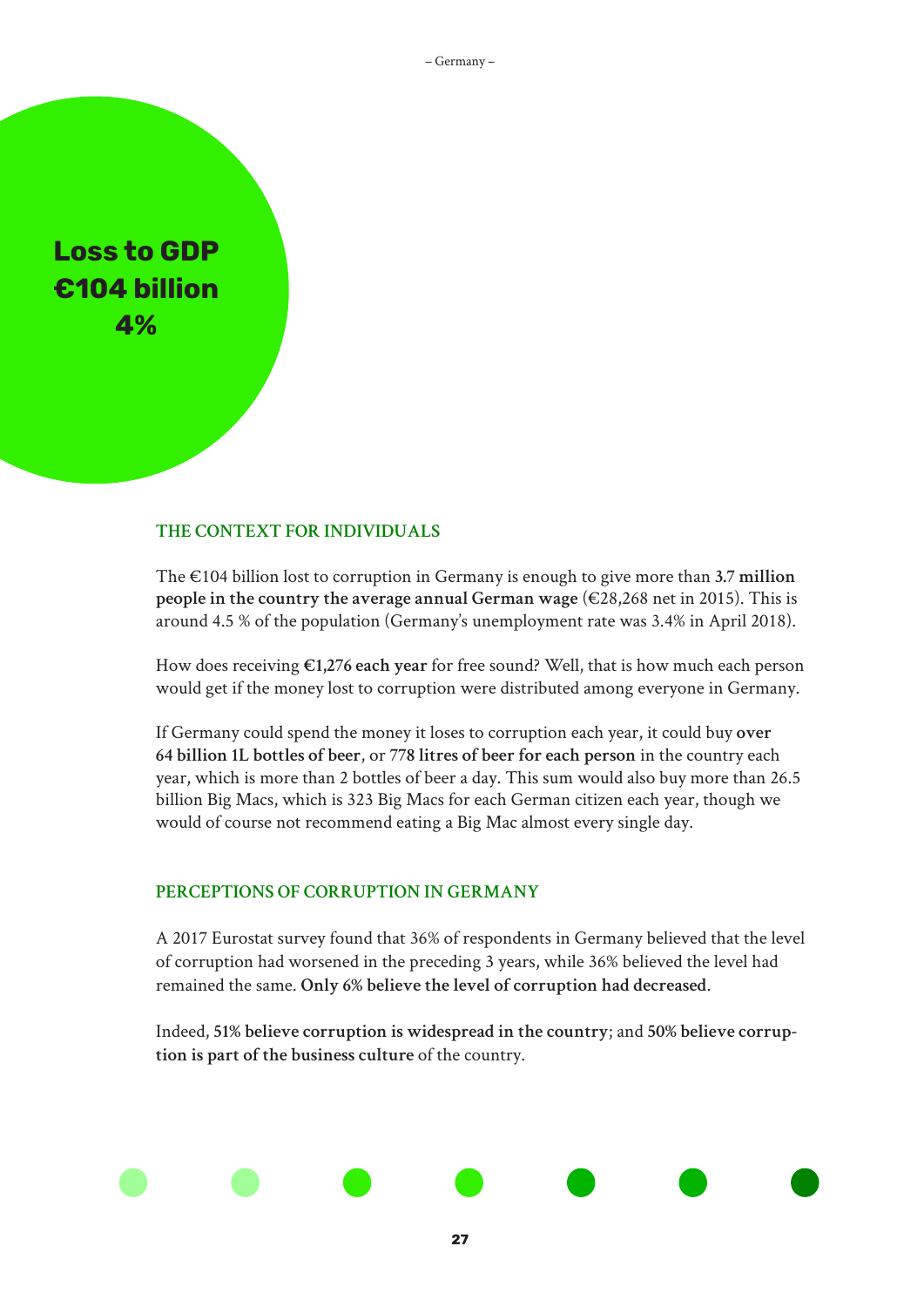THE COST OF **CORRUPTION** IN GREECE

> A hit to GDP of over €34 billion is lost each year in Greece due to corruption. That's almost 14% of GDP.

## **THE IMPACT OF CORRUPTION ON SOCIAL POLICIES**

The €34 billion annually lost to corruption in Greece is also **40 times the budget for the unemployed** (€853 million).

This figure is **more than double the country's healthcare budget**  $(E14.7 \text{ billion})$  and **bigger than the amount of government spending on the elderly** (€27.8 billion).

This figure is **over 13 times the size of the policing budget** (almost €2.5 billion); or, over 66 times the size of the budget for the fire service ( $€510$  million).

The €34 billion annually lost to corruption in Greece is over **1000 times the housing budget** (€33 million), almost **31 times the budget for family and children** (€1.1 billion), and around **13 times the sickness and disability budget** (almost €2.6 billion).

Indeed, the €34 billion lost to corruption in Greece is almost the entire budget for social expenditure (€35.9 billion).

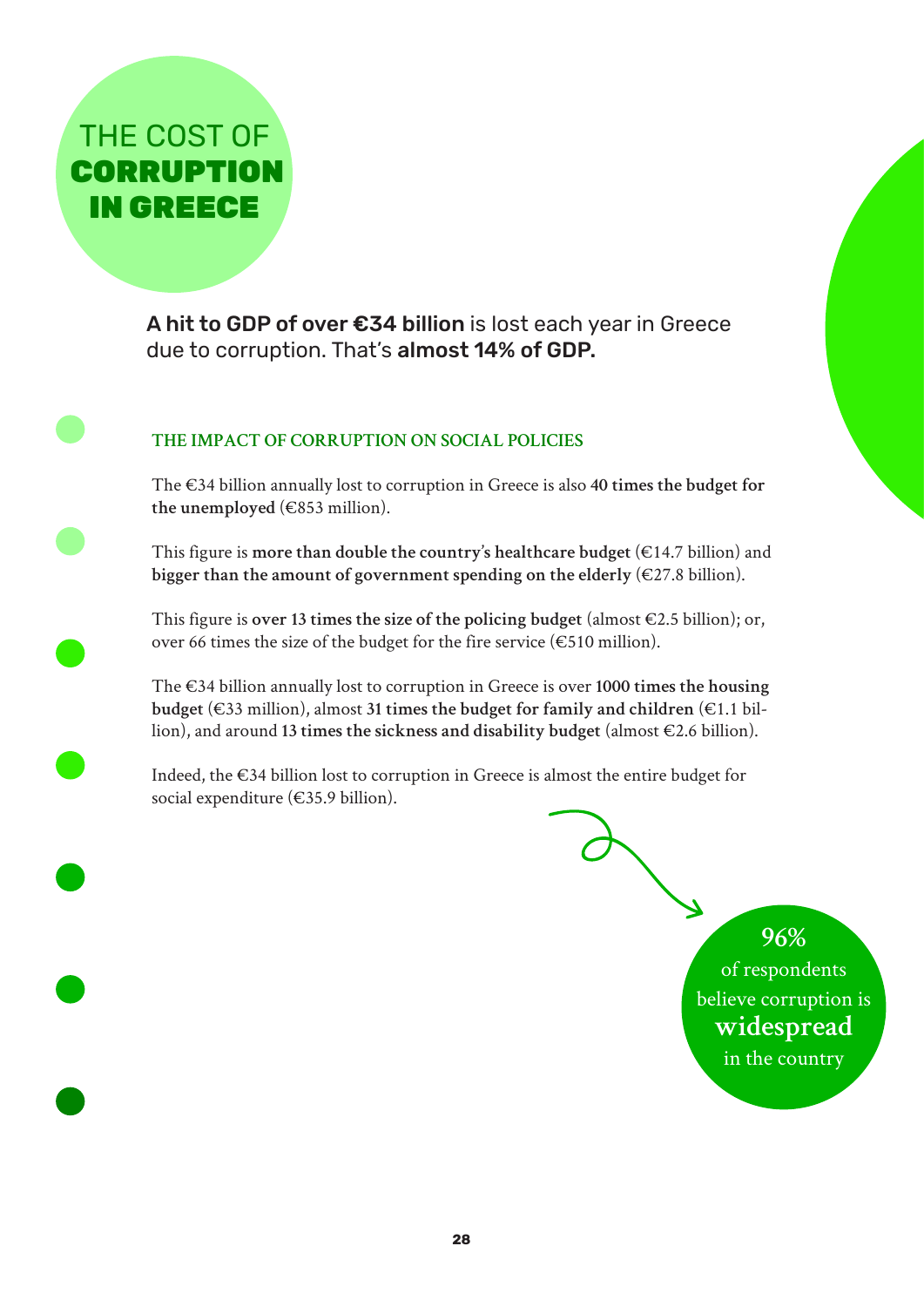– Greece –

**Loss to GDP €34 billion 14%**

#### **THE CONTEXT FOR INDIVIDUALS**

The €34 billion annually lost to corruption in Greece is enough to give around **2.2 million people** in the country (almost 21% of the population) the average annual Greek wage (€15,234 net in 2015; Greece's unemployment rate was 20.8% in April 2018).

How does receiving **€3,168 each year** for free sound? Well, that is how much each person would get if the money lost to corruption were distributed among Greek individuals.

If Greece could spend the money it loses to corruption each year, it could buy **over 8.6 billion Big Macs**, or **802 for each person** in the country each year, although we wouldn't recommend eating that many.

#### **PERCEPTIONS OF CORRUPTION IN GREECE**

A 2017 Eurostat survey found that **40% of respondents in Greece believed that the level of corruption had worsened in the preceding 3 years**, while 42% believed the level had remained the same. Only 13% believed the level of corruption had decreased.

Indeed, **an incredible 96% believe corruption is widespread in the country**; and **84% believe corruption is part of the business culture of the country**.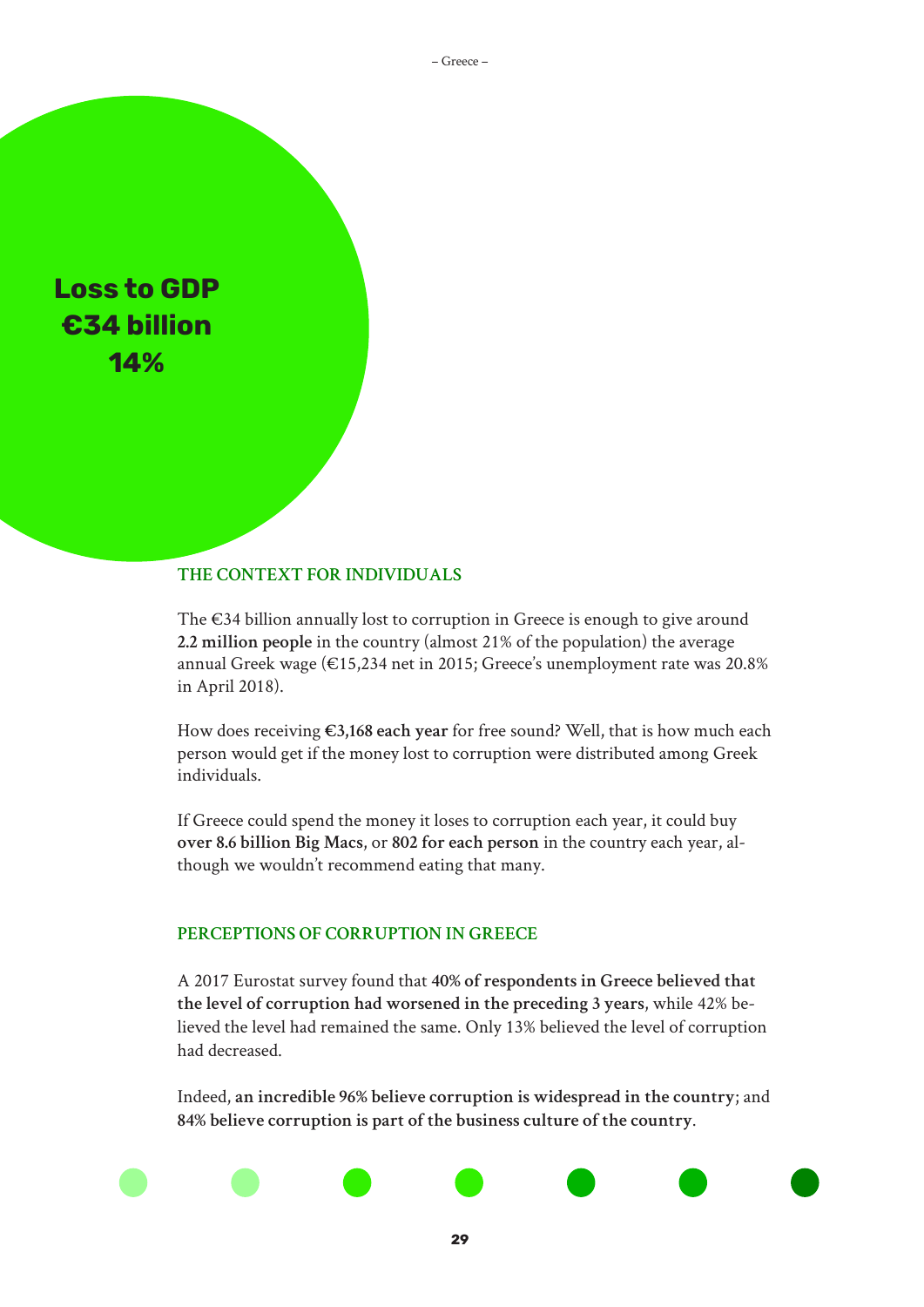## THE COST OF **CORRUPTION** IN HUNGARY

A hit to GDP of €20 billion is lost each year in Hungary due to corruption. That's over 11% of GDP.

## **THE IMPACT OF CORRUPTION ON SOCIAL POLICIES**

The €20 billion annually lost to corruption in Hungary is **almost 59 times the size of the entire budget for the unemployed** (€341 million).

This amount is **2.5 times the country's annual healthcare budget** (€7.9 billion) and **almost 2.5 times the amount spent by the government on the elderly** (over €8.1 billion).

This €20 billion is over **14 times the size of the police budget** (€1.4 billion); or, more than **71 times** the size of the budget for the **fire service** (€281 million).

The money lost to corruption in Hungary is more than **107 times bigger than the entire housing budget** (€186 million) and it is almost **9.5 times the budget for family and children** (€2.1 billion). This €20 billion is also around **6.5 times greater than the sickness and disability budget** (over €3.1 billion).

The amount of money lost to corruption in Hungary is almost **5 times the amount of money the government spends on education** (over €4 billion).

Indeed, the money lost to corruption in Hungary is **more than the entire social expenditure budget** (€16.3 billion).

## **THE CONTEXT FOR INDIVIDUALS**

The €20 billion lost to corruption in Hungary is **enough to give around 2.9 million people in the country (over 30% of the population) the average annual Hungarian wage** (€6,702 net in 2015; Hungary's unemployment rate was 3.7% in April 2018).

How does receiving **€2,044 each year** for free sound? Well, that is how much each person would get if the money lost to corruption were distributed equally amongst everyone in Hungary.

If Hungary could spend the money it loses to corruption each year, it could buy **over 16.3 billion 1L bottles of beer**, which is the same as buying **1,662 beers for each person** in the country each year. We wouldn't recommend drinking that much, as it's more than 4.5 litres of beer a day.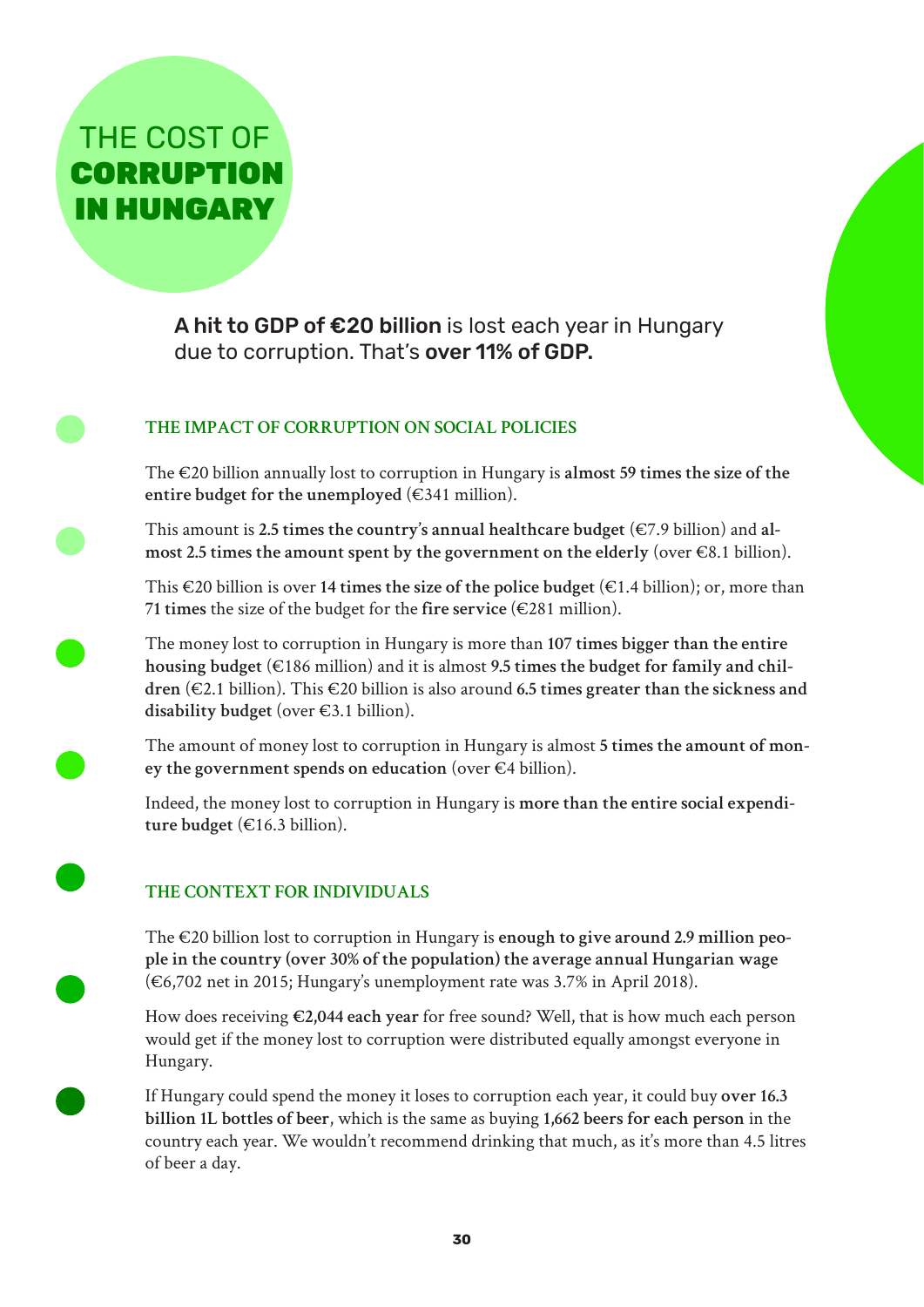– Hungary –

**Loss to GDP €20 billion 11%**

#### **THE CONTEXT FOR INDIVIDUALS** (continuation)

The money lost to corruption in Hungary could also be used to purchase **over 22 billion loaves of bread** (2,322 for each person each year, or over **6 loaves each day**). And if you wanted to start your own wine cellar, you could, as it could purchase over 27 billion bottles of red wine, which would be **2,762 bottles of wine for each person** each year - or more than 7.5 bottles a day, which we really would not recommend drinking.

This sum would also buy over 7 billion Big Macs, which is **730 Big Macs** for every person in Hungary every year - not exactly a healthy diet.

#### **PERCEPTIONS OF CORRUPTION IN HUNGARY**

A 2017 Eurostat survey found that 58% of respondents in Hungary believed that the level of corruption had worsened in the preceding 3 years, while 33% believed the level had remained the same. **Only 4% believed the level of corruption had decreased**.

Indeed, **86% believe corruption is widespread in the country**; and **76% believe corruption is part of the business culture** of the country.

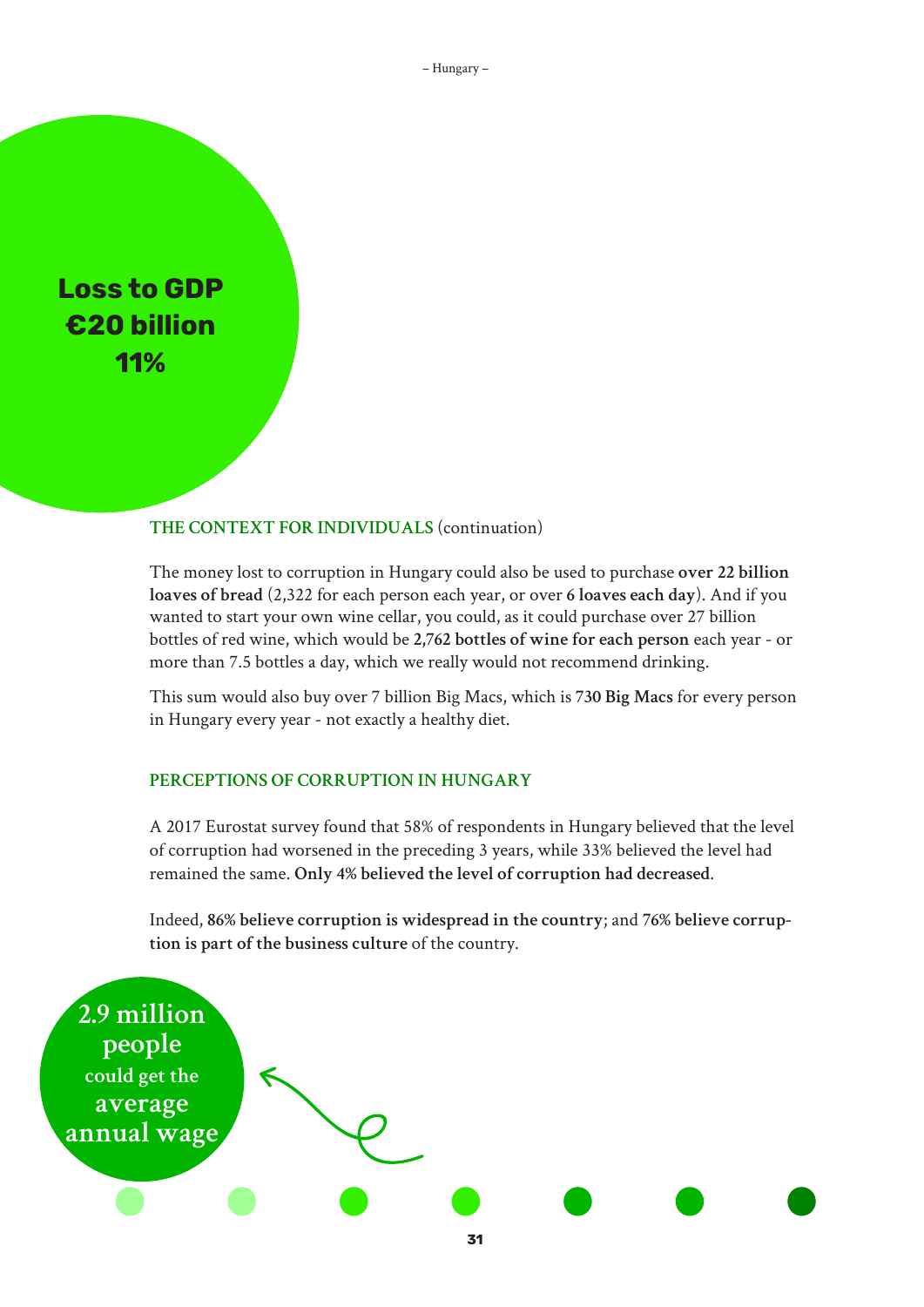

A hit to GDP of over €5.4 billion is lost each year in Ireland due to corruption. That's around 4% of GDP.

## **THE IMPACT OF CORRUPTION ON SOCIAL POLICIES**

The €5.4 billion lost to corruption in Ireland is also **around 1.5 times the budget for**  the unemployed (around  $\in$ 3.4 billion).

The amount of money lost to corruption is **almost 30% of Ireland's healthcare budget** (€19.8 billion) and **more than half the amount spent on the elderly** (over €9.6 billion).

This figure is over 3 times the size of the policing budget (over  $\epsilon$ 1.6 billion). It is also a staggering 28 times the size of the budget for the fire service  $(\epsilon 196$  million).

In light of the housing crisis in Ireland, it is incredible to think that the amount of money lost to corruption in Ireland is **more than 2.5 times the entire housing budget** (€2 billion).

The  $\epsilon$ 5.4 billion lost to corruption is roughly 1.4 times the budget for family and children (€3.8 billion), and **bigger than the entire sickness and disability budget**  $(almost \text{ } \in 5.1 \text{ billion}.$ 

Ireland loses more than half the amount the government spends on education to corruption ( $\epsilon$ 9.5 billion).

Around 20% of the amount spent to cover the entire social expenditure budget ( $\epsilon$ 27 billion) is lost because of corruption in Ireland.

**2.5 times the entire housing budget**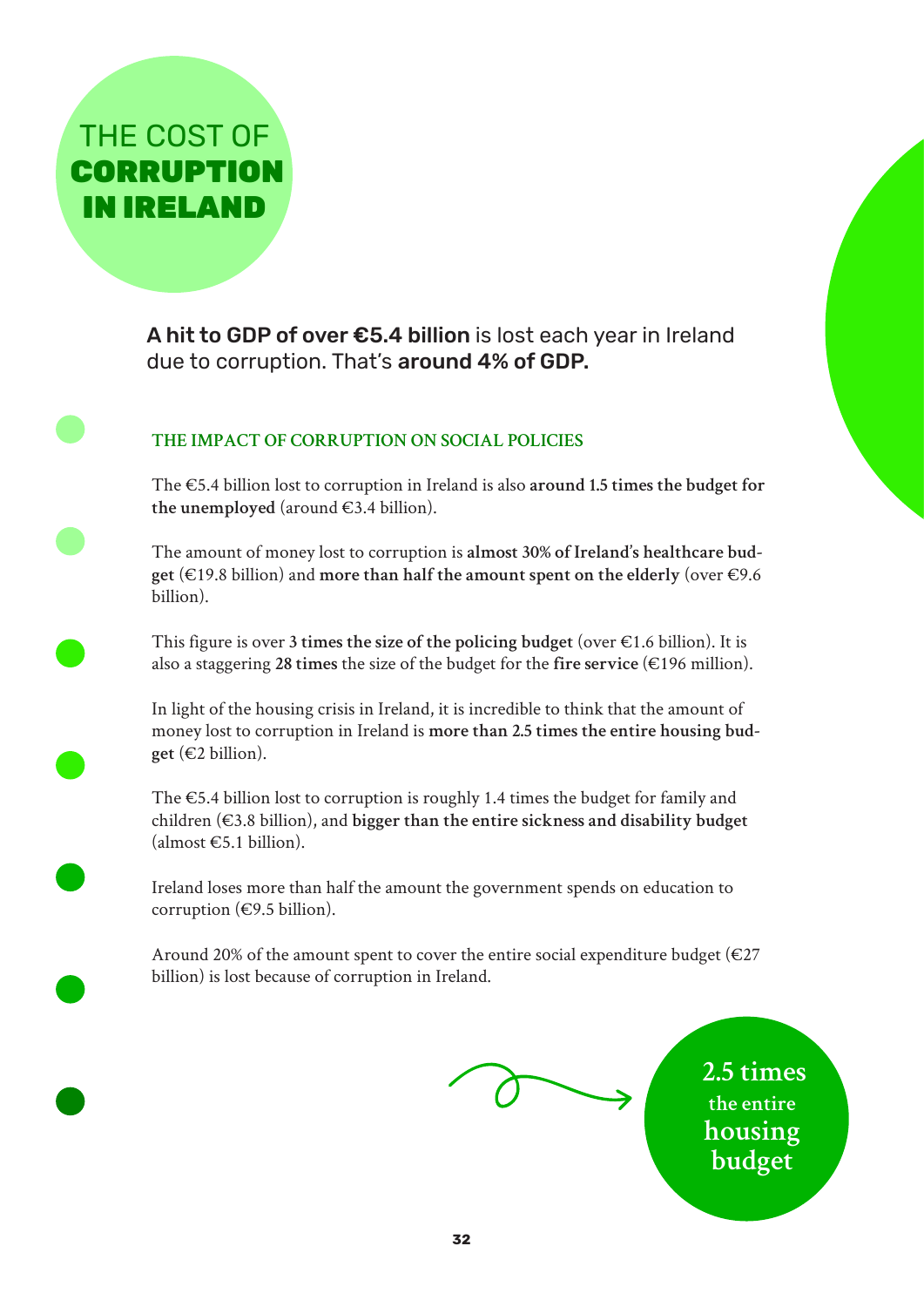**Loss to GDP €5.4 billion 4%**

#### **THE CONTEXT FOR INDIVIDUALS**

This figure is enough to give over **196,000 people** in the country (over 4% of the population) the **average annual Irish wage** (€27,906 net in 2015; Ireland's unemployment rate was 5.9% in April 2018).

How does receiving **€1,159 each year** for free sound? Well, that is how much each person would get if the money lost to corruption were distributed among every person in Ireland.

If Ireland could spend the money it loses to corruption each year, they could buy **over 1.3 billion Big Macs**, or **293 for each person** in the country per year (not something we would recommend however)!

#### **PERCEPTIONS OF CORRUPTION IN IRELAND**

A 2017 Eurostat survey found that **68% of people in Ireland believe corruption is widespread in the country**; and 6**5% believe corruption is part of the business culture** of the country.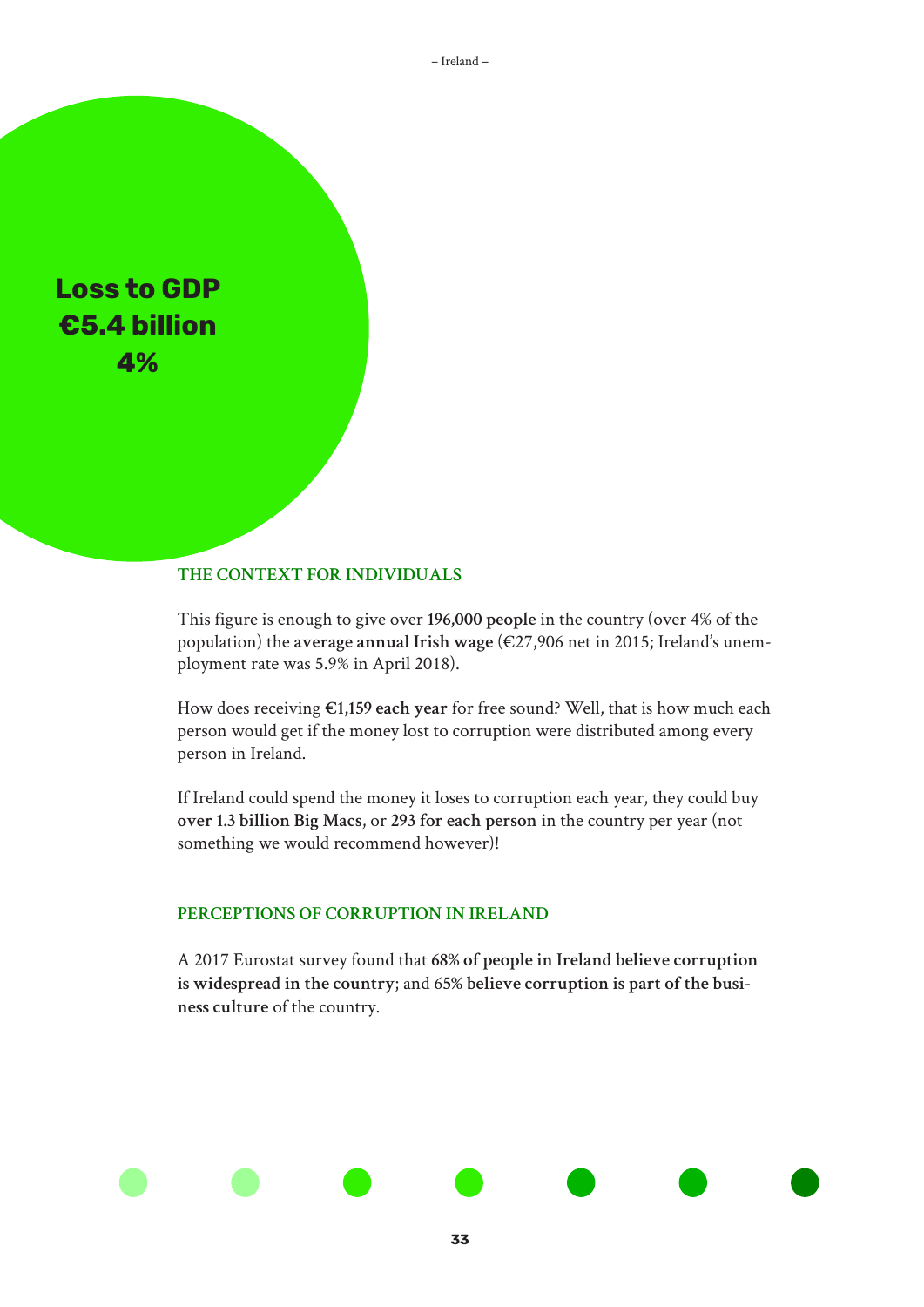

A hit to GDP of almost €237 billion is lost each year in Italy due to corruption. That's around 13% of GDP.

## **THE IMPACT OF CORRUPTION ON SOCIAL POLICIES**

The €237 billion annually lost to corruption in Italy is **12 times bigger than the whole budget for the unemployed** (around €19.7 billion).

This figure is **1.6 times the size of the country's healthcare budget** (€148 billion) and more than the entire budget spent to look after the elderly  $(\epsilon 227$  billion).

The money lost to corruption in Italy is more than **12 times bigger than the entire annual policing budget** (€19.4 billion), and almost **77 times** the size of the budget for the **fire service** (€3 billion). It is astoundingly **337 times bigger than what the government spends on housing** (€701 million).

With the money lost to corruption every year, Italy could **more than triple the government spending on education** (education budget €66 billion), and it would still have €39 billion left over.

#### **THE CONTEXT FOR INDIVIDUALS**

The €237 billion lost each year in Italy due to corruption is **enough to give over 11.2 million people in the country** (or over 18% of the population) **the average Italian wage**  (€21,114 net per year in 2015. Italy's April 2018 unemployment rate was 11.2%.)

If the amount of money lost to corruption were to be distributed evenly between everyone in Italy, each person would receive **€3,903 every single year**!

If Italy could spend the money it loses to corruption each year, it could buy **over 133 billion 1L bottles of beer**, or **2,193 beers for each person** in the country. Not that we'd recommend drinking that much, but that's more than 6 litres of beer a day.

**Each person could receive € 3,903 every year**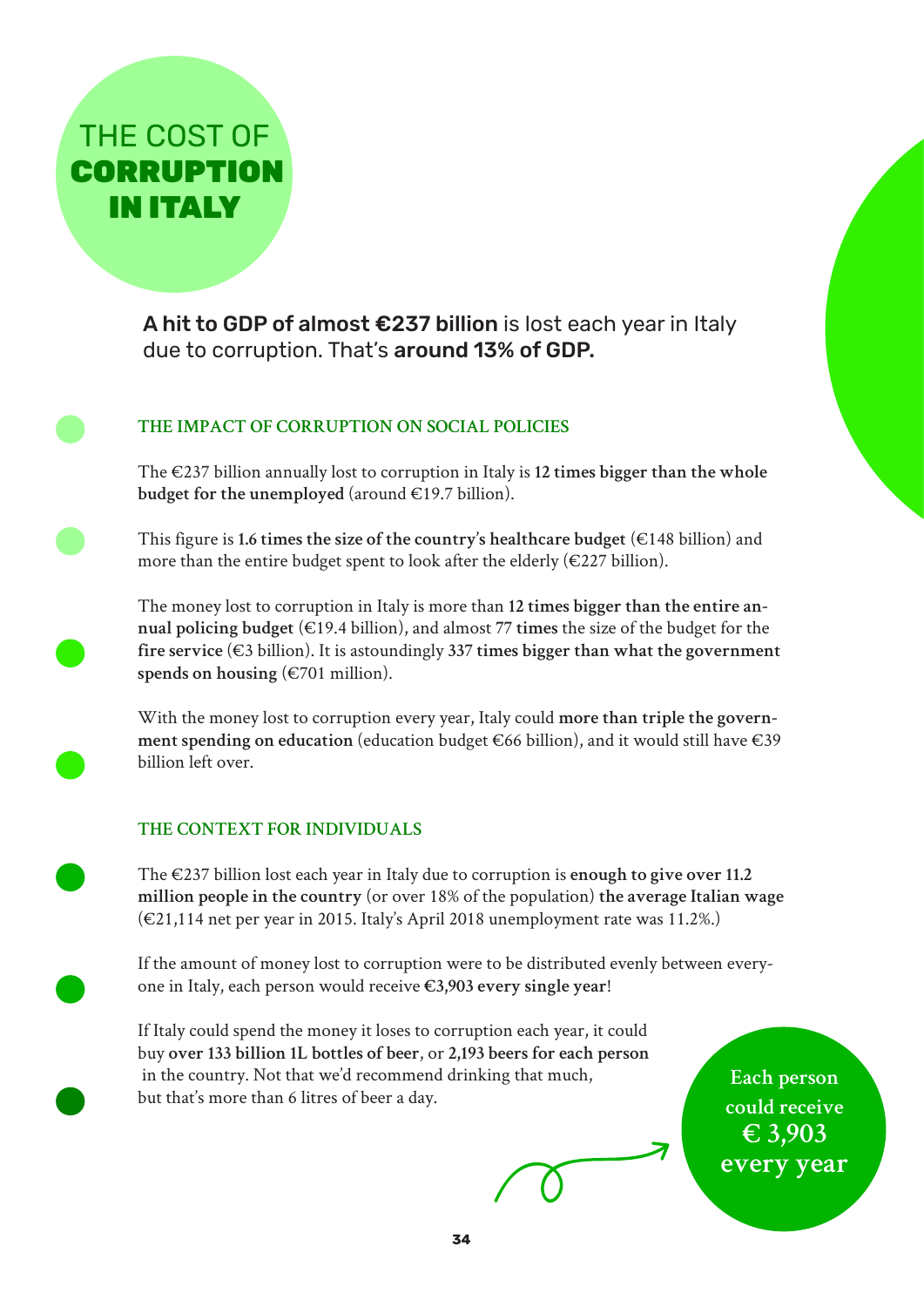

#### **THE CONTEXT FOR INDIVIDUALS** (continuation)

**Would you like 2,380 bottles of wine for free each year?** Well that's how much wine could be bought with the money Italy loses to corruption. At least 6.5 bottles of wine a day!

You could also purchase 1,360 loaves of bread (weighing 1 kilo each) for every person in Italy each year, which is well over three kilos of bread per person per day. Way more than one could ever need as part of a balanced diet. This sum would also buy 988 Big Mac's for every Italian each year, which would be more than two a day (we definitely don't recommend eating that many!).

#### **PERCEPTIONS OF CORRUPTION IN ITALY**

A 2017 Eurostat survey found that **55% of respondents in Italy believed that the level of corruption had worsened in the preceding 3 years**, while 30% believed the level had remained the same. **Only 4% believe corruption had decreased**.

Indeed, **89% of people believe corruption is widespread in the country**; and **84% believe corruption is part of the business culture** of the country. In a sign of the desire for change however, **79% of respondents deem corruption unacceptable**.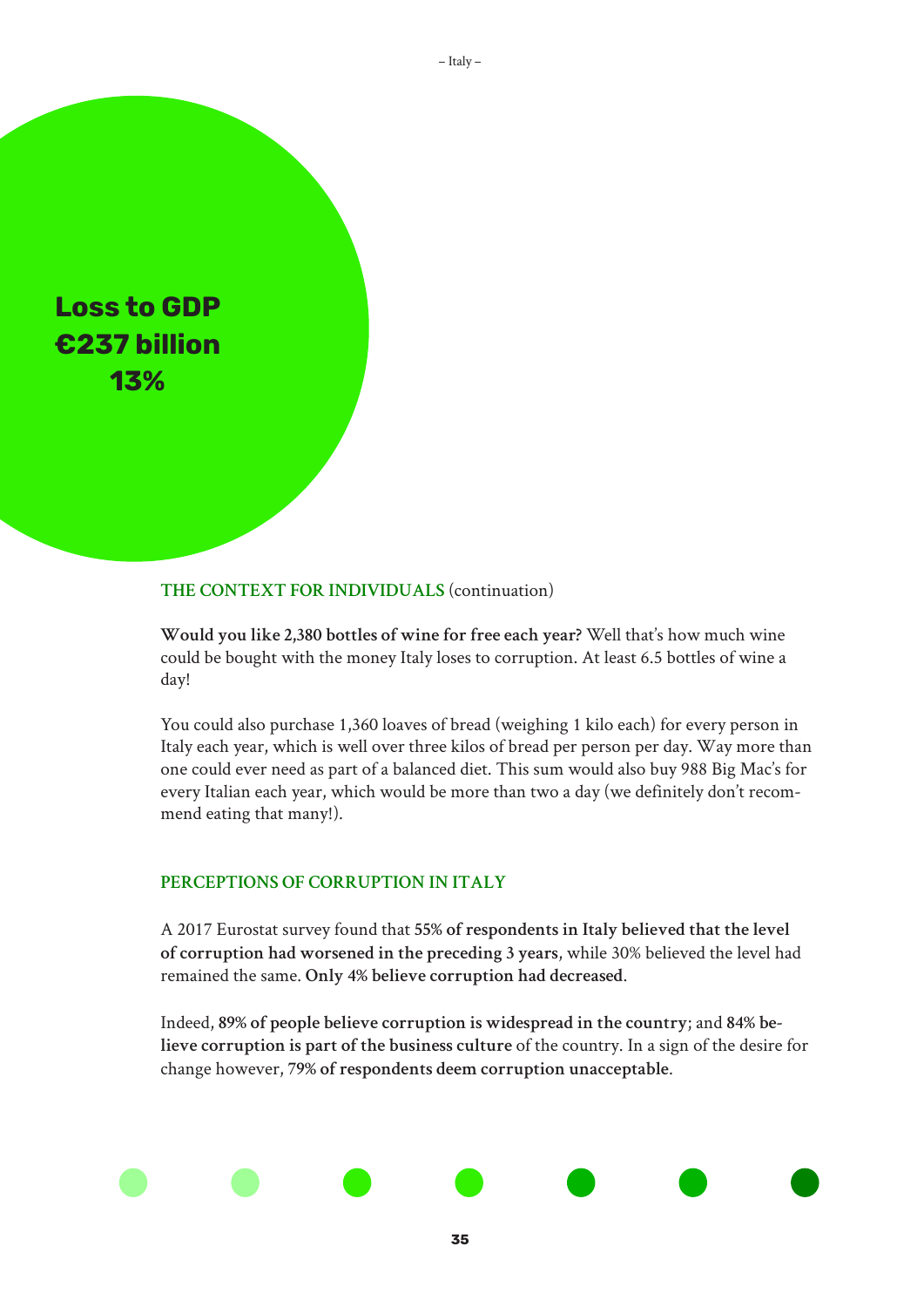## THE COST OF **CORRUPTION** IN LATVIA

A hit to GDP of over €3.4 billion is lost each year in Latvia due to corruption. That's around 13% of GDP.

## **THE IMPACT OF CORRUPTION ON SOCIAL POLICIES**

The €3.4 billion annually lost to corruption in Latvia is **more than 26 times bigger**  than the budget for the unemployed (around  $\epsilon$ 132 million).

This figure is **about two and half times the country's healthcare budget** (around €1.3 billion) and almost **double spending on the elderly** (almost €1.8 billion).

The money lost to corruption in Latvia is almost 1**2 times the size of the entire policing budget** (€292 million); or, over **63 times** the size of the budget for the **fire service** (€55 million).

The €3.4 billion annually lost to corruption in Latvia is about **125 times the government's housing budget** (€28 million), around **11 and a half times the budget for family and children** (€303 million). It is also more than **6 times the sickness and disability budget** (almost €548 million).

The amount of money lost to corruption in Latvia is **more than two and half times the size of the entire education budget** (€1.2 billion).

> **125 times the housing budget**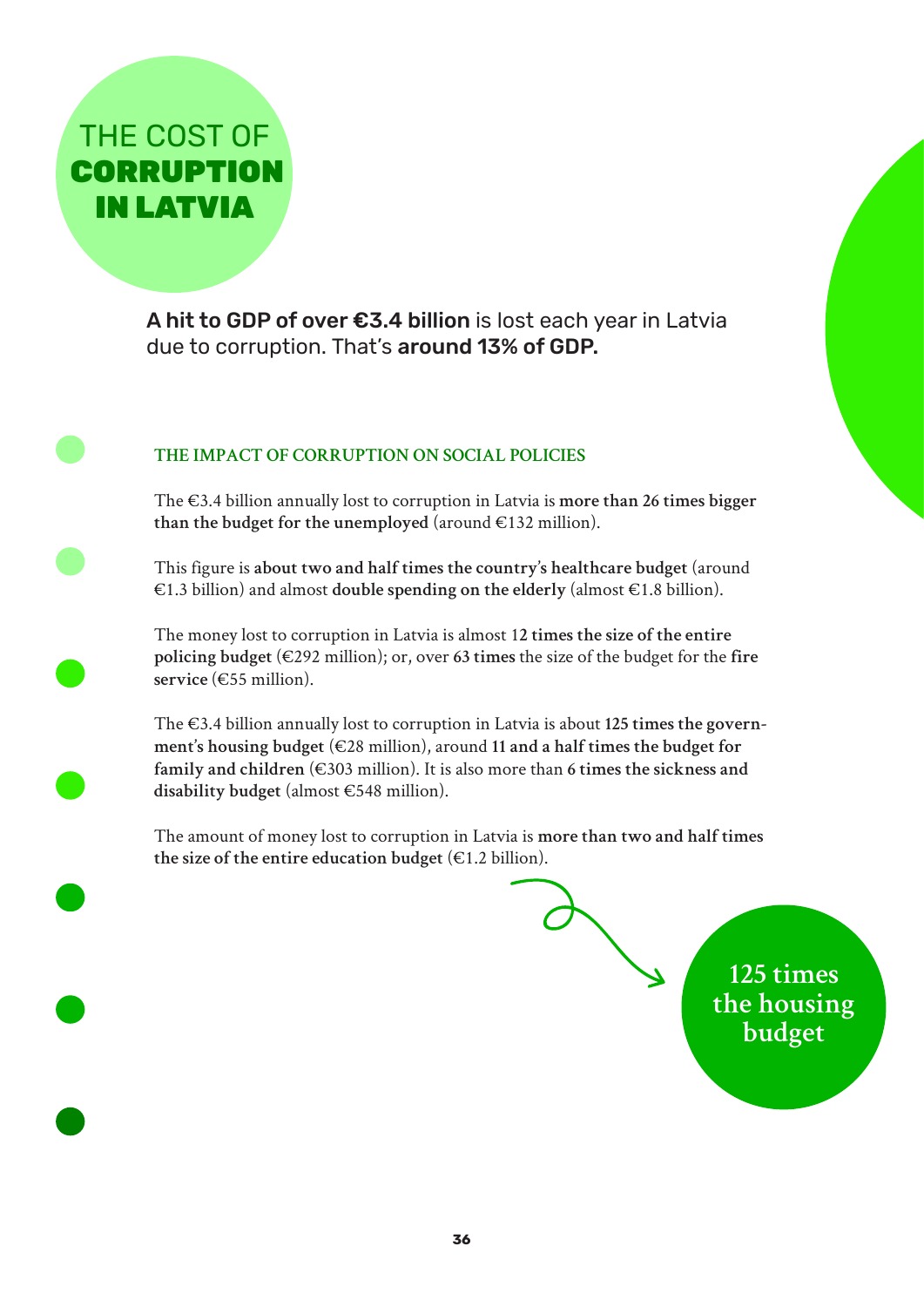

#### **THE CONTEXT FOR INDIVIDUALS**

The  $\epsilon$ 3.4 billion annually lost to corruption in Latvia is enough to give over 512,000 people in the country (over 26% of the population) the average annual Latvian wage ( $\epsilon$ 6,815 net in 2015; Latvia's unemployment rate was 7.4% in April 2018).

How does receiving **€1,773 each year** for free sound? Well, that is how much each person would get if the money lost to corruption were distributed amongst everyone in Latvia.

If Latvia could spend the money it loses to corruption each year, it could buy o**ver 883 million Big Macs**, or 449 per person each year, which is more than one burger a day, though we wouldn't recommend eating that many Big Macs in a year.

#### **PERCEPTIONS OF CORRUPTION IN LATVIA**

A 2017 Eurostat survey found that **32% of respondents in Latvia believed that the level of corruption had worsened in the preceding 3 years**, while 43% believed the level had remained the same. Only 14% believed the level of corruption had decreased.

Indeed, **84% believe corruption is widespread in the country**; and **52% believe corruption is part of the business culture** of the country. What's more, 28% of respondents say they personally know someone who takes or has taken bribes.

**Only 34% of respondents deem corruption unacceptable**.

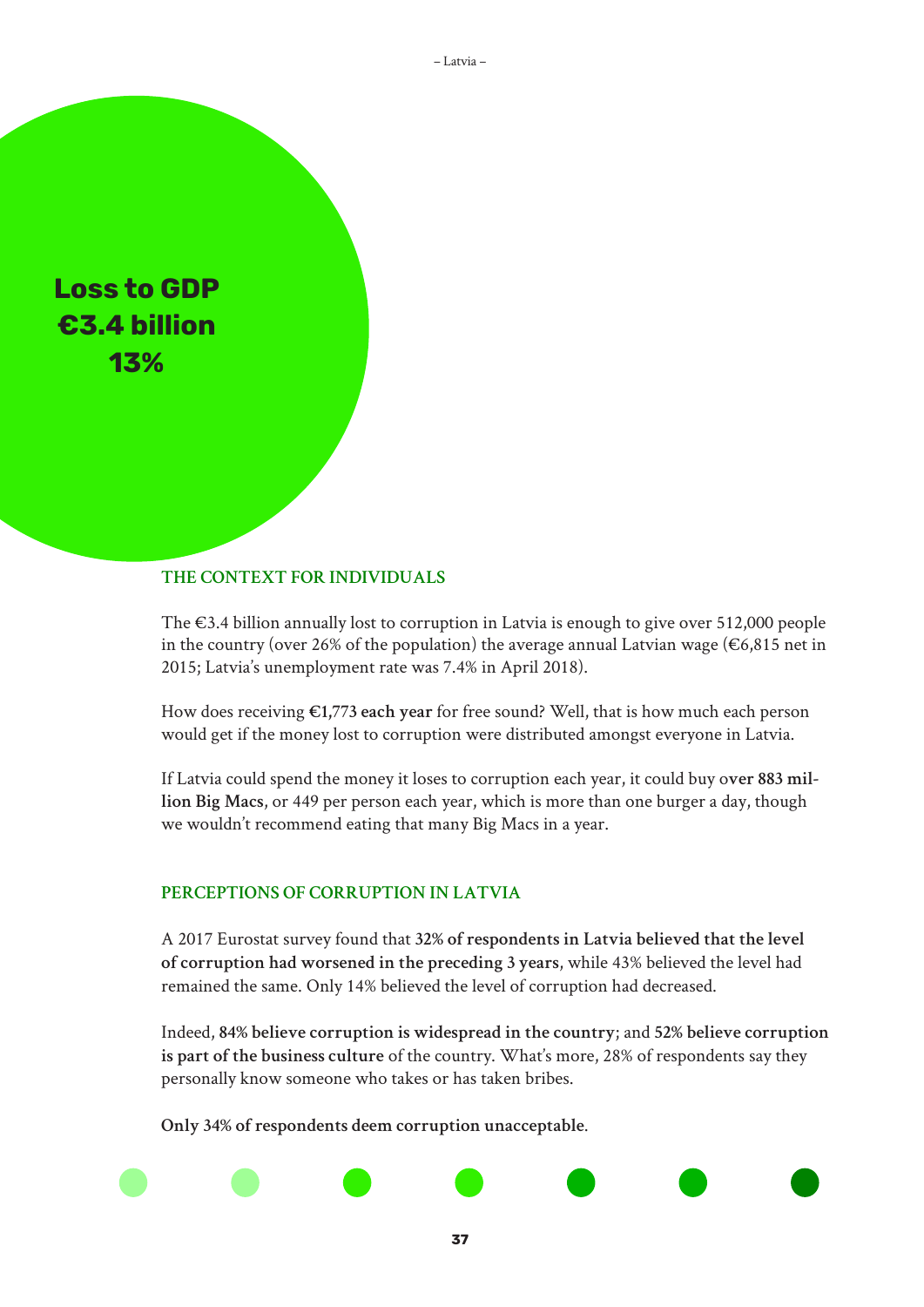CORRUPTION IN LITHUANIA

THE COST OF

A hit to GDP of over €4.4 billion is lost each year in Lithuania due to corruption. That's over 11% of GDP.

## **THE IMPACT OF CORRUPTION ON SOCIAL POLICIES**

The €4.4 billion annually lost to corruption in Lithuania is also **more than 23 times the budget for the unemployed** (around  $\in$ 193 million).

This figure is **around 1.8 times the country's healthcare budget** (over €2.4 billion) and **almost double the amount spent on the elderly** (over €2.2 billion).

The amount lost to corruption in Lithuania is also more than **21 times the size of the policing budget** (€213 million); or, over **52 times** the size of the budget for the **fire service** (€85 million).

It is about **224 times bigger than the entire annual housing budget** (€20 million), over 11 times the budget for family and children (€393 million), and **well over three times the size of the sickness and disability budget** (€1.2 billion). Indeed, the amount of money lost to corruption in Lithuania is **the same size as the entire social expenditure budget** (€4.3 billion).

Lithuania's loss to corruption is **2.8 times the size of the full government budget for education** (almost €1.6 billion).

## **THE CONTEXT FOR INDIVIDUALS**

The €4.4 billion annually lost to corruption in Lithuania is enough to give around 675,000 people in the country (over 23% of the population) the average annual Lithuanian wage (€6,652 net in 2015; Lithuania's unemployment rate was 6.9% in April 2018).

How does receiving **€1,555 each year** for free sound? Well, that is how much each person would get if the money lost to corruption were to be distributed amongst everyone in Lithuania.

**34% of respondents know someone who has taken a bribe**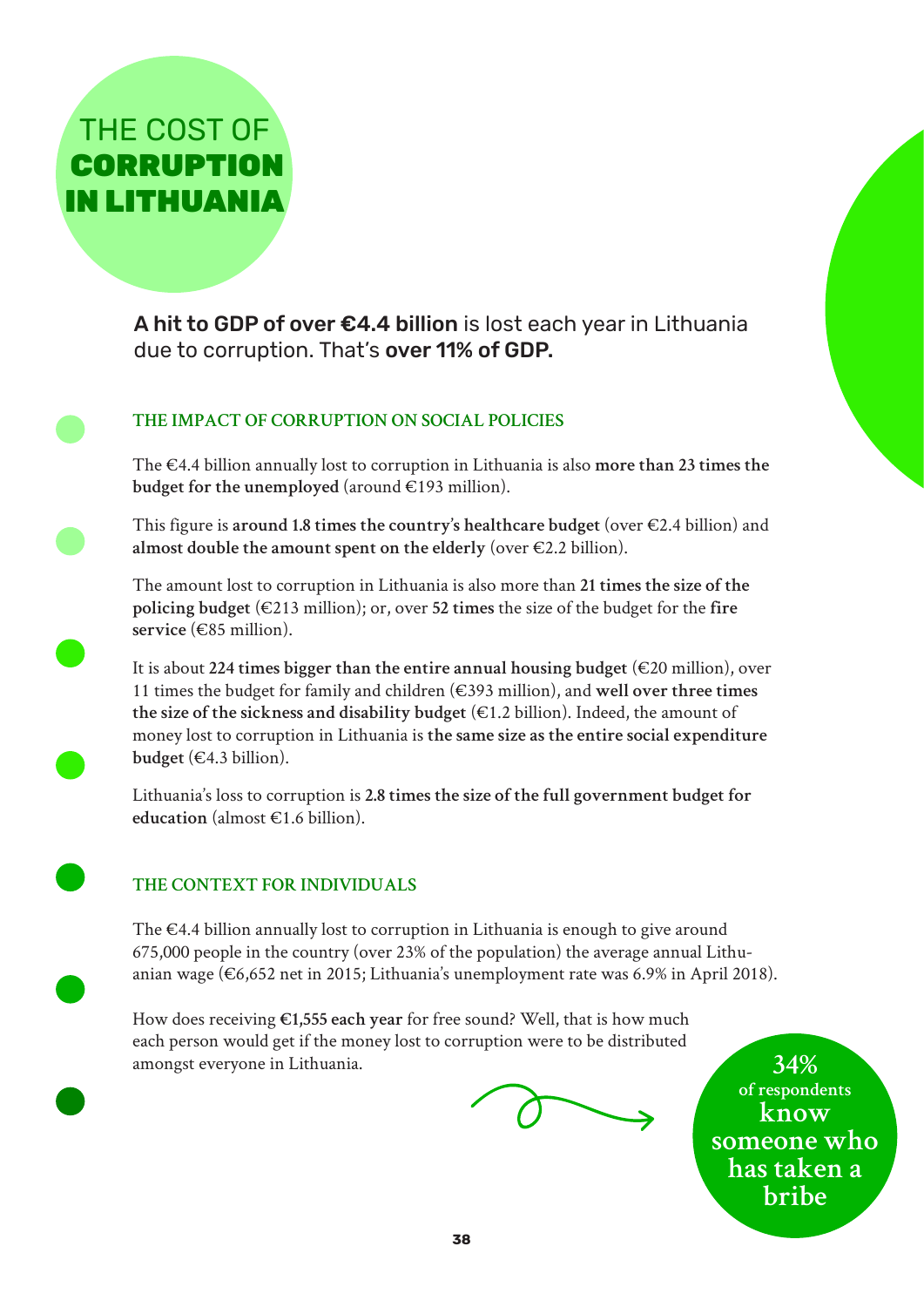– Lithuania –

**Loss to GDP €4.4 billion 11%**

#### **THE CONTEXT FOR INDIVIDUALS** (continuation)

If Lithuania could spend the money it loses to corruption each year, it could buy **over 3.1 billion 1L bottles of beer**, or **1,095 beers for each person** in the country each year. We wouldn't recommend drinking that much, as it's 3 litres of beer a day.

The money lost to corruption in Lithuania is also enough to purchase over 2.7 billion 1kg loaves of bread (966 for each person each year or more than two and a half kilos a day). If you fancy starting your own wine cellar, then the 957 million bottles of red wine that could be purchased would give each Lithuanian individual 332 bottles each year.

This sum would also buy over 1 billion Big Macs, which is 394 Big Macs for every Lithuanian each year, but we would not recommend eating this much - it's more than one Big Mac every day.

#### **PERCEPTIONS OF CORRUPTION IN LITHUANIA**

A 2017 Eurostat survey found that **32% of respondents in Lithuania believed that the level of corruption had worsened in the preceding 3 years**, while 42% believed the level had remained the same. 20% believed the level of corruption had decreased.

93% believe corruption is widespread in the country; and 67% believe corruption is part of the business culture of the country. **34% of respondents say they personally know someone who takes or has taken a bribe**.

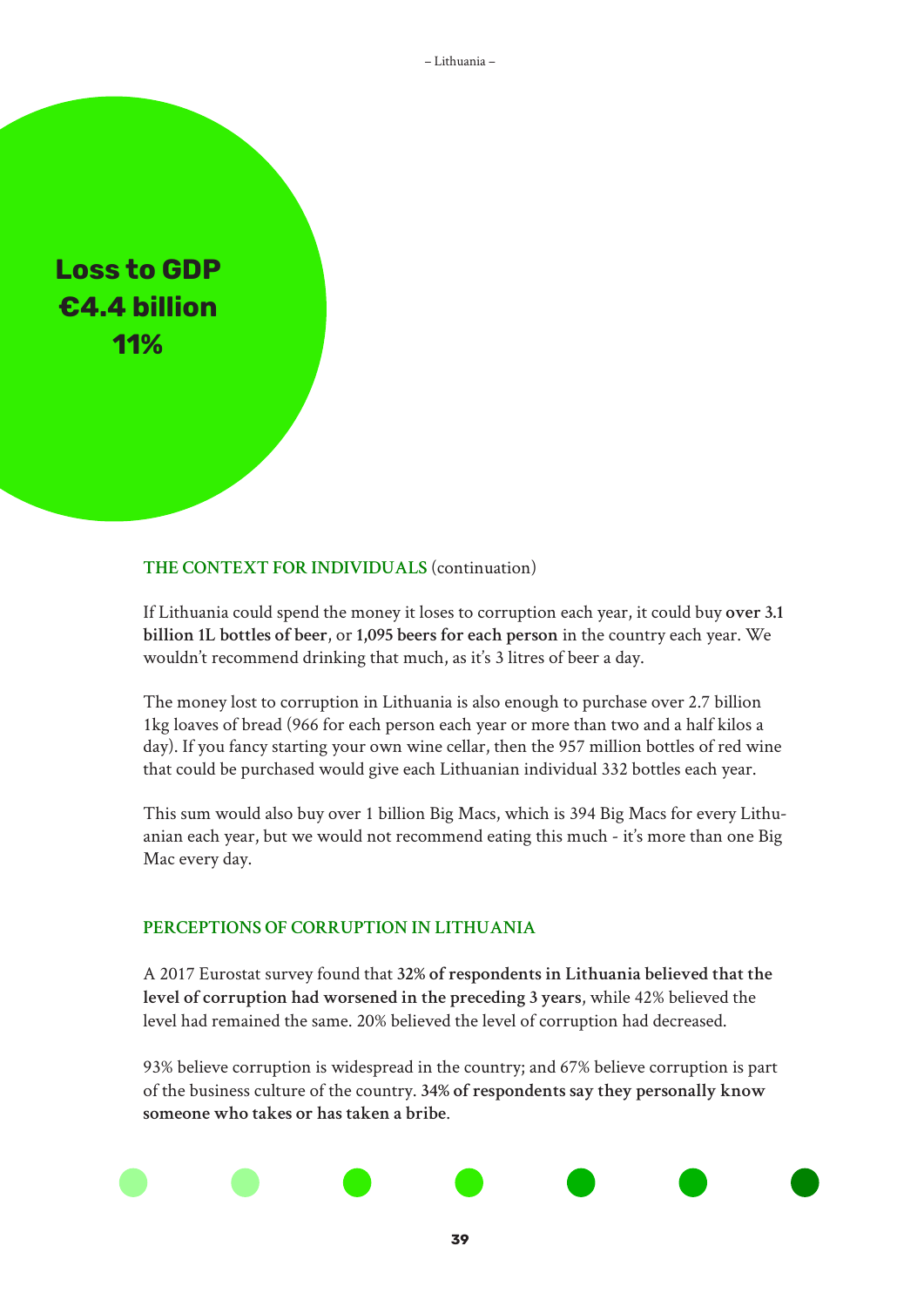THE COST OF **CORRUPTION** IN LUXEMBOURG

> A hit to GDP of over €687 million is lost each year in Luxembourg due to corruption. That's around 2% of GDP.

## **THE IMPACT OF CORRUPTION ON SOCIAL POLICIES**

The €687 million annually lost to corruption in Luxembourg is **around 1.2 times the entire budget for the unemployed** (around €570 million).

This figure is **around a fifth of the country's healthcare budget** (almost €3.1 billion) and **around 12% of the total spending on the elderly** (almost €5.7 billion).

This €687 million is about **2.75 times the size of the policing budget** (almost €250 million); or, over **11.5 times** the size of the budget for the **fire service** (€60 million).

It is almost **24 times the housing budget** (€29 million), around a third of the budget for family and children (€1.9 billion), and around **70% of the entire annual sickness and disability budget** (almost €963 million).

Luxembourg loses almost **a third of the figure spent on education to corruption** (€2 billion).



**17,800 people could receive the average annual wage**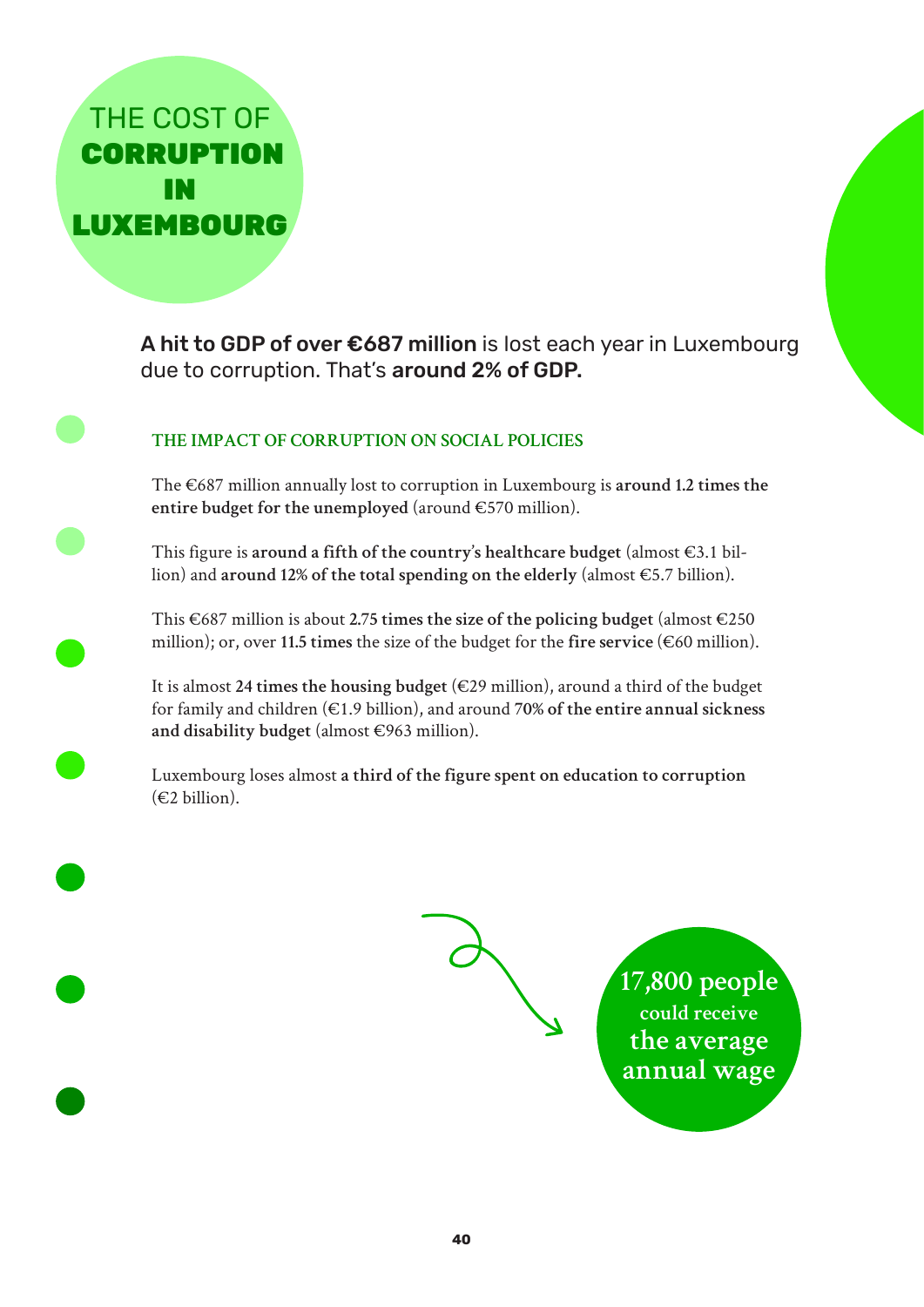**Loss to GDP €687 million 2%**

#### **THE CONTEXT FOR INDIVIDUALS**

The amount lost to corruption in Luxembourg is enough to give around 17,800 people in the country (more than 3% of the population) the average annual Luxembourgish wage ( $\epsilon$ 38,631 net in 2015; Luxembourg's unemployment rate was 5.3% in April 2018).

How does receiving **€1,193 each year** for free sound? Well, that is how much each person would get if the money lost to corruption were to be distributed amongst everyone in Luxembourg.

If Luxembourg could spend the money it loses to corruption each year, it could buy **over 267 million 1L bottles of beer**, or **464 beers for each person** in the country. We wouldn't recommend drinking that much, as it's more than 1 litre of beer a day.

The money lost to corruption in Luxembourg could also be used to purchase over 174 million 1kg loaves of bread (301 for each person each year). And if you fancy starting your own wine cellar, the 118 plus million bottles of red wine that could be purchased would give each Luxembourgish individual 205 bottles of wine every year.

The sum would also buy 174 million Big Macs, although we would not recommend eating 302 Big Macs each year.

#### **PERCEPTIONS OF CORRUPTION IN LUXEMBOURG**

A 2017 Eurostat survey found that 23% of respondents in Luxembourg believed that the level of corruption had worsened in the preceding 3 years, while 43% believed the level had remained the same. **Only 5% believed the level of corruption had decreased**.

**40% believe corruption is widespread in the country**; and 3**5% believe corruption is part of the business culture** of the country. 18% of respondents personally know someone who takes or has taken bribes.

**76% of respondents deem corruption unacceptable**.

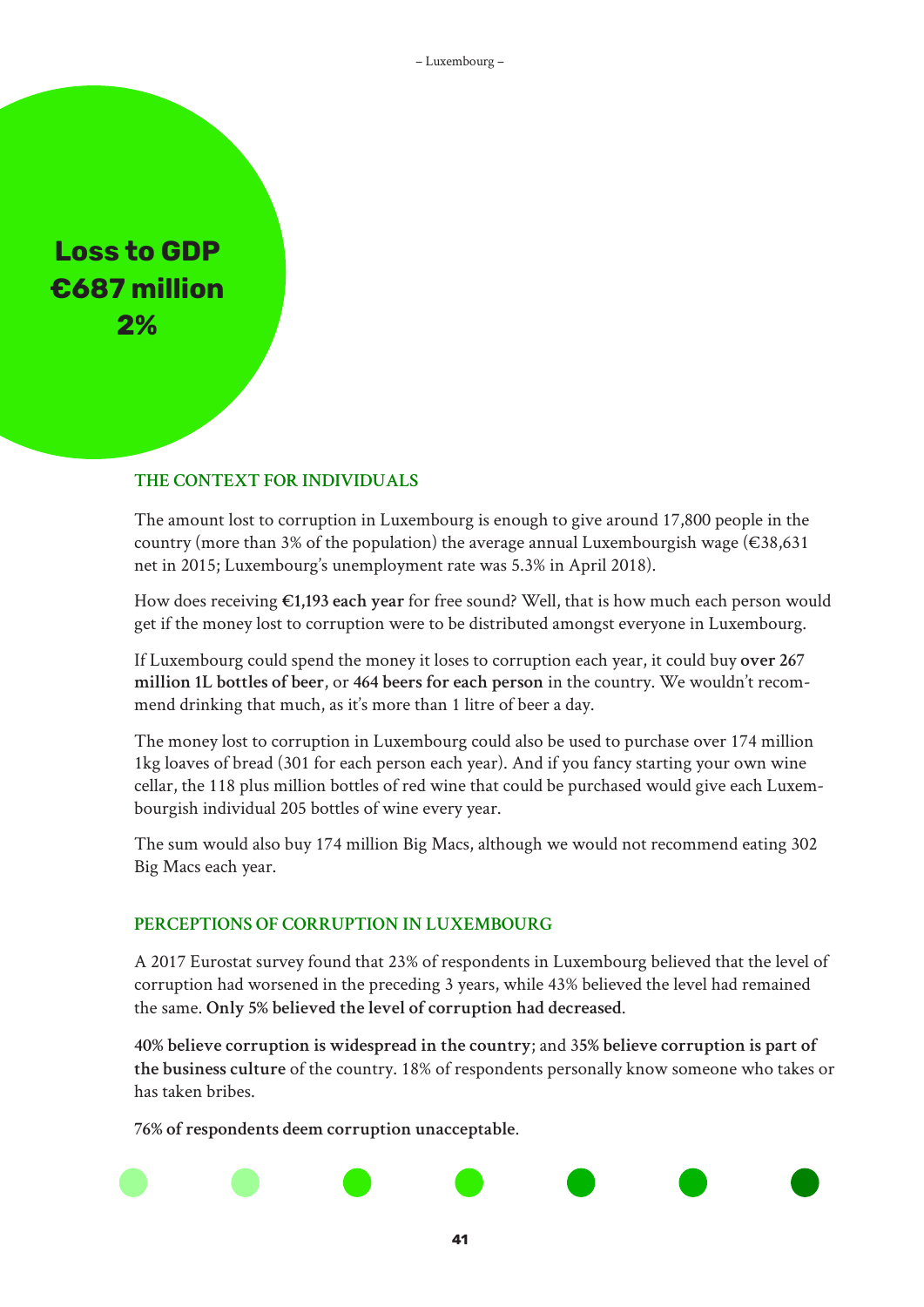THE COST OF **CORRUPTION** IN MALTA

> A hit to GDP of over €725 million is lost each year in Malta due to corruption. That's around 8.65% of GDP.

## **THE IMPACT OF CORRUPTION ON SOCIAL POLICIES**

The €725 million annually lost to corruption in Malta is **more than 20 times the budget for the unemployed** ( $\epsilon$ 36 million). It is also almost the entire budget for **the elderly** (€735 million).

This figure is more than **10 times the size of the policing budget** (€67 million). The money lost to corruption in Malta is more than **90 times** the total amount spent on the **fire service** (€8 million).

It is over **45 times bigger than the entire housing budget** (€16 million), over **7 times the national budget for family and children** (€102 million), and almost 7 times the entire sickness and disability budget (almost €108 million).

Malta loses **more money to corruption than the entire amount spent on education**   $(total \epsilon 510$  million).

Overall, around 65% of the size of the entire social expenditure budget (of  $\epsilon$ 1.1 billion) is completely lost due to corruption.

## **THE CONTEXT FOR INDIVIDUALS**

The  $\epsilon$ 725 million annually lost to corruption in Malta is enough to give roughly **42,900 people in the country (over 9% of the population) the average annual Maltese wage** (€16,924 net in 2015; Malta's unemployment rate was 3% in April 2018).

How does receiving **€1,671 each year** for free sound? Well, that is how much each person would get if the money lost to corruption were distributed among everyone in Malta.

**Over 7 times**  the national budget for **family and children**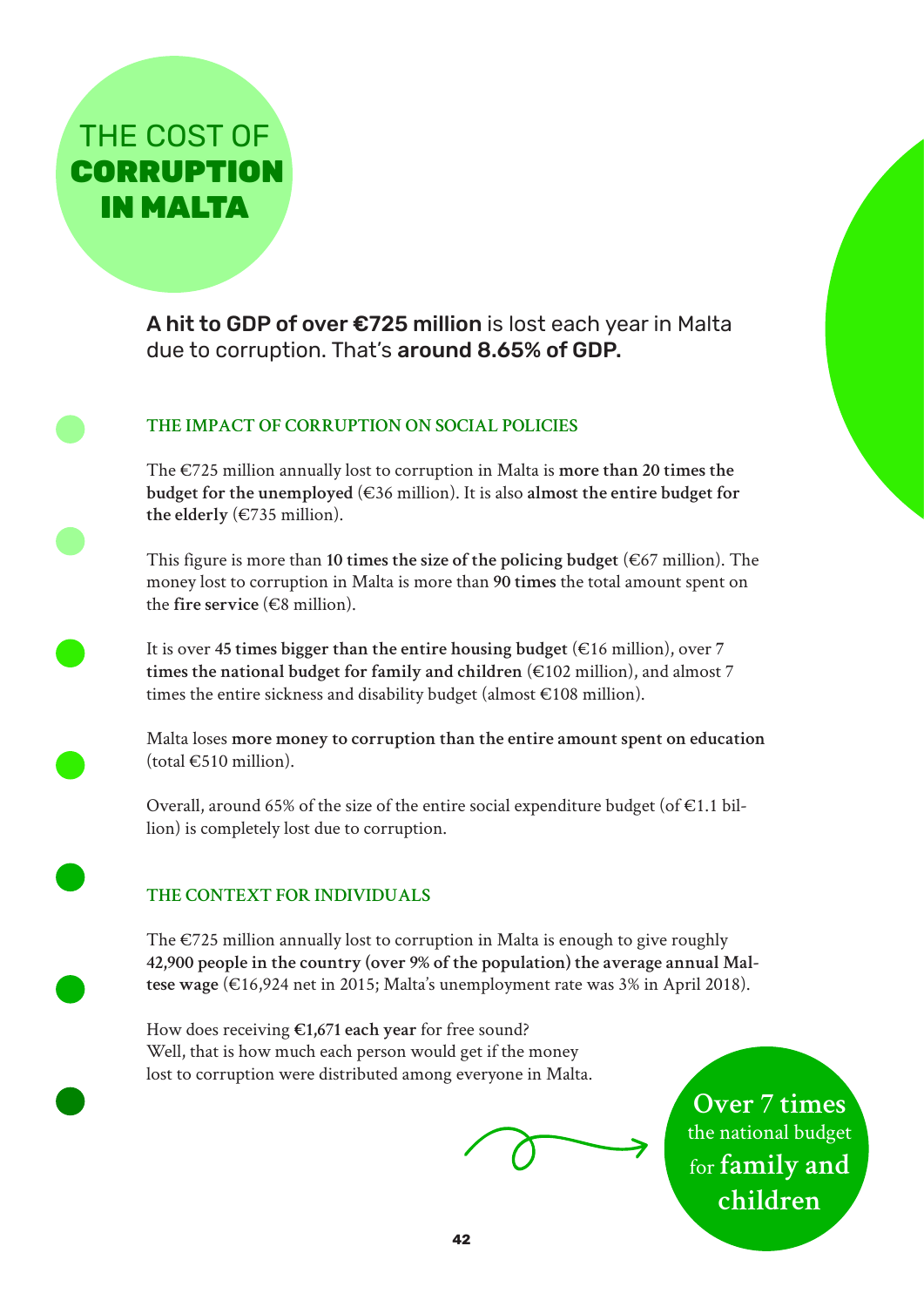

#### **THE CONTEXT FOR INDIVIDUALS** (continuation)

If Malta could spend the money it loses to corruption each year, it could buy **over 273 million 1L bottles of beer**, or **631 litres of beer for each person** in the country each year, which is around 1.7 litres per day. It could also be used to purchase over 345 million 1kg loaves of bread (796 for each person each year or over 2 kilos worth of bread a day).

If you wanted to start your own wine cellar, the over 340 million bottles of red wine that could be purchased each year would give each Maltese individual **785 bottles a year**.

Although not particularly healthy, 172 million Big Macs could be purchased with this sum, which translates into 398 for each person annually, more than 1 a day.

#### **PERCEPTIONS OF CORRUPTION IN MALTA**

A 2017 Eurostat survey found that 54% of respondents in Malta believed that the level of corruption had worsened in the preceding 3 years, while 23% believed the level had remained the same. **Only 11% believed the level of corruption had decreased**.

Indeed, **79% believe corruption is widespread in the country**; and **66% believe corruption is part of the business culture** of the country. 1**0% of respondents personally know someone who takes or has taken bribes**. 83% of respondents deem corruption unacceptable.

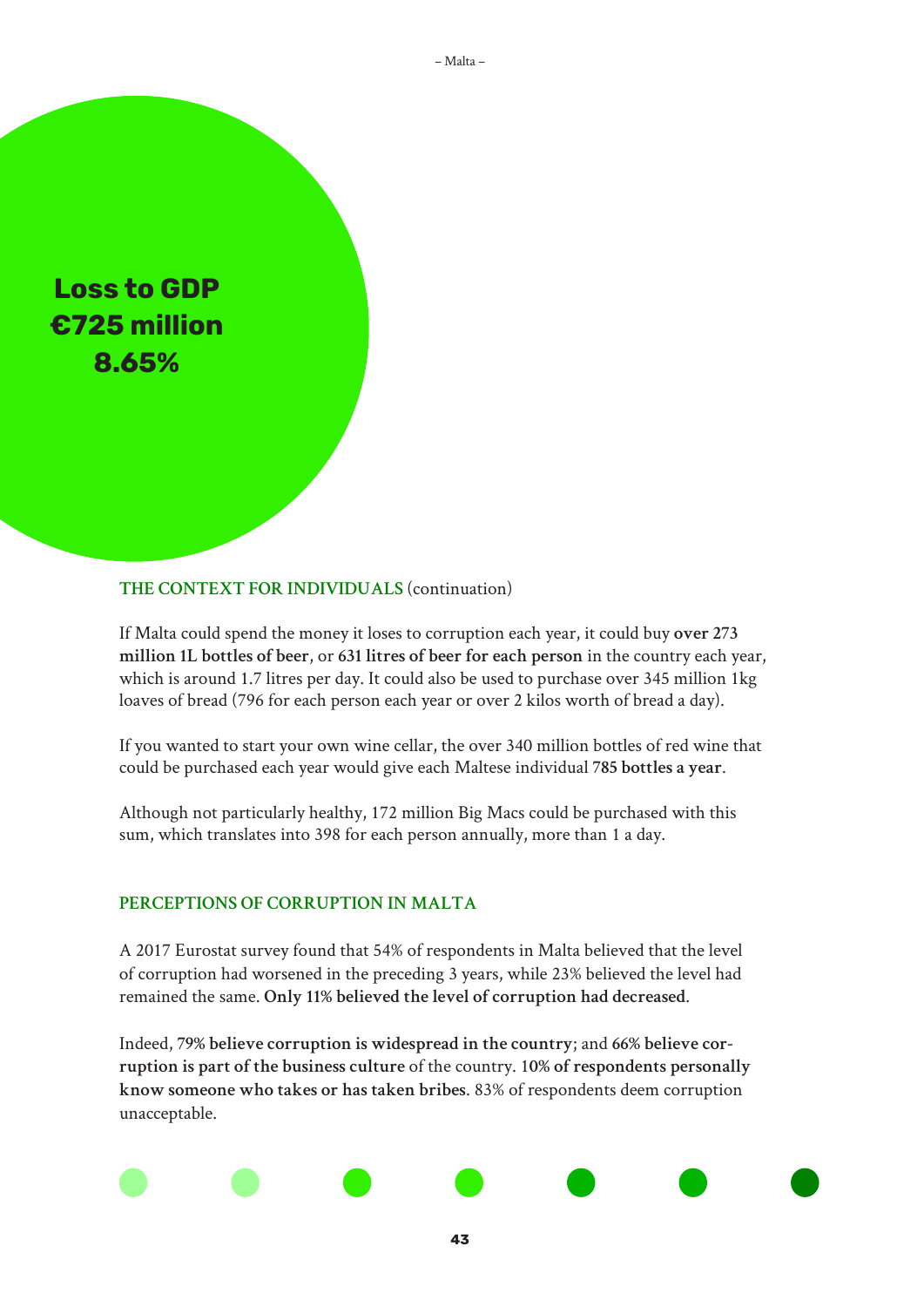THE COST OF **CORRUPTION** IN THE NETHERLANDS

> A hit to GDP of over  $\epsilon$ 4.4 billion is lost each year in the Netherlands due to corruption. That's around 0.76% of GDP.

### **THE IMPACT OF CORRUPTION ON SOCIAL POLICIES**

The €4.4 billion annually lost to corruption in the Netherlands is **almost 40% of the total annual budget for the unemployed** (around €11.2 billion).

This figure is about **75% the size of the policing budget** (€5.8 billion); or, over **2.7**  times the size of the budget for the fire service  $(\epsilon 1.6 \text{ billion})$ .

The money lost to corruption in the Netherlands is 1.3 times the housing budget (€3.4 billion), and around **half the budget for family and children** (€8.5 billion). It's also around 10% of the entire budget for looking after the elderly ( $€47$  billion).

#### **THE CONTEXT FOR INDIVIDUALS**

The €4.4 billion annually lost to corruption in the Netherlands is enough to give 126,899 people in the country (0.75 % of the population) the average annual Dutch wage (€34,826 net in 2015; the Netherland's unemployment rate was 3.9% in April 2018).

How does receiving **€260 each year** for free sound? Well, that is how much each person would get if the money lost to corruption were to be distributed amongst everyone in the Netherlands.

If the Netherlands could spend the money it loses to corruption each year, it could buy **over 2.7 million bottles of beer**, or **160 beers for each person** in the country each year. It could also be used to purchase over 2.7 billion loaves of bread (160 for each person each year) and more than 1.4 billion bottles of red wine (86 per person each year). This sum would also buy 66 Big Macs for each person in the Netherlands every year.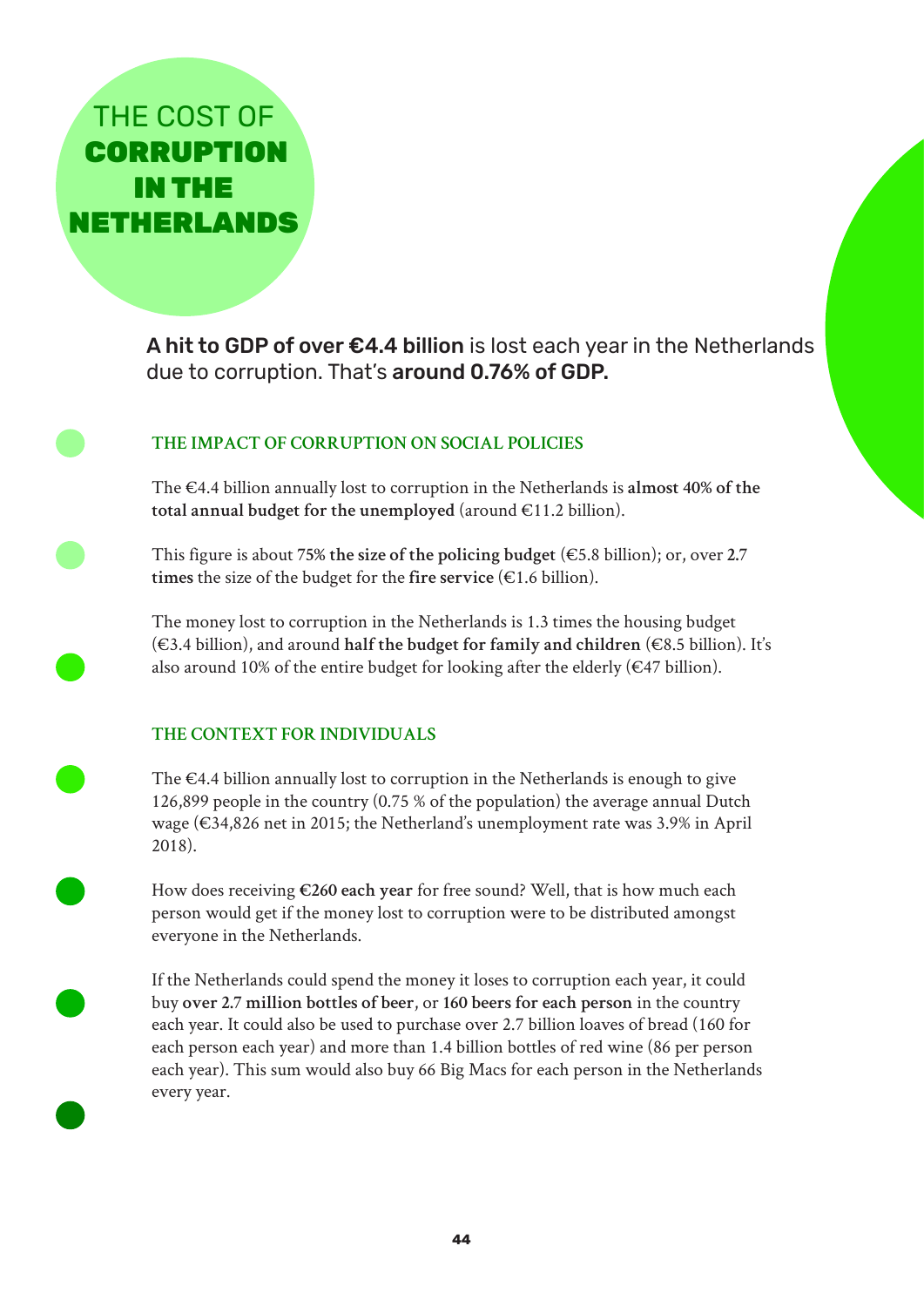– The Netherlands –



#### **PERCEPTIONS OF CORRUPTION IN THE NETHERLANDS**

A 2017 Eurostat survey found that 39% of respondents in the Netherlands believed that the level of corruption had worsened in the preceding 3 years, while 48% believed the level had remained the same. **Only 7% believed the level of corruption had decreased**.

Indeed, 44% believe corruption is widespread in the country; and 35% believe corruption is part of the business culture of the country.

73% of respondents deem corruption unacceptable.

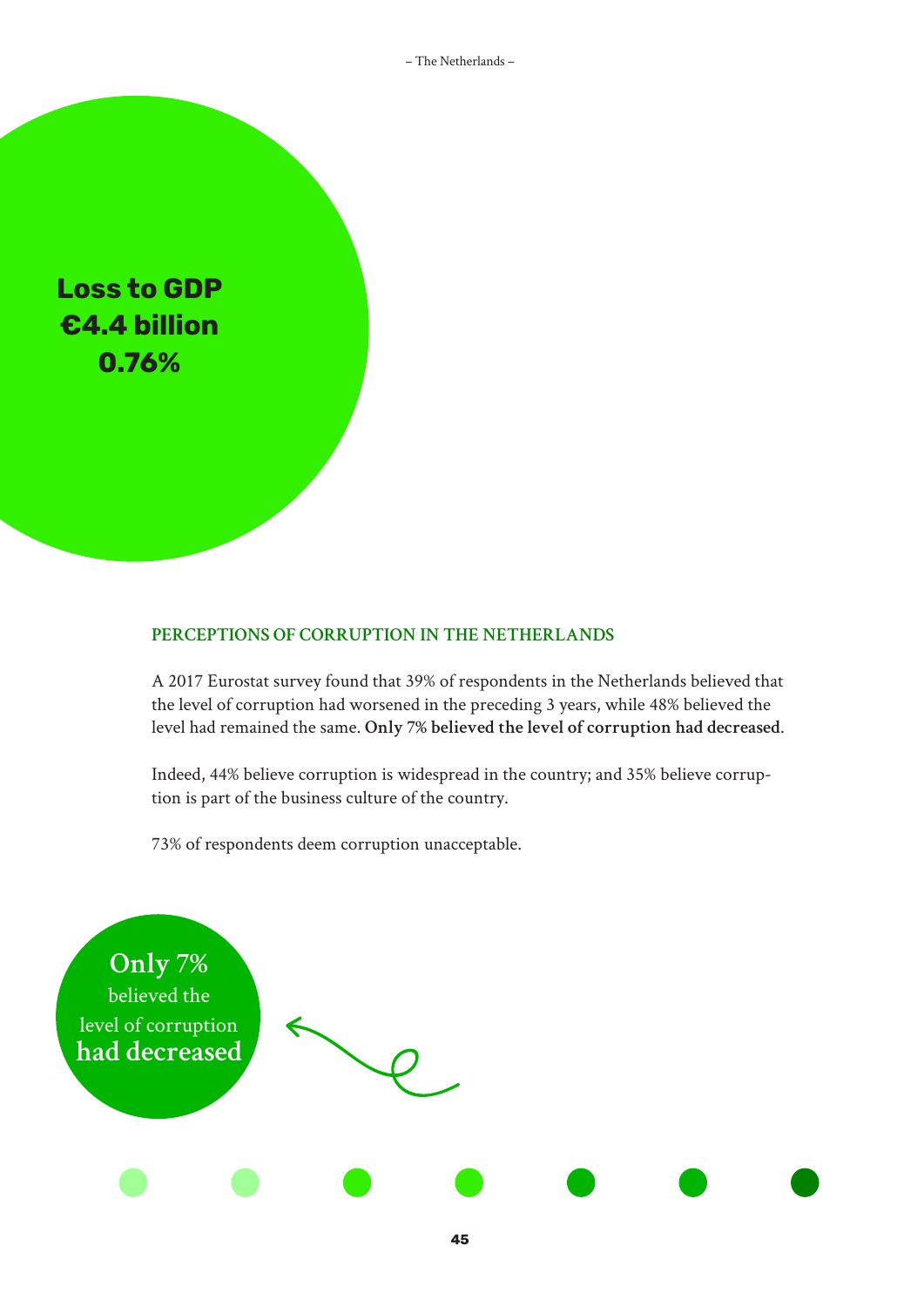THE COST OF **CORRUPTION** IN POLAND

> A hit to GDP of over €65.7 billion is lost each year in Poland due to corruption. That's around 12.6% of GDP.

## **THE IMPACT OF CORRUPTION ON SOCIAL POLICIES**

The €65.7 billion annually lost to corruption in Poland is **over 29 times the budget**  for the unemployed  $(\text{around } \in 2.3 \text{ billion}).$ 

This amount is **almost two and a half times the country's healthcare budget** (almost €27 billion) and **one and a half times spending on the elderly** (€38.9 billion).

The money lost to corruption in Poland is more than **13 times bigger than the size of the entire annual policing budget** (almost €4.9 billion); or, over **84 times** the size of the budget for the fire service  $(\epsilon$ 784 million).

The €65.7 billion lost to corruption in Poland is a whopping **340 times bigger than the yearly housing budget** (€193 million). It is also **6 times bigger than the amount spent by the government for families and children** (€10.6 million), and about 6 times larger than the sickness and disability budget (almost  $\epsilon$ 11.2 billion).

Poland spends circa  $\epsilon$ 20.2 billion on education, meaning the figure lost to corruption is three times as big. In total, **practically double the entire social expenditure budget is lost to corruption** every year.

#### **THE CONTEXT FOR INDIVIDUALS**

The  $\epsilon$ 65.7 billion annually lost to corruption in Poland is enough to give around 7.3 million people in the country (around 19% of the population) the average annual Polish wage (€8,967 net in 2015; Poland's unemployment rate was 3.8% in April 2018).

How does receiving **€1,732 each year** for free sound? Well, that is how much each person would get if the money lost to corruption were distributed among everyone in Poland.

**340 times** bigger than the yearly **housing budget**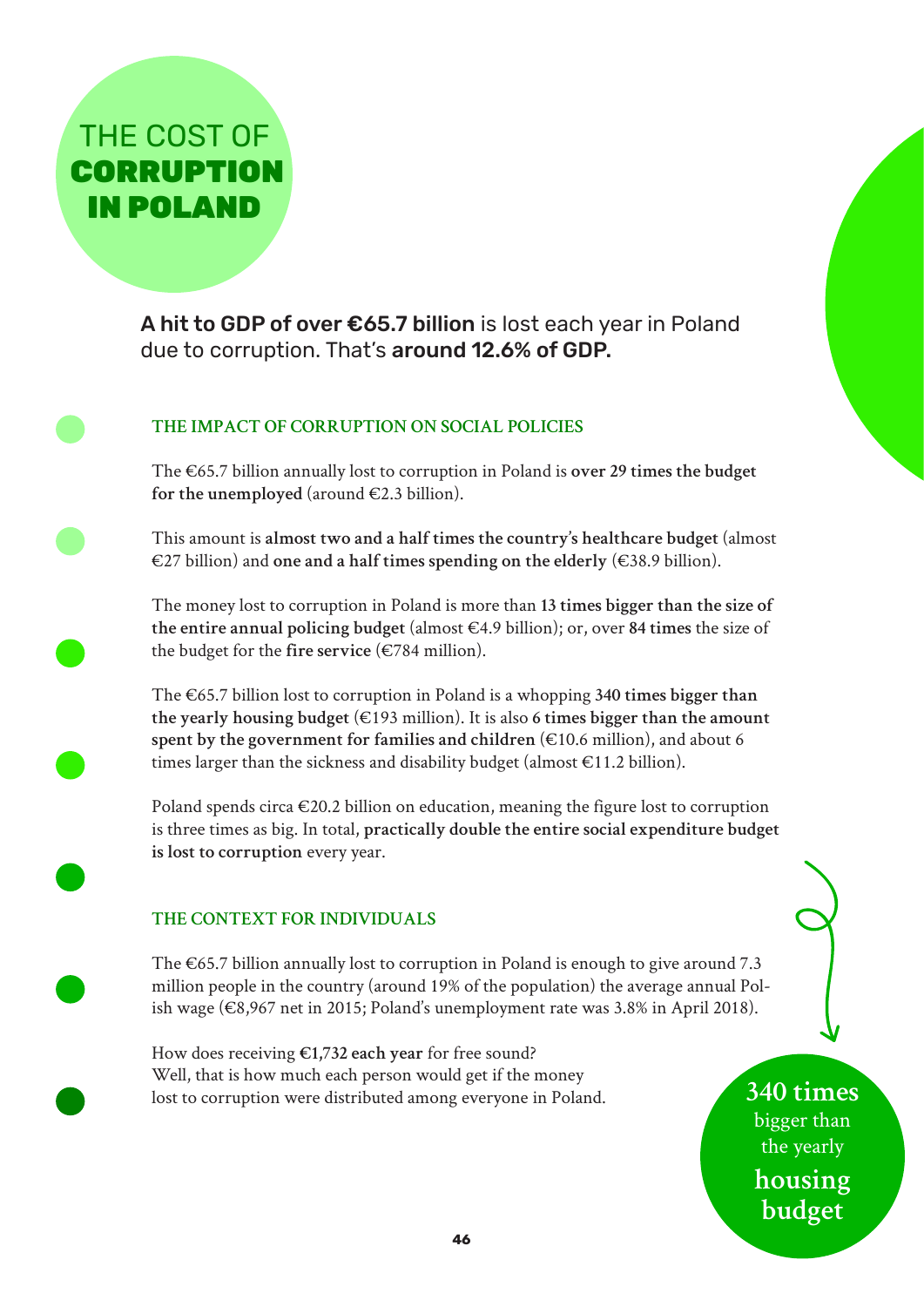– Poland –

**Loss to GDP €65.7 billion 12.6%**

#### **THE CONTEXT FOR INDIVIDUALS** (continuation)

If Poland could spend the money it loses to corruption each year, it could buy **over 51 billion bottles of beer**, which is **1,353 beers for each person** in the country each year. While Poland may be famous for its beer, we wouldn't recommend drinking that much, as it's almost 4 1L bottles of beer a day. It could also be used to purchase over 62 billion 1 kg loaves of bread, which is 1,649 kilos for each person each year, or 4.5 kilos of bread a day!

Should you wish to start your own wine cellar, the 15 billion bottles of wine that could be purchased would give each person in the country 391 bottles a year, which is more than a bottle a day (not recommended!).

The amount of money lost to corruption in Poland would also buy 716 Big Macs for each Polish individual each year, but we would not recommend eating almost two Big Macs a day. In total, one could purchase over 27 billion Big Macs, which is really quite a lot.

#### **PERCEPTIONS OF CORRUPTION IN POLAND**

A 2017 Eurostat survey found that **15% of respondents in Poland believed that the level of corruption had worsened in the preceding 3 years**, while 39% believed the level had remained the same. 29% believed the level of corruption had decreased.

**58% of respondents believe corruption is widespread in the country**; and 6**2% believe corruption is part of the business culture** of the country. 64% of respondents deem corruption unacceptable.

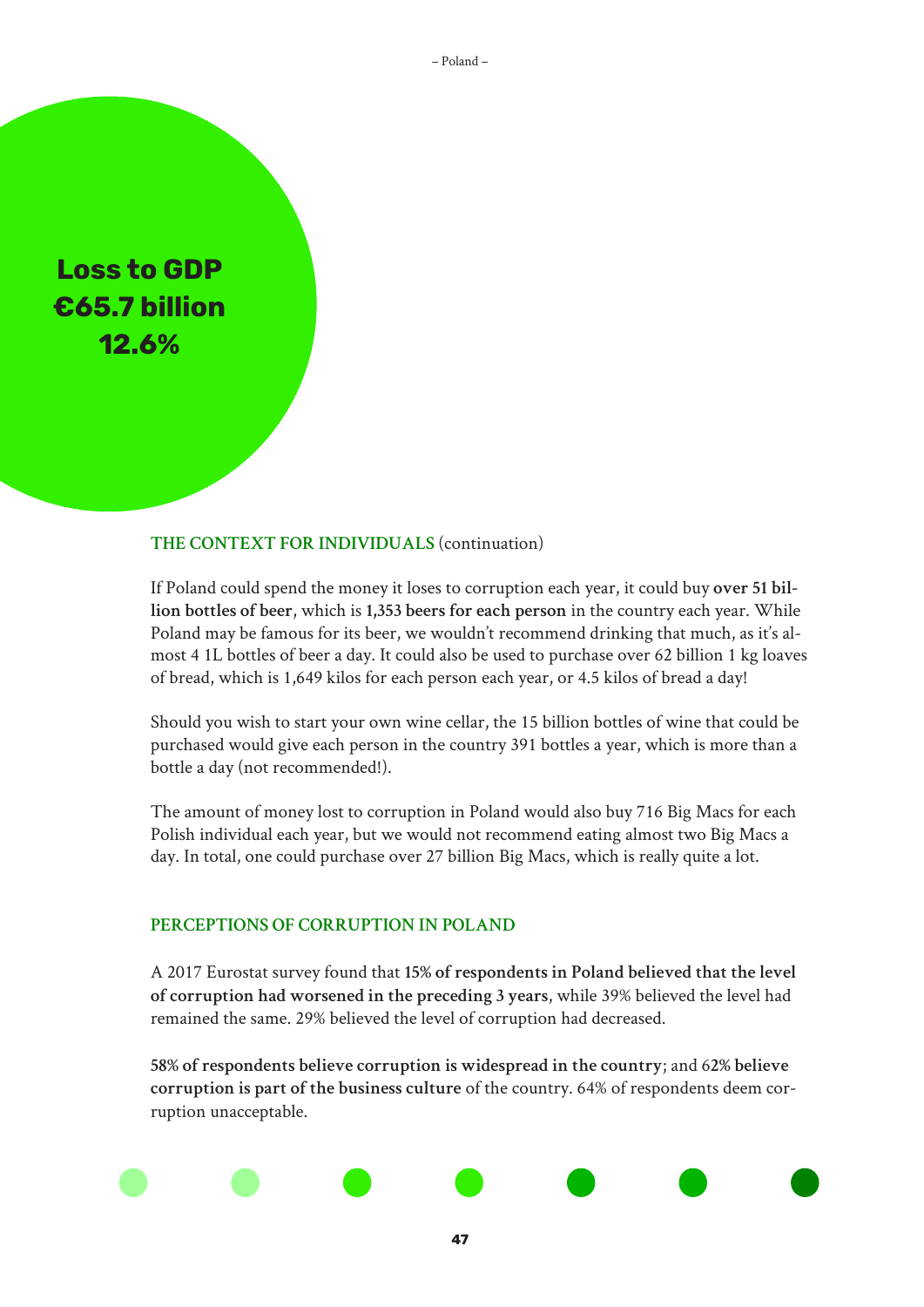THE COST OF **CORRUPTION** IN PORTUGAL

> A hit to GDP of over €18.2 billion is lost each year in Portugal due to corruption. That's around 7.9% of GDP.

### **THE IMPACT OF CORRUPTION ON SOCIAL POLICIES**

The €18.2 billion annually lost to corruption in Portugal is **over 10 times the budget**  for the unemployed  $(\text{around } \in 1.8 \text{ billion}).$ 

This figure is **bigger than the country's entire annual healthcare budget** (€16.1 billion) and is **around 80% of the amount spent by the government each year to look after the elderly** (around €22.4 billion).

The money lost to corruption in Portugal every year is **more than 9 times the size of the policing budget** (almost €1.9 billion); or, over **72 times** the size of the budget for the fire service  $(\epsilon$ 251 million).

The €18.2 billion annually lost to corruption in Portugal is more than **314 times bigger than the government's housing budget** (€58 million). It is also **more than 9 times the budget for family and children** (€1.9 billion), and over **7 times the sickness and disability budget** (around €2.4 billion).

**More than double the amount spent on education** in Portugal (€8.7 billion) is lost every year because of corruption. The €18.2 billion annually lost to corruption in Portugal is more than **half of the entire social expenditure budget**.

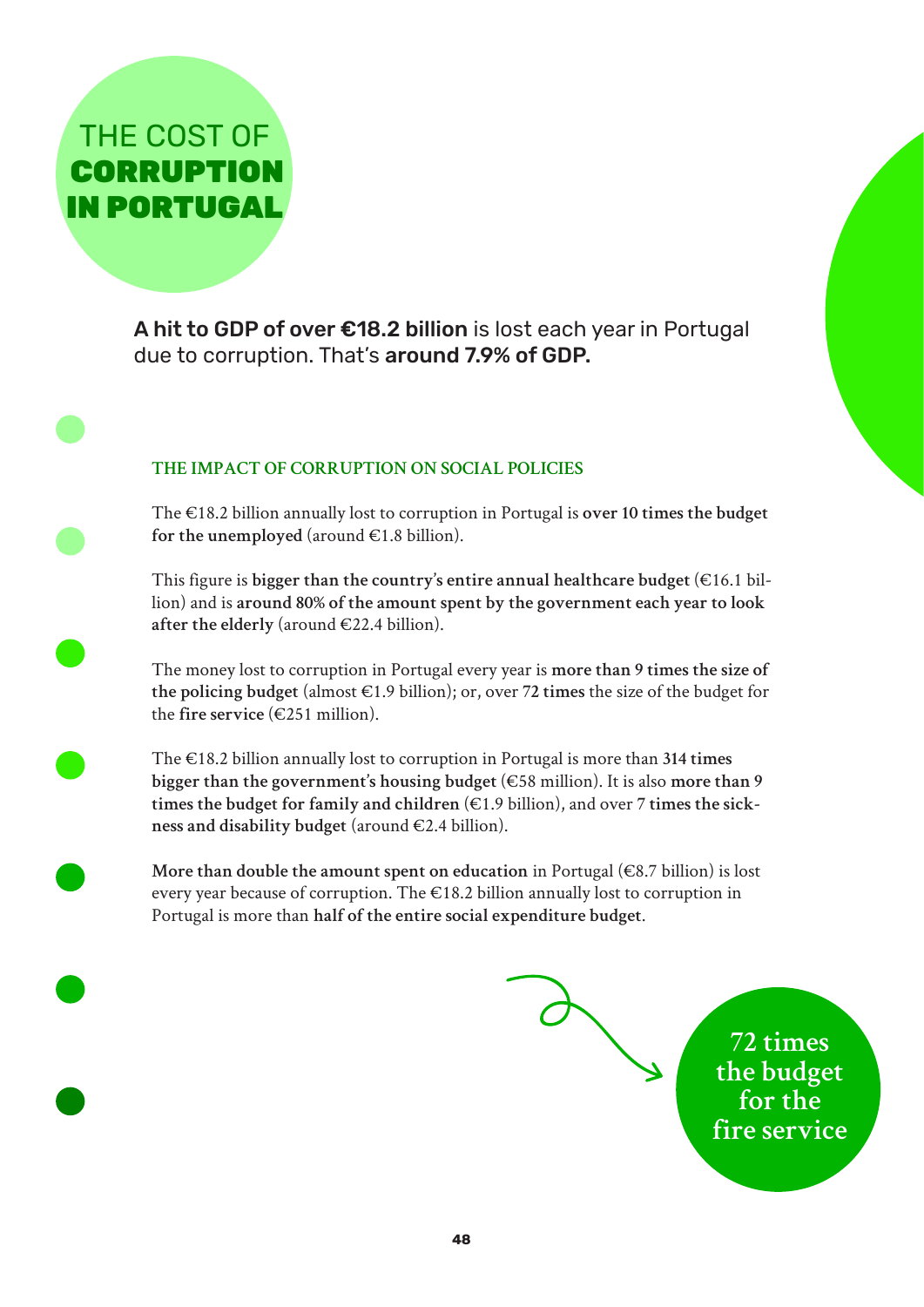– Portugal –

**Loss to GDP €18.2 billion 7.9%**

## **THE CONTEXT FOR INDIVIDUALS**

The  $\epsilon$ 18.2 billion annually lost to corruption in Portugal is enough to give around 1.5 million people in the country (over 14% of the population) the average annual Portuguese wage (€26,954 net in 2015; Portugal's unemployment rate was 7.4% in April 2018).

How does receiving **€1,763 each year** for free sound? Well, that is how much each person would get if the money lost to corruption were to be distributed amongst everyone in Portugal.

The €18.2 billion annually lost to corruption in Portugal would also buy 446 Big Macs for each person in Portugal individual each year, but we would not recommend eating more than one Big Mac a day!

#### **PERCEPTIONS OF CORRUPTION IN PORTUGAL**

A 2017 Eurostat survey found that **54% of respondents in Portugal believed that the level of corruption had worsened in the preceding 3 years**, while 29% believed the level had remained the same. **Only 4% believed the level of corruption had decreased**.

Indeed, 92% believe corruption is widespread in the country; and 79% believe corruption is part of the business culture of the country.

**49**

**84% of respondents deem corruption unacceptable**.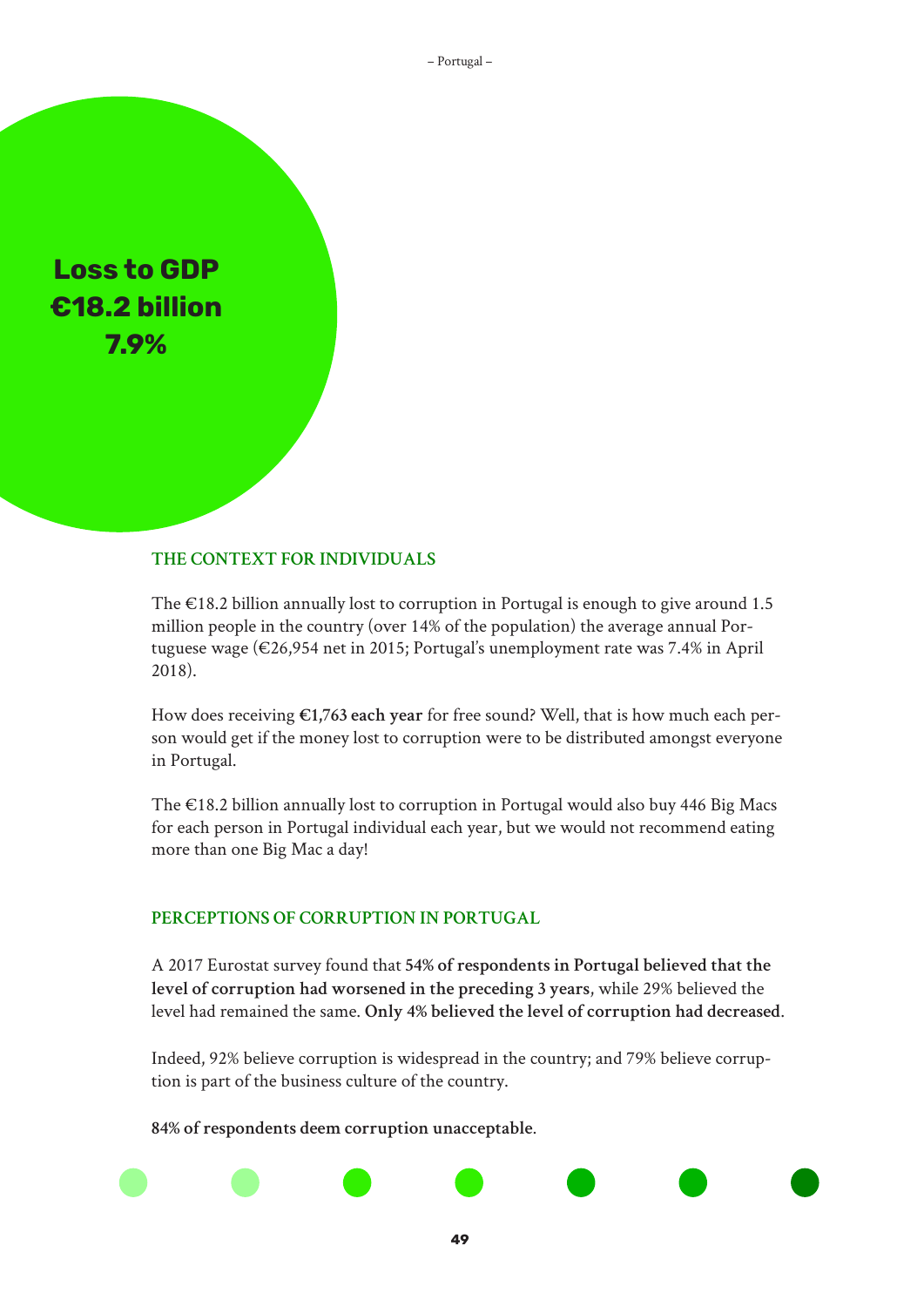THE COST OF **CORRUPTION** IN ROMANIA

> A hit to GDP of over €38.6 billion is lost each year in Romania due to corruption. That's around 15.6% of GDP.

## **THE IMPACT OF CORRUPTION ON SOCIAL POLICIES**

This €38.6 billion annually lost to corruption in Romania is also **more than 187 times bigger than the entire annual budget for the unemployed** (around  $\epsilon$ 206 million).

This figure is **almost 5 times the country's healthcare budget** (almost €7.9 billion) and **more than double the amount spent on the elderly** (€13.8 billion).

This figure is over **21 times the size of the policing budget** (€1.6 billion); or, over **86 times** the size of the budget for the fire service  $(\epsilon 713$  million).

It is an incredible **2,968 times the size of the housing budget** (about €12 million), and around **16 times the budget for family and children** (€2.2 billion).

The money lost to corruption in Romania is around **20 times the sickness and disability budget** (almost €1.7 billion).

Romania spends €4.1 billion on **education**, which means the money lost to corruption is almost **9 times more** than that.

Indeed, the money lost to corruption is almost **twice the size of total social expenditure**   $(E19 \text{ billion}).$ 

## **THE CONTEXT FOR INDIVIDUALS**

The €38.6 billion annually lost due to corruption in Romania is enough to give around **over 5.4 million people in the country** (around 27% of the population) the average Romanian wage  $(\epsilon 7, 114$  net per year according to the most recent data from the Romanian institute for statistics; Romania's unemployment rate was 4.6% in April 2018).

How does receiving **€1,954 each year** for free sound? Well, that is how much each person would get if the money lost to corruption were to be distributed equally among everyone in Romania. If we divide the amount of money lost to corruption between all the newborn babies in a given year, each baby could receive more than  $\epsilon$ 203,000!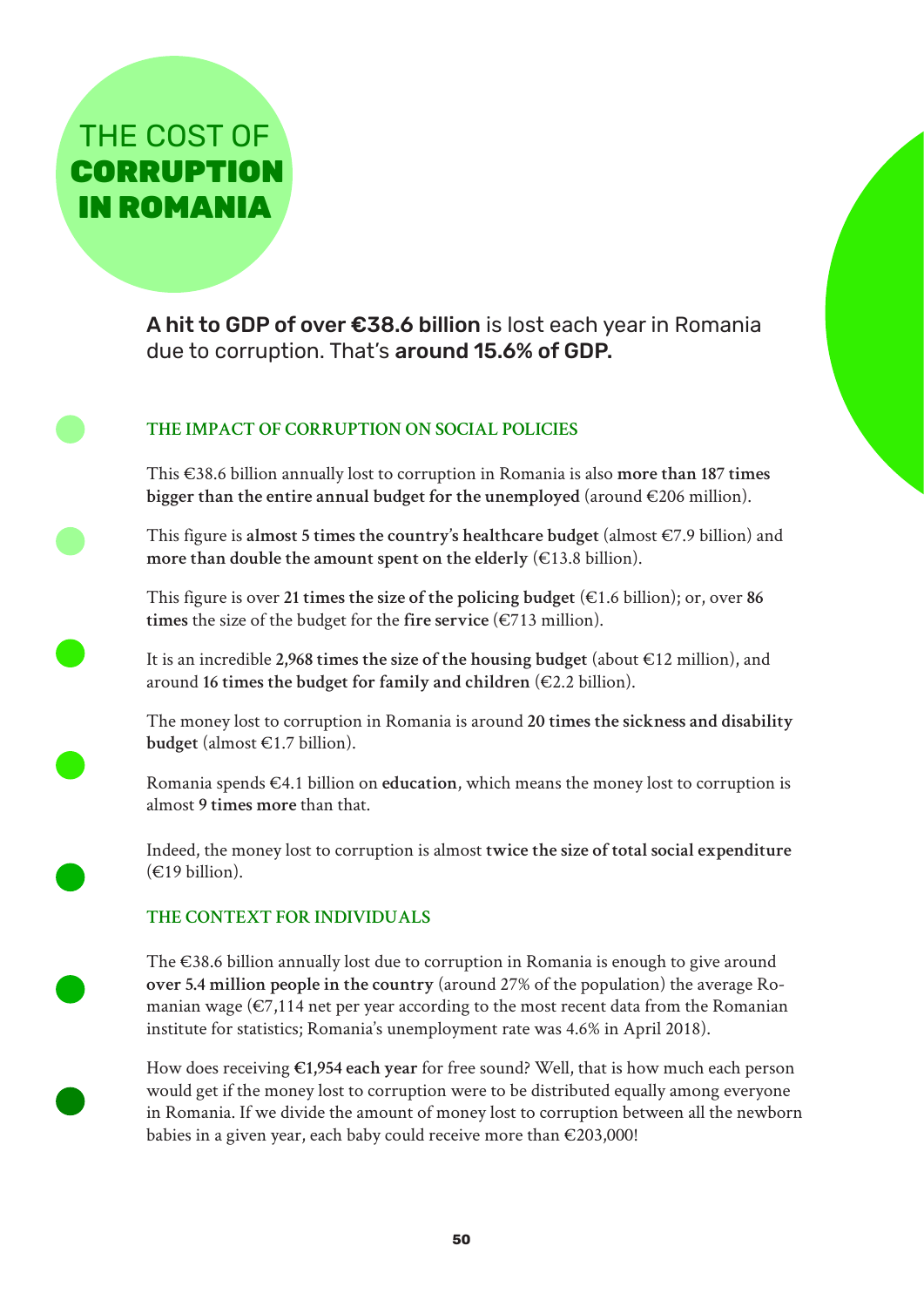– Romania –

**Loss to GDP €38.6 billion 15.6%**

#### **THE CONTEXT FOR INDIVIDUALS** (continuation)

If Romania could spend the money it loses to corruption each year, it could buy more than **24 billion bottles of beer**, which is **1,237 1L beers for each person** in the country each year - that's more than 3 litres of beer a day.

With the money lost to corruption in Romania, **over 39 billion loaves of bread** could be purchased. This is 1,994 1kg loaves of bread for each person each year, or more than 5 kilos of bread per day! If Romania were to spend all the money lost to corruption on red wine, that would buy more than 15.3 billion bottles. That's 779 bottles per person each year, which is more than 2 bottles of wine per person a day.

#### **PERCEPTIONS OF CORRUPTION IN ROMANIA**

Clearly, corruption is a priority for Romanians, as 68% of respondents recognise they are **personally affected** by corruption in their daily lives. Over the past three years, 46% of people in Romania say they think corruption has increased. 37% responded that it had stayed the same, and **only 10% thought that corruption had decreased**.

**68%**  of respondents **personally affected by corruption in their daily lives**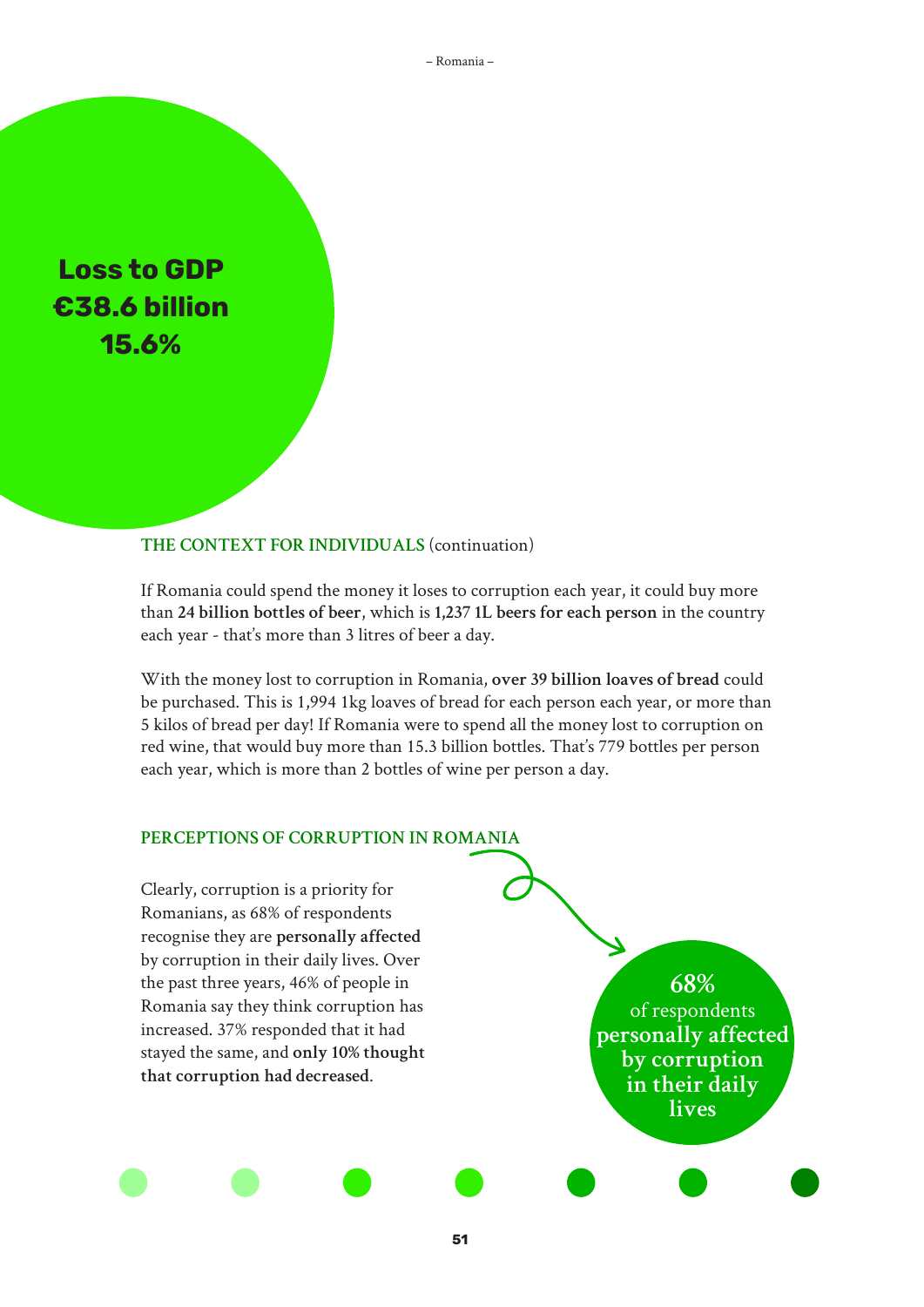THE COST OF **CORRUPTION** IN SLOVAKIA

> In monetary terms, a hit to GDP of over €11 billion is lost each year in Slovakia due to corruption. That's around 13% of GDP.

## **THE IMPACT OF CORRUPTION ON SOCIAL POLICIES**

The €11 billion annually lost to corruption in Slovakia is **around 61 times bigger than**  the entire annual budget for the unemployed (around  $E178$  million).

This figure is **more than double the country's healthcare budget** (€5.4 billion) and more than **one and a half times spending on the elderly** (about €6.6 billion).

This figure is almost **13 times the size of the policing budget** (almost €855 million); or, more than **78 times** the size of the budget for the **fire service** (€140 million).

The €11 billion annually lost to corruption in Slovakia is **10 times the budget for family and children (**€1 billion), and more than **4.5 times the size of the entire annual sickness and disability budget** (almost €2.3 billion).

Slovakia spends €3.1 billion on education, which is **3.5 times less** than the figure lost to corruption. Indeed the money lost to corruption totals about **90% of the entire annual budget for social policies**.

## **THE CONTEXT FOR INDIVIDUALS**

The  $\epsilon$ 11 billion annually lost to corruption in Slovakia is enough to give around 1.3 million people in the country (about 25% of the population) the average annual Slovakian wage (€8,201 net in 2015; Slovakia's unemployment rate was 7.4% in April 2018).

How does receiving **€2,017 each year** for free sound? Well, that is how much each person would get if the money lost to corruption were distributed among everyone in Slovakia.

> **25% of the population could get the average annual wage**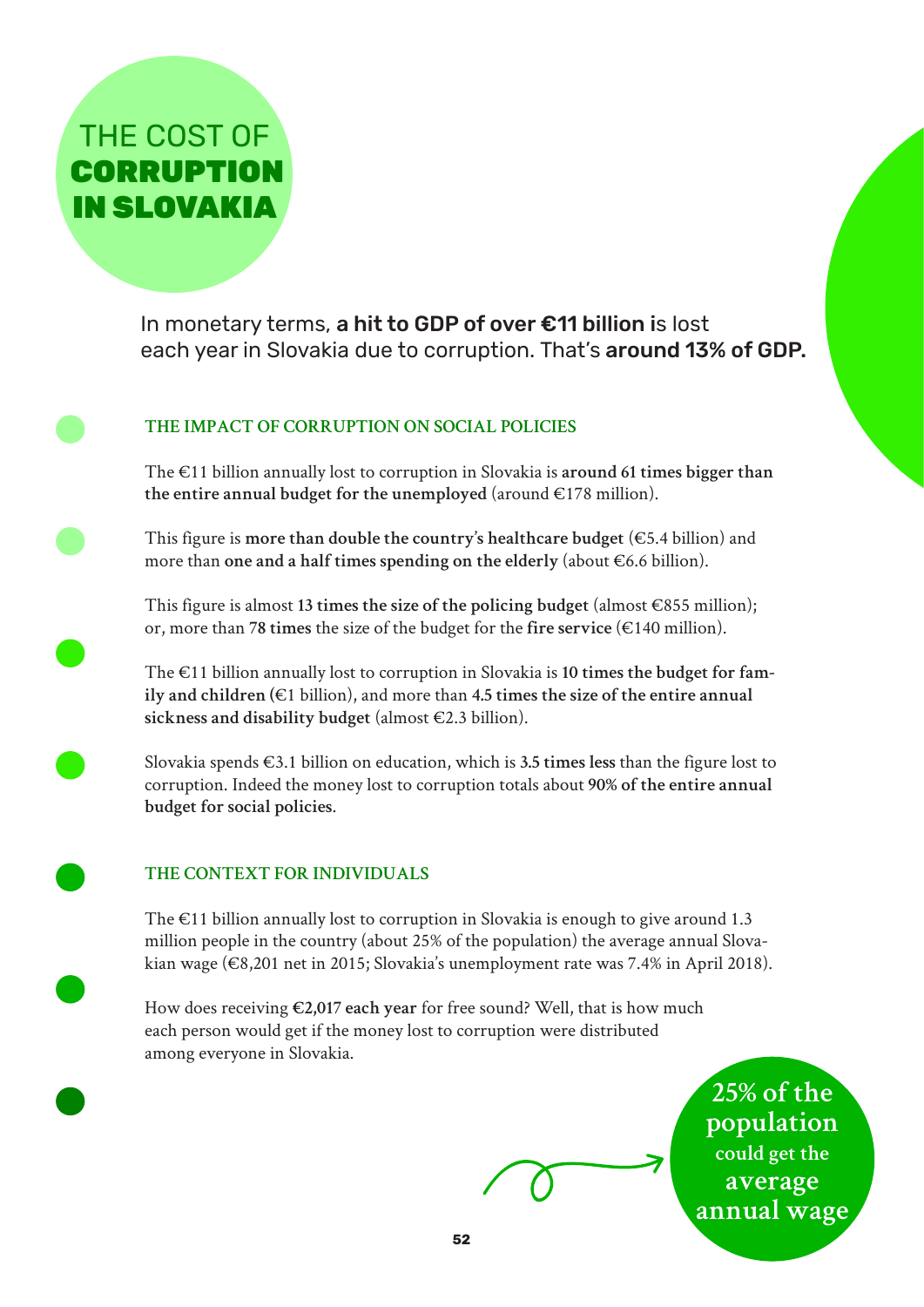– Slovakia –

**Loss to GDP €11 billion 13%**

#### **THE CONTEXT FOR INDIVIDUALS** (continuation)

If Slovakia could spend the money it loses to corruption each year, it could buy **over 8.3 billion bottles of beer**, which is **1,528 beers for each person** in the country each year. We wouldn't recommend drinking that much, as it's more than 4 bottles of beer a day.

If it's wine you prefer, the money lost to corruption in Slovakia could buy 965 bottles of red wine for each person each year, or more than 3 bottles of wine a day, which is more than enough to set up your own wine cellar.

This sum would also buy 511 Big Macs for each Slovakian individual each year (or more than 2.7 billion Big Macs in total), but we would definitely not recommend eating more than one Big Mac per day.

#### **PERCEPTIONS OF CORRUPTION IN SLOVAKIA**

A 2017 Eurostat survey found that **48% of respondents in Slovakia believed that the level of corruption had worsened in the preceding 3 years**, while 34% believed the level had remained the same. Only 9% believed the level of corruption had decreased.

As an indication of the problem, **85% believe corruption is widespread in the country**; and **81% believe corruption is part of the business culture** of the country. Although only 42% of respondents say they are personally affected by corruption in their daily lives, **23% of respondents say that they personally know someone who takes or has taken bribes**.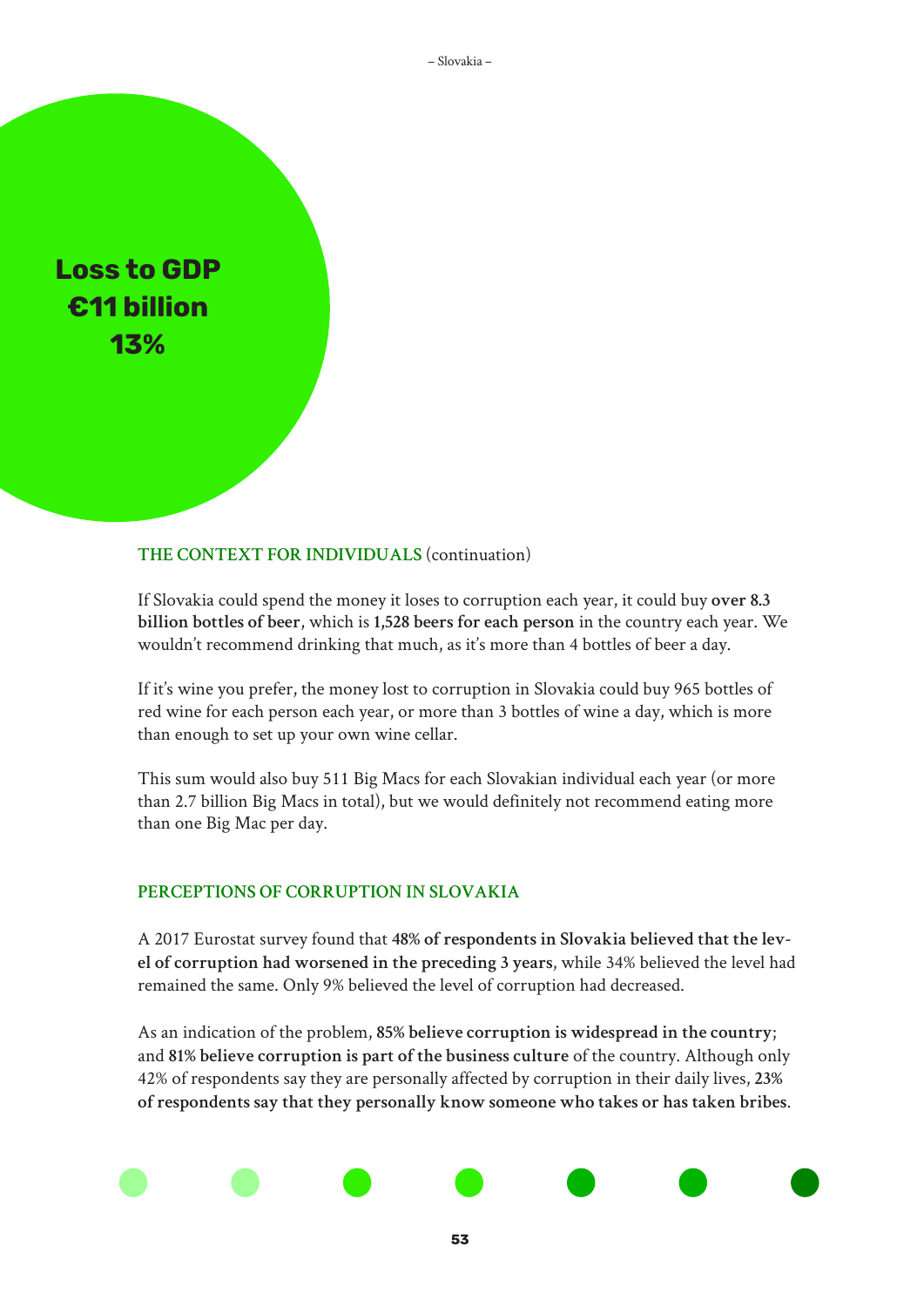**CORRUPTION** IN SLOVENIA

THE COST OF

A hit to GDP of over €3.5 billion is lost each year in Slovenia due to corruption. That's around 8.5% of GDP.

## **THE IMPACT OF CORRUPTION ON SOCIAL POLICIES**

The €3.5 billion lost to corruption every year in Slovenia is **around 16 times the budget**  for the unemployed (around  $\in$ 219 million).

This figure is **basically the same size as the country's healthcare budget** (€3.3 billion) and **almost equal to spending on the elderly** (almost €3.8 billion).

The €3.5 billion lost to corruption in Slovenia is over **9 times the size of the entire annual policing budget** (almost €374 million); it is also more than **64 times bigger than** the size of the budget for the **fire service** (€55 million).

The money lost to corruption in Slovenia is **393 times bigger than the entire housing budget** (€9 million), and is more than **4.5 times the budget for family and children**  $(\epsilon$ 756 million).

Slovenia loses **4 times more money to corruption than the entire amount spent on the sickness and disability budget** (almost €925 million).

Slovenia spends €1.8 billion on education, which is **only half the amount of money lost to corruption**. The money lost to corruption in Slovenia is around 50% of the entire social expenditure budget (around €6.7 billion).

## **THE CONTEXT FOR INDIVIDUALS**

The €3.5 billion lost to corruption in Slovenia is enough to give 293,604 people in the country (about 14% of the population) the average annual Slovenian wage ( $\epsilon$ 12,062 net in 2015; Slovenia's unemployment rate was 5.2% in April 2018).

How does receiving **€1,716 each year** for free sound? Well, that is how much each person would get if the money lost to corruption were distributed amongst everyone in Slovenia.

**Basically the same size as the healthcare budget**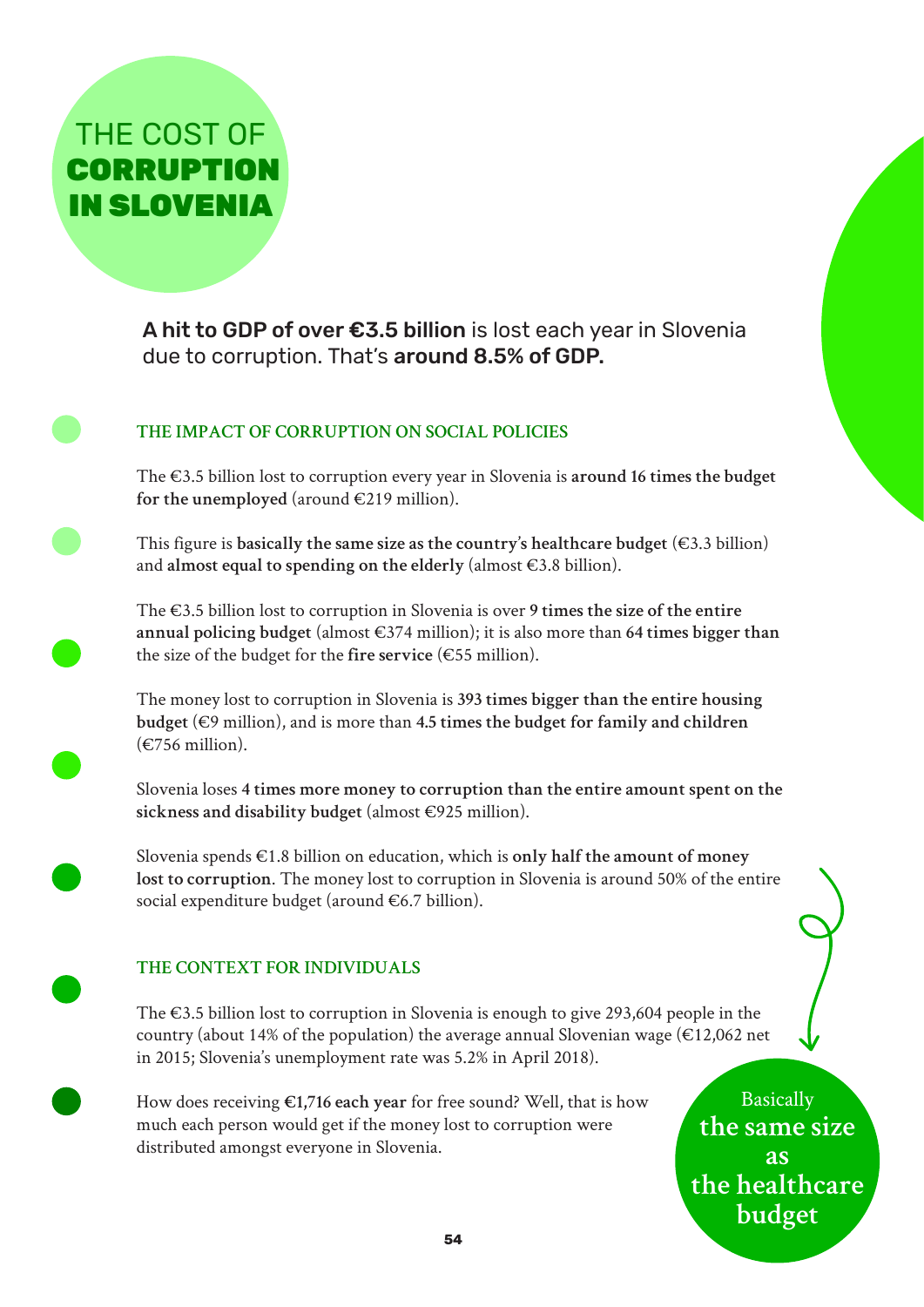– Slovenia –

**Loss to GDP €3.5 billion 8.5%**

#### **THE CONTEXT FOR INDIVIDUALS** (continuation)

If Slovenians could spend the money lost to corruption each year, they could buy **over 1.8 billion bottles of beer**, which is **884 beers for each person** every year, or at least 2 beers a day.

But perhaps Slovenians are more fond of wine - this money would buy around 3.1 billion bottles of red wine each year, so every person in the country could receive 1,518 bottles of wine per year, certainly enough to start your own wine cellar or to drink o**ver 4 bottles of wine a day** (not recommended for your health!)

Similarly, 2.1 billion 1kg loaves of bread could be purchased, which is 1034 kilos of bread per person, or almost 3 kilos of bread per day. The money lost to corruption in Slovenia could also purchase 896 million Big Macs - that's 434 per person per year. Quite a lot!

#### **PERCEPTIONS OF CORRUPTION IN SLOVENIA**

A 2017 Eurostat survey found that 57% of respondents in Slovenia believed that the level of corruption had worsened in the preceding 3 years, while 32% believed the level had remained the same. **Only 5% believed the level of corruption had decreased**.

**89% of people believe corruption is widespread in Slovenia**; and **76% believe corruption is part of the business culture** of the country.

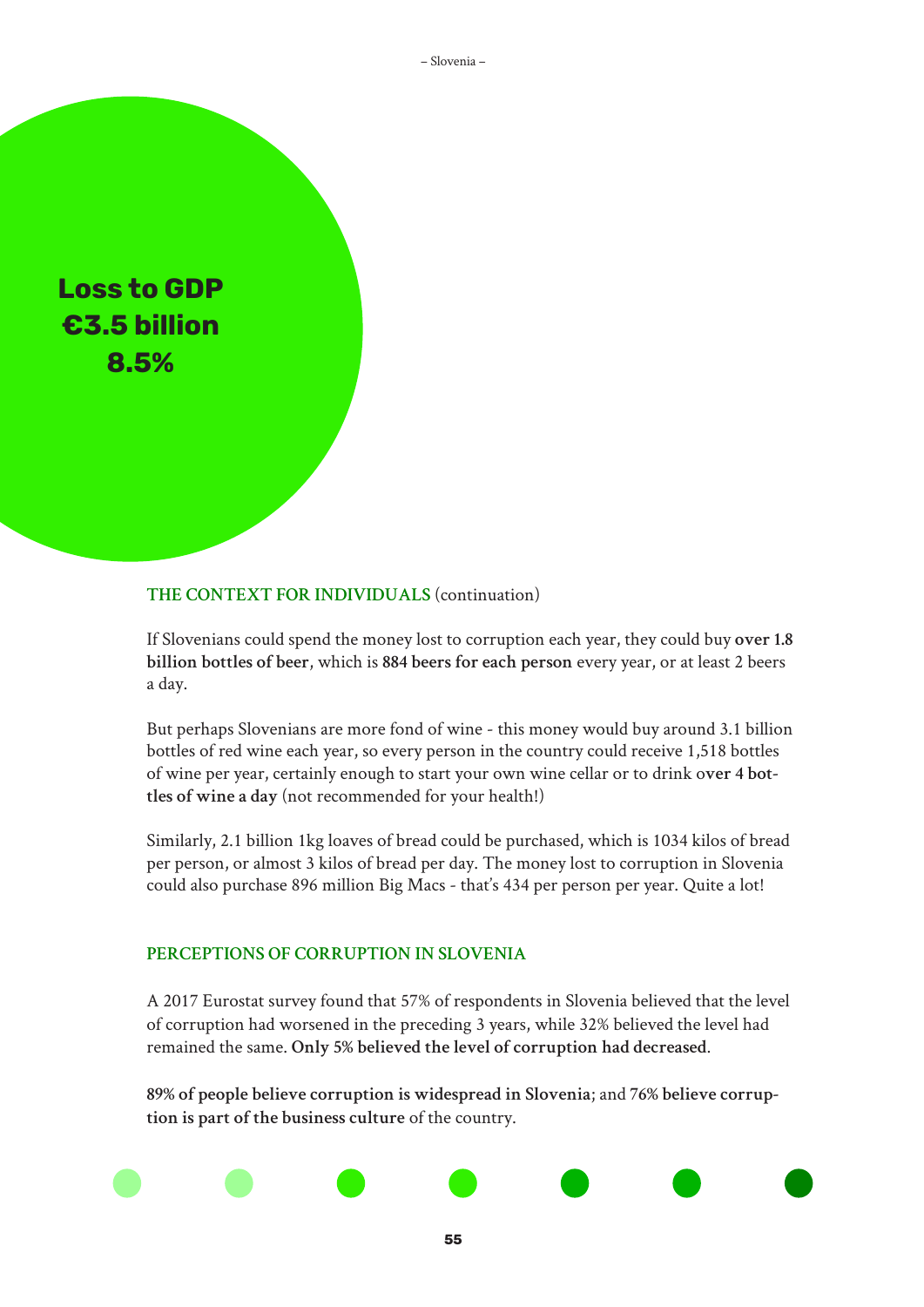THE COST OF **CORRUPTION** IN SPAIN

> A hit to GDP of over €90 billion is lost each year in Spain due to corruption. That's almost 8% of GDP.

## **THE IMPACT OF CORRUPTION ON SOCIAL POLICIES**

This €90 billion is also **more than 4 times the size of the entire annual budget for the unemployed** (around €19.6 billion).

This figure is **more than 90% of the whole healthcare budget** (€98.5 billion per year) and it is **equal to about 88% of spending on the elderly** (around €102.5 billion).

The €90 billion lost to corruption in Spain is more than **6 times bigger that the entire**  annual policing budget  $(\epsilon 13.5 \text{ billion})$ . It's also more than 52 times the size of the budget for the **fire service** (€1.7 billion).

It is almost **295 times bigger than the amount spent by the government on the housing budget** (€307 million), and more than **11 times the size of the entire budget for family and children** ( $\epsilon$ 7.9 billion). The money lost to corruption in Spain is more than **3 times the sickness and disability budget (**€26.6 billion).

Spain spends **€43 billion on education**, and **more than double** this amount is lost to corruption every year. Indeed the money lost to corruption is almost **half of the entire annual social expenditure budget**.

## **THE CONTEXT FOR INDIVIDUALS**

The €90 billion lost to corruption in Spain is enough to give **over 4 million people** in the country (about 9% of the population) the average annual Spanish wage ( $\epsilon$ 20,845 net in 2015; Spain's unemployment rate was 15.9% in April 2018).

How does receiving **€1,949 each year** for free sound? Well, that is how much each person would get if the money lost to corruption were distributed amongst everybody in Spain.

**More than 4 times** the size of the annual budget for the **unemployed**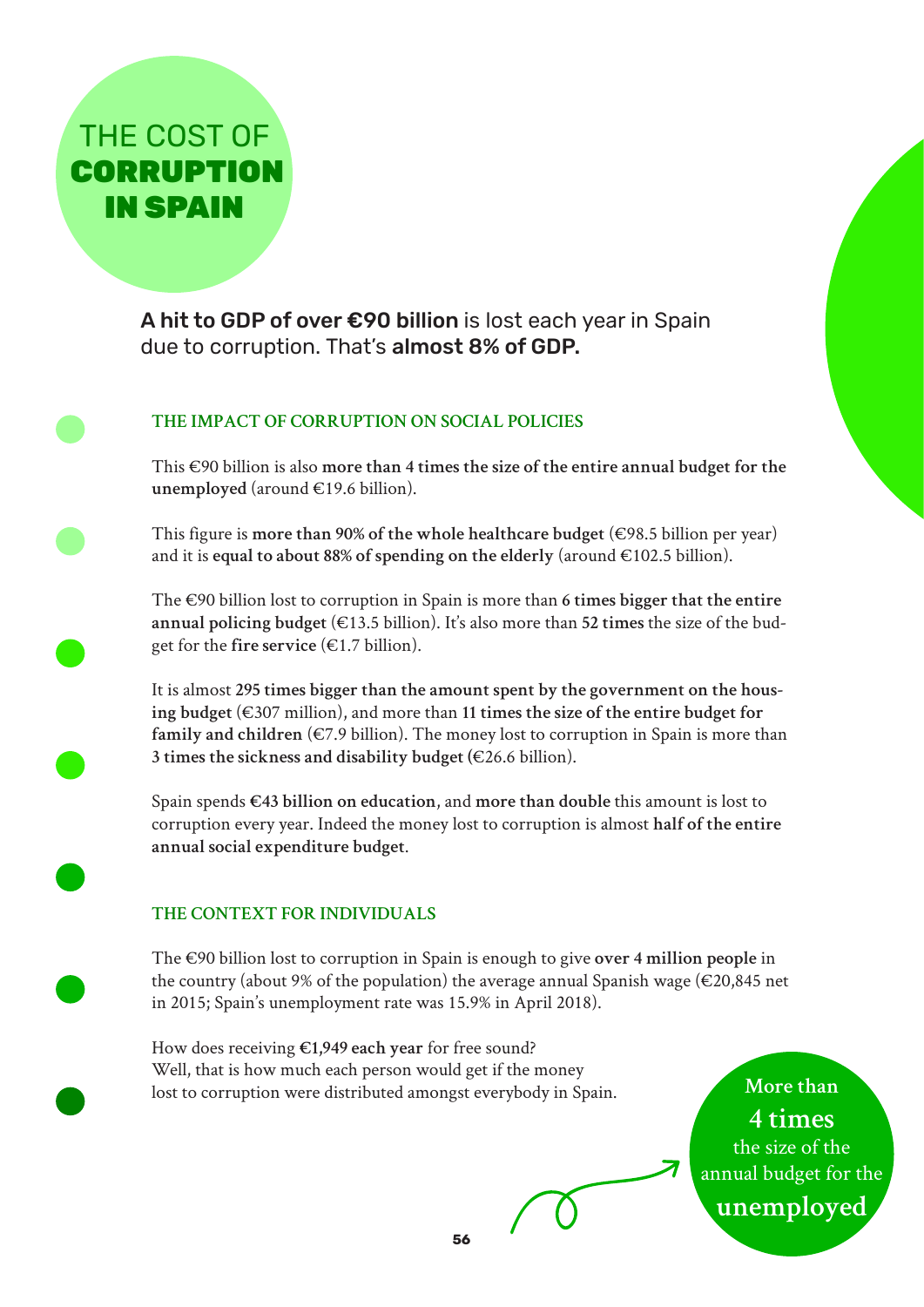

#### **THE CONTEXT FOR INDIVIDUALS** (continuation)

If Spain could spend the money it loses to corruption each year, it could buy **over 32 billion loaves of bread**, which is **699 1 kg loaves for each person** in the country each year. That's 1.9 kilos of bread per person every day!

Similarly, with this sum, 22.9 billion Big Mac's could be purchased - that's 493 per person each year, though we would never recommend eating more than one Big Mac a day.

#### **PERCEPTIONS OF CORRUPTION IN SPAIN**

A 2017 Eurostat survey found that 63% of respondents in Spain believed that the level of corruption had worsened in the preceding 3 years, while 29% believed the level had remained the same. **Only 5% believed the level of corruption had decreased**.

Indeed, **94% believe corruption is widespread in the country**; and **75% believe corruption is part of the business culture** of the country. 10% of respondents say they personally know someone who takes or has taken bribes.

**83% of respondents deem corruption unacceptable**.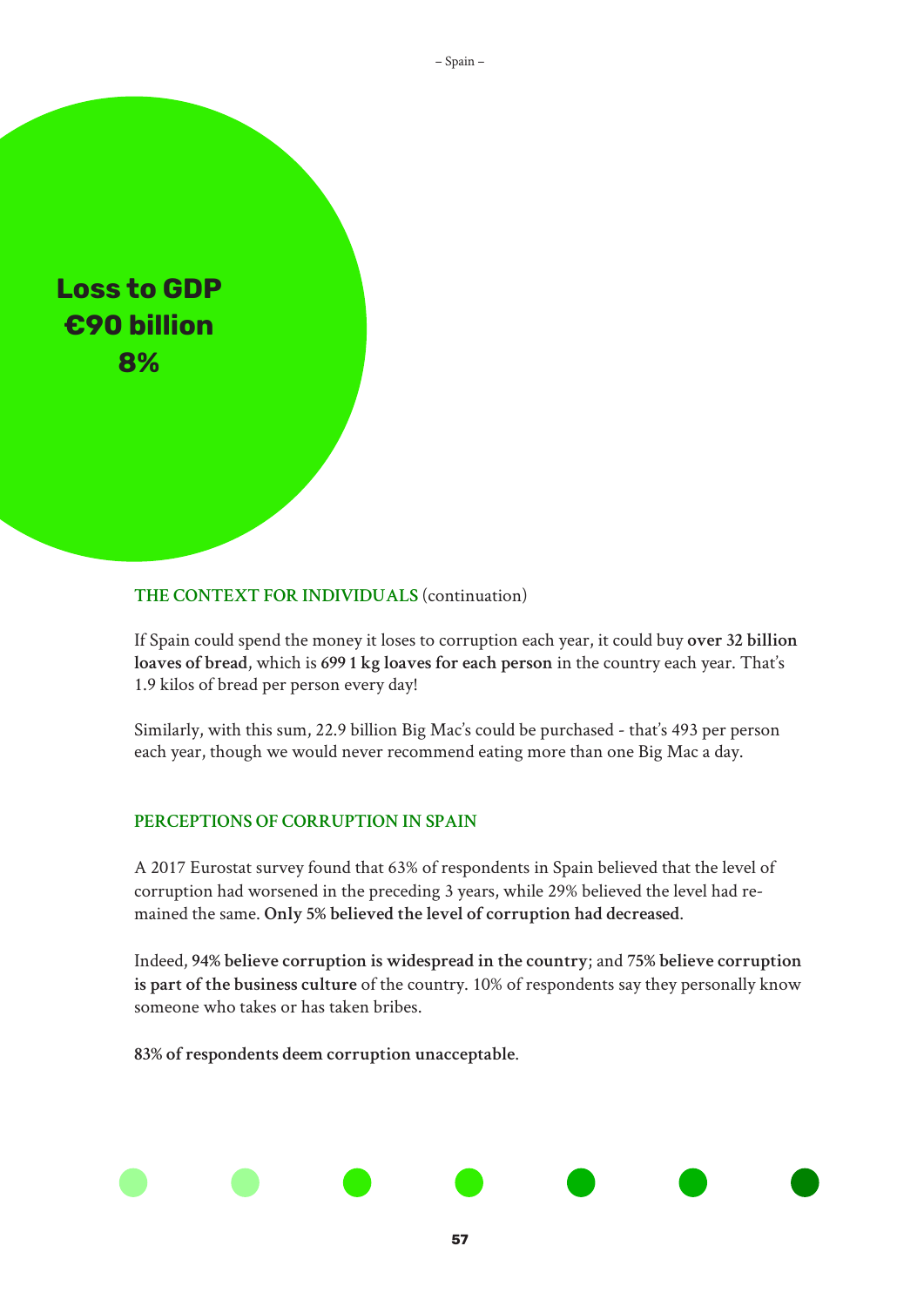THE COST OF **CORRUPTION** IN SWEDEN

> A hit to GDP of over €9.4 billion is lost each year in Sweden due to corruption. That's around 3% of GDP.

## **THE IMPACT OF CORRUPTION ON SOCIAL POLICIES**

The €9.4 billion lost annually to corruption in Sweden is **almost 1.6 times the budget for the unemployed** (around €6 billion).

The money lost to corruption in Sweden is around **19% of the country's healthcare budget** (€49 billion) and it equals **roughly** 20% of spending on the elderly (€48 billion).

The amount lost to corruption is **almost 3.5 times the size of the policing budget** (almost €2.8 billion); or, almost **10 times bigger** than the entire budget for the **fire service** (€970 million).

The €9.4 billion lost annually to corruption in Sweden is almost **7 times the size of the housing budget** (€1.4 billion). It also equals **around 85% of the budget for family and children** (almost €11.4billion), and almost **50% of the country's entire sickness and disability budget** (€19.6 billion).

The money lost to corruption in Sweden is **almost one third of the €31 billion spent on education.** 

An amount of money equivalent to 1**0% of the entire social expenditure budget** is lost because of corruption in Sweden.

> **7 times the housing budget**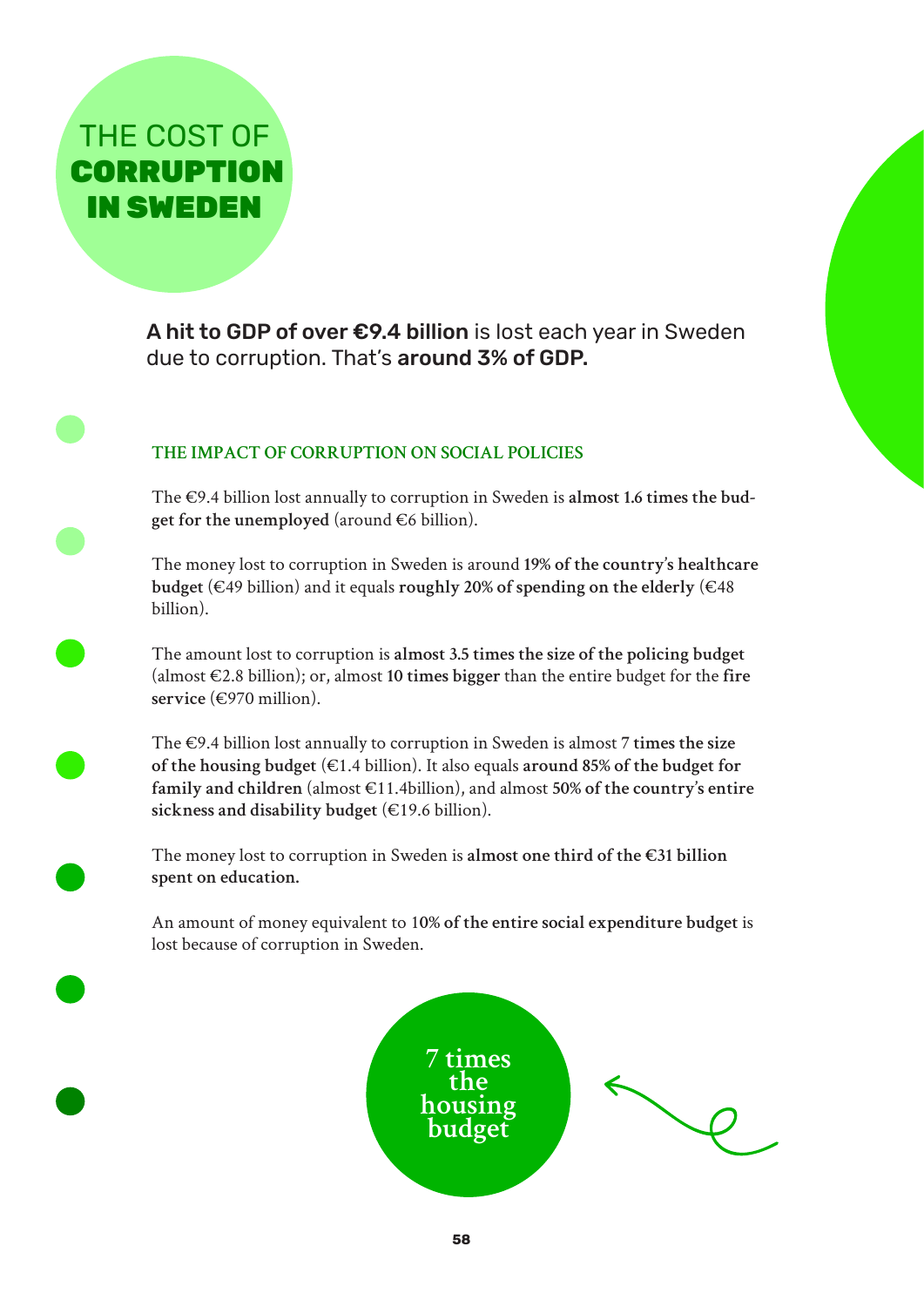– Sweden –

**Loss to GDP €9.4 billion 3%**

### **THE CONTEXT FOR INDIVIDUALS**

The €9.4 billion lost to corruption in Sweden is enough to give 279,254 people in the country (about 2.8% of the population) the average annual Swedish wage ( $\epsilon$ 33,920 net in 2015; Sweden's unemployment rate was 6.2% in April 2018).

How does receiving **€962 each year** for free sound? Well, that is how much each person would get if the money lost to corruption were distributed amongst everyone in Sweden.

If Sweden could spend the money it loses to corruption each year, it could buy **almost 1.9 billion Big Macs**, which equals 192 per person each year, which means one Big Mac every other day (which we do not recommend eating!).

#### **PERCEPTIONS OF CORRUPTION IN SWEDEN**

A 2017 Eurostat survey found that 39% of respondents in Sweden believed that the level of corruption had worsened in the preceding 3 years, while 47% believed the level had remained the same. **Only 5% believed the level of corruption had decreased**.

**37% believe corruption is widespread in the country**; and 3**0% believe corruption is part of the business culture** of the country. 17% of respondents personally know someone who takes or has taken bribes.

**81% of respondents deem corruption unacceptable**.

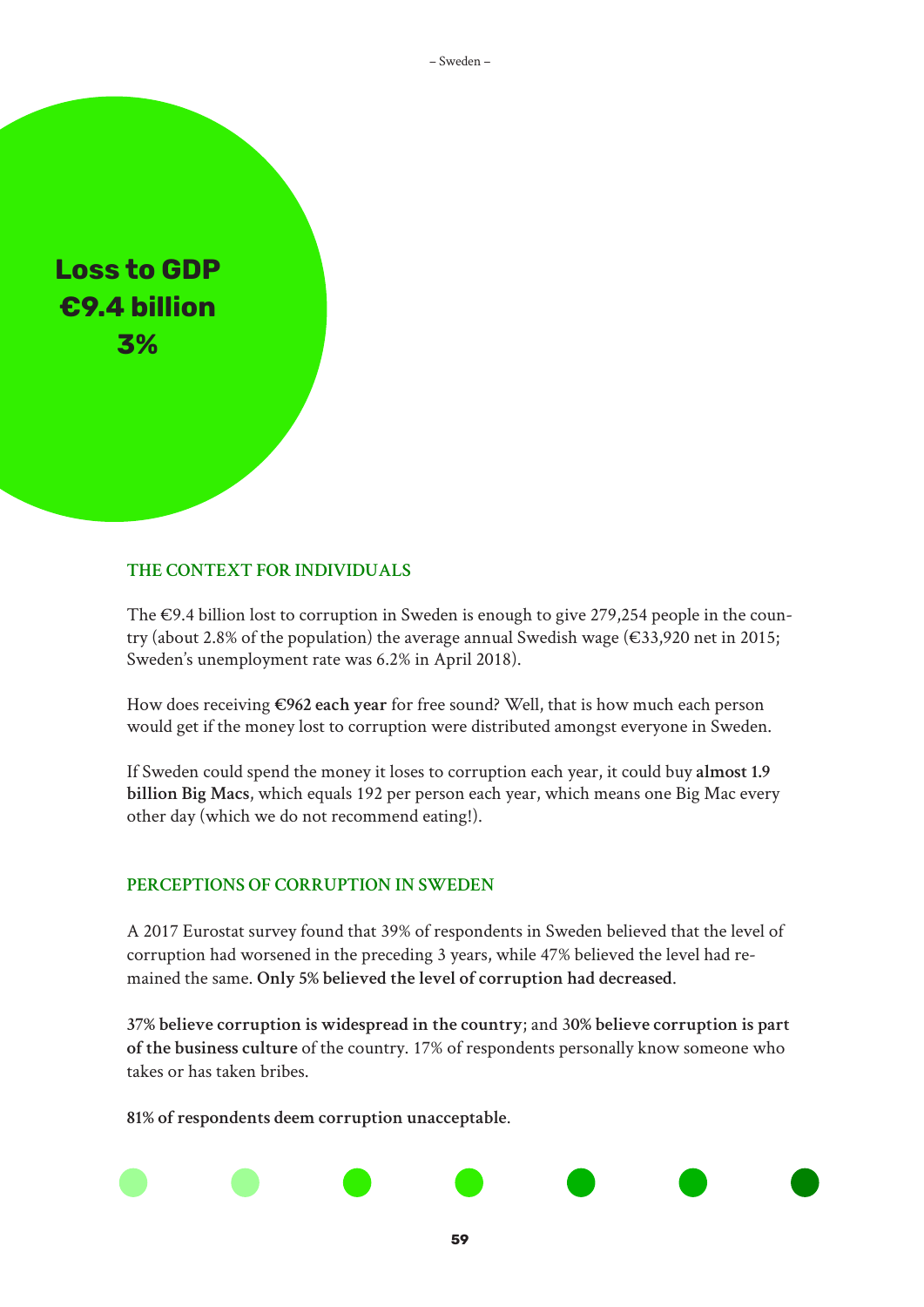THE COST OF **CORRUPTION** IN UNITED KINGDOM

> A hit to GDP of over €41.2 billion is lost each year in the UK due to corruption. That's around 2.3% of GDP

## **THE IMPACT OF CORRUPTION ON SOCIAL POLICIES**

The €41.2 billion lost every year because of corruption in the UK is **more than 14 times the size of the entire annual budget for the unemployed** (around €2.8 billion).

This figure is **equal to 16% of the country's healthcare budget** (€254 billion) and it's **around 20% of the total annual spending on the elderly** (over €206 billion).

The money lost to corruption in the UK each year is more than **1.7 times the size of the policing budget** (around €23.8 billion); and it is more than **11 times** the size of the budget for the **fire service** (€3.5 billion).

The money lost to corruption in the UK is almost 1.4 times the housing budget ( $\epsilon$ 29) billion) and almost 1.3 times the budget for family and children ( $\epsilon$ 32.5 billion). It is equal to almost **70% of the sickness and disability budget** (around €60.3 billion).

**Over 30% of the total amount spent on education** is lost to corruption every year (€127.6 billion). In fact, **the money lost to corruption totals more than 10% of the entire social expenditure budget** (€378.5billion).

> **11 times the fire service budget**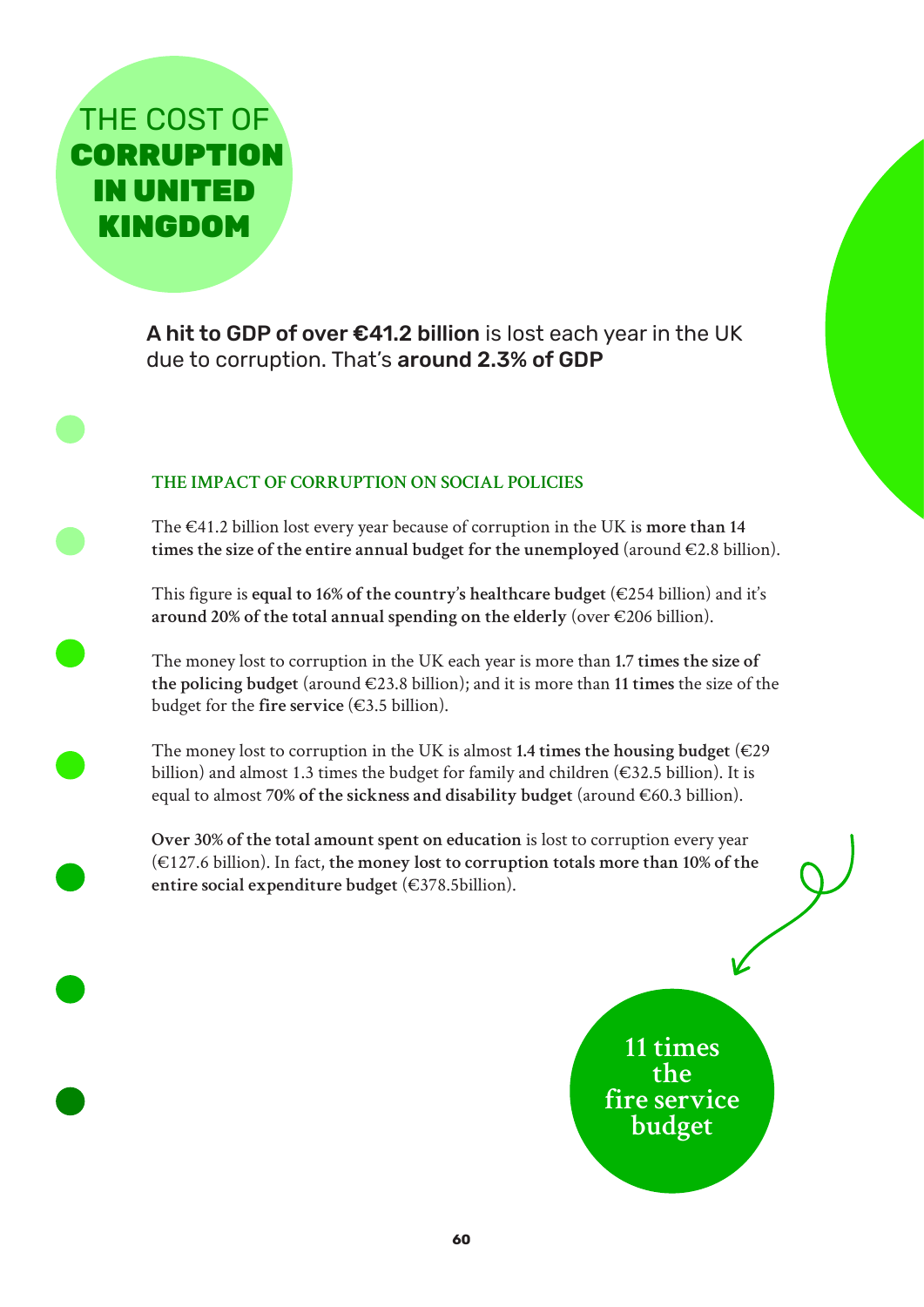

#### **THE CONTEXT FOR INDIVIDUALS**

The **€41.2 billion** lost each year to corruption in the UK is enough to give over 1 million people in the country (about 1.6% of the population) the average annual UK wage ( $\epsilon$ 37,995 net in 2015; the UK's unemployment rate was 4.1% in April 2018).

If the money lost to corruption in the UK were distributed among everyone in the UK equally, each person would get **€631 every year**.

If the UK could spend the money it loses to corruption each year, it could buy every person 175 Big Macs, 290 1kg loaves of bread, and 76 bottles of red wine each year - more than six free bottles a month.

#### **PERCEPTIONS OF CORRUPTION IN UNITED KINGDOM**

A 2017 Eurostat survey found that 45% of respondents in the UK believe that the level of corruption had worsened in the preceding 3 years, while 35% believed the level had remained the same. **Only 2% believed the level of corruption had decreased**.

Indeed, **55% believe corruption is widespread in the country**; and **51% believe corruption is part of the business culture** of the country.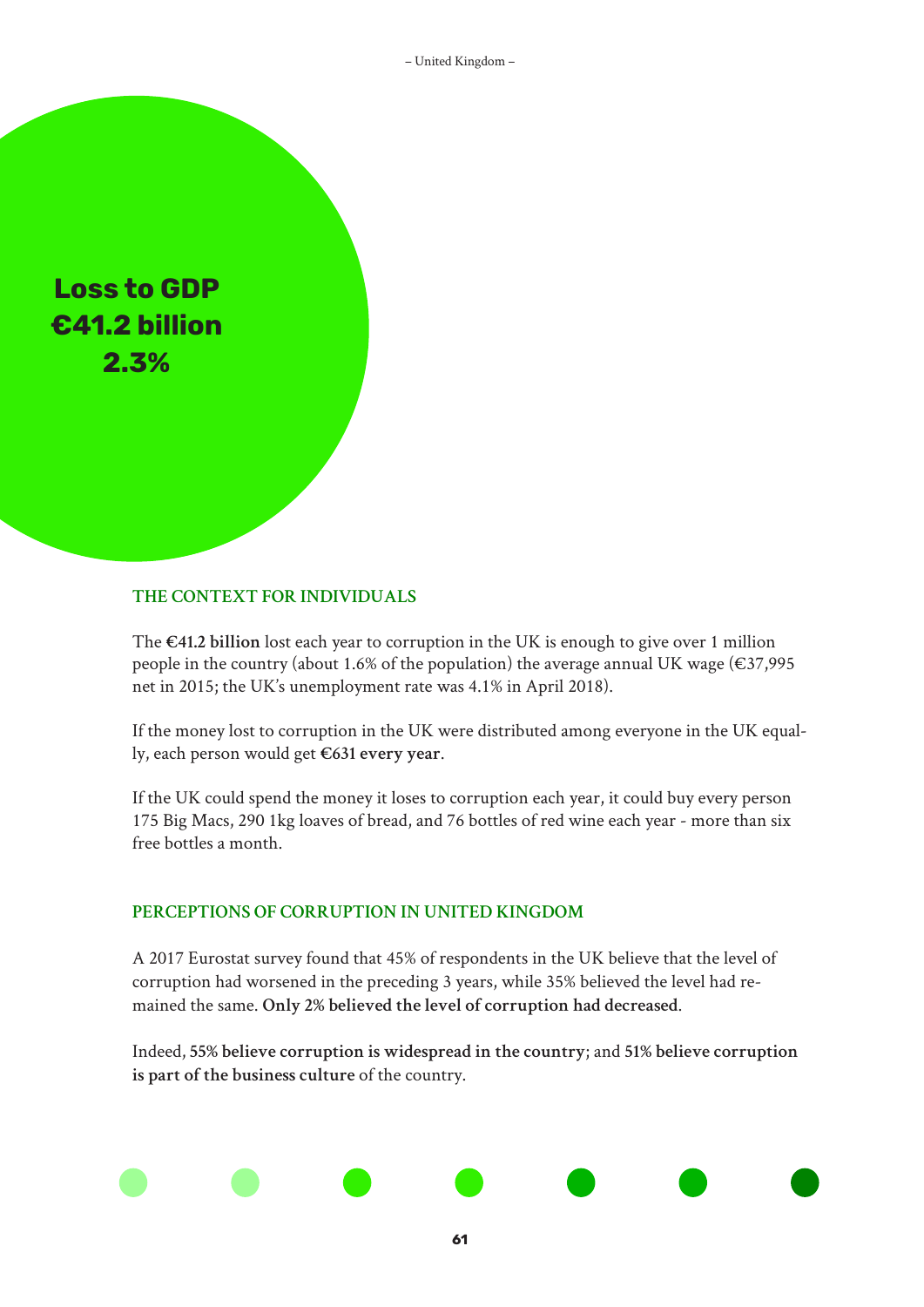Estimates on cost of corruption are based on an European Parliament commissioned study conducted by RAND on the average annual reduction in GDP due to corruption: "The Cost of Non-Europe in the area of Organised Crime and Corruption": http://www.europarl.europa.eu/RegData/etudes/STUD/2016/579319/EPRS\_ STU%282016%29579319\_EN.pdf

#### Eurostat, General government expenditure by function (COFOG):

https://ec.europa.eu/eurostat/statistics-explained/index.php/Government\_expenditure\_by\_ function\_%E2%80%93\_COFOG

#### Eurostat, Annual net earnings, 2015:

https://ec.europa.eu/eurostat/statistics-explained/index.php/Wages\_and\_labour\_costs

#### Eurostat, Unemployment statistics:

https://ec.europa.eu/eurostat/statistics-explained/index.php/Unemployment\_statistics

#### "The Big Mac index", The Economist:

https://www.economist.com/news/2018/07/11/the-big-mac-index

#### European Commission, "Detailed average prices report", October 2015:

https://ec.europa.eu/eurostat/documents/272892/272992/Consumer+Prices+Research+-+October+2015/badc06ab-bf87-47c9-bc8d-0ef57666dd8c

#### Eurostat, Demographics statistics 2016:

http://ec.europa.eu/eurostat/statistics-explained/images/6/6d/Demographic\_balance%2C\_2016\_%28thousands%29.png

European Commission, 'Corruption: Special Eurobarometer 470,' TNS Opinion: http://ec.europa.eu/commfrontoffice/publicopinion/index.cfm/ResultDoc/download/DocumentKy/81007

#### The OLAF Report 2017, Eighteenth report of the European Anti-Fraud Office, 1 January to 31 December 2017:

https://ec.europa.eu/anti-fraud/sites/antifraud/files/olaf\_report\_2017\_en.pdf

#### Report from the Commission to the Council and the European Parliament, "EU Anti Corruption Report", COM(2014) 38 final:

https://ec.europa.eu/home-affairs/sites/homeaffairs/files/e-library/documents/policies/organized-crime-and-human-trafficking/corruption/docs/acr\_2014\_en.pdf

#### European Parliament Briefing, "Protecting the EU budget against generalised rule of law deficiencies":

http://www.europarl.europa.eu/RegData/etudes/BRIE/2018/630299/EPRS\_ BRI(2018)630299\_EN.pdf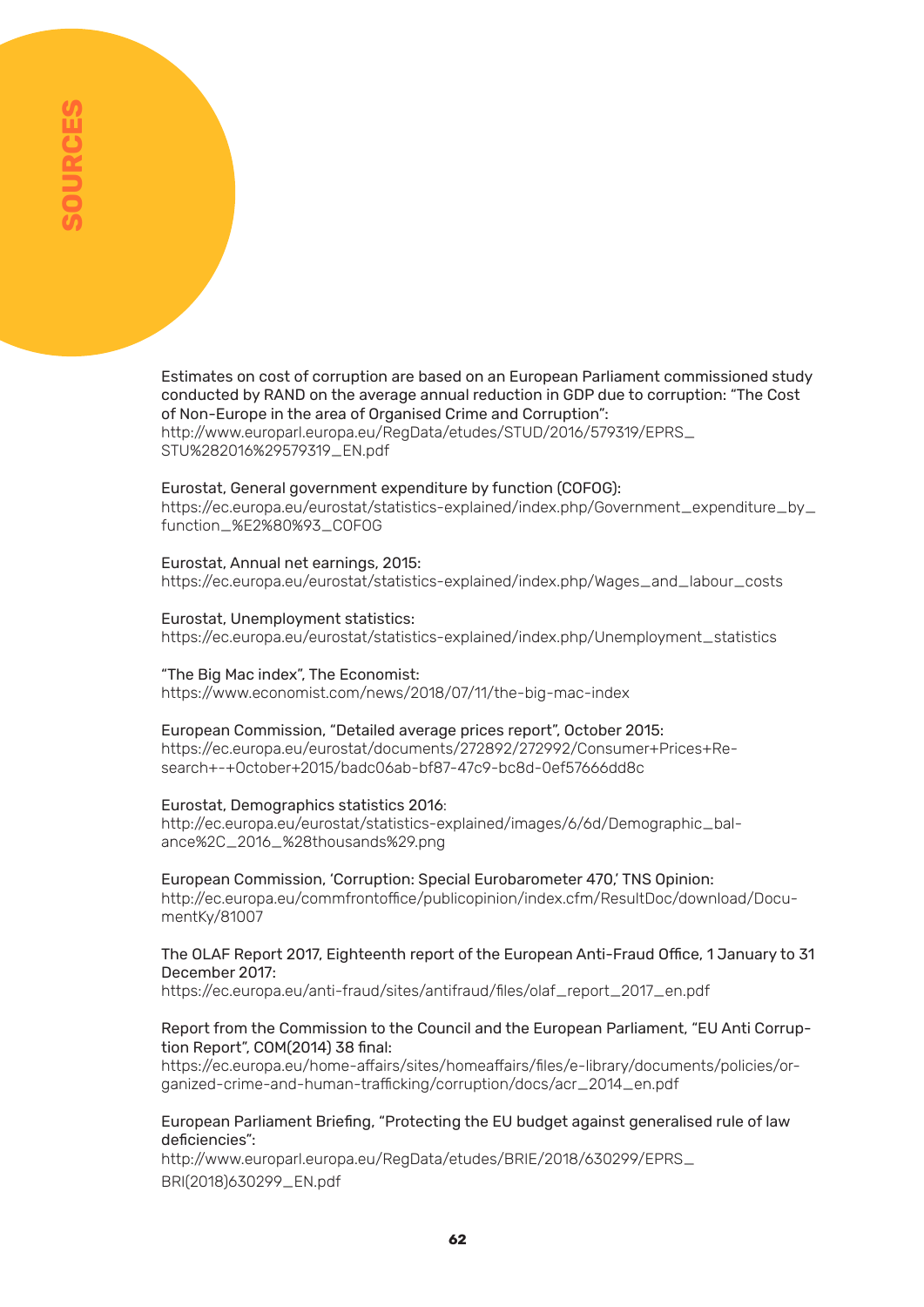